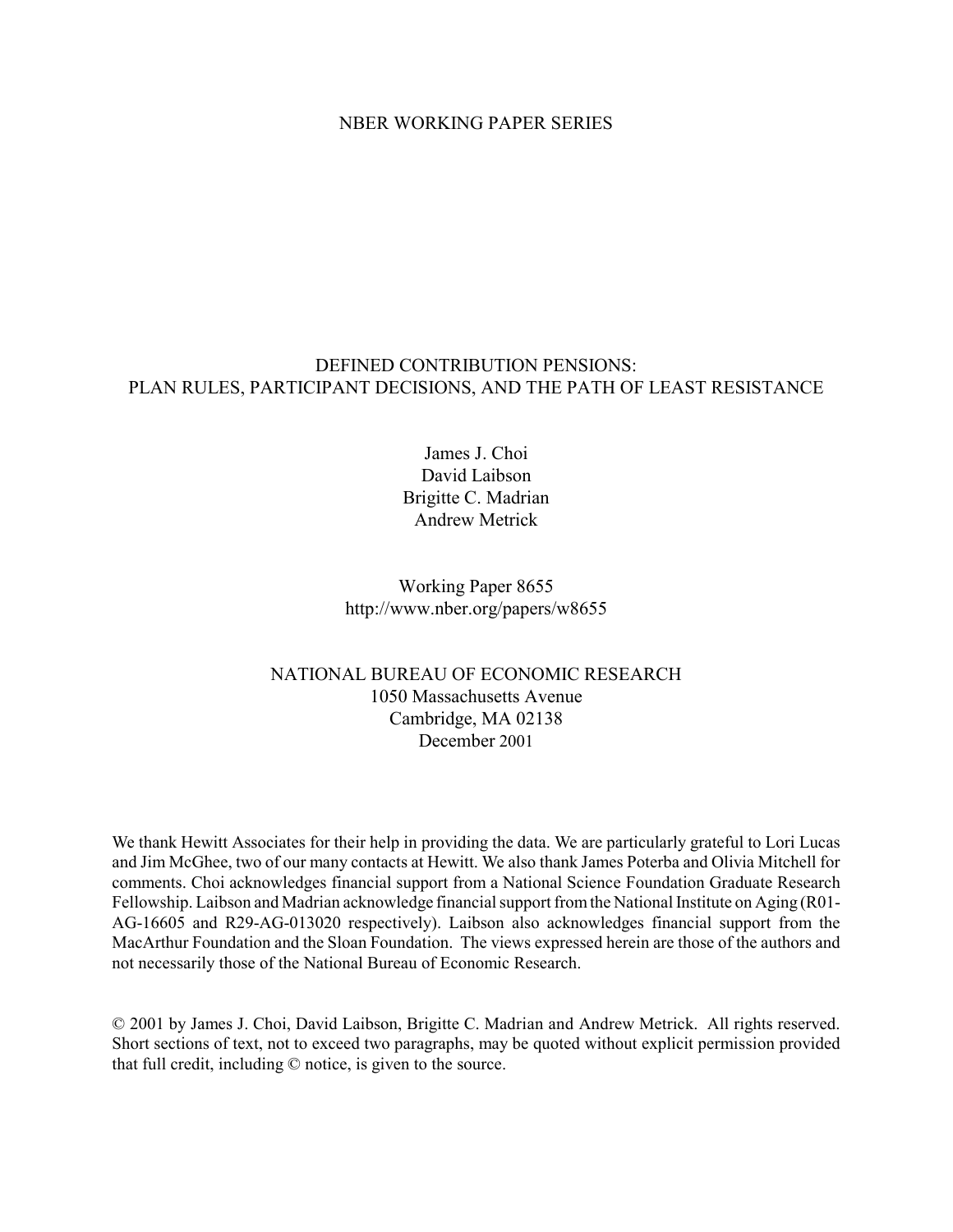Defined Contribution Pensions: Plan Rules, Participant Decisions, and the Path of Least Resistance James J. Choi, David Laibson, Brigitte C. Madrian and Andrew Metrick NBER Working Paper No. 8655 December 2001 JEL No. J320, H550, G110, D910

#### **ABSTRACT**

We assess the impact on savings behavior of several different 401(k) plan features, including automatic enrollment, automatic cash distributions, employer matching provisions, eligibility requirements, investment options, and financial education. We also present new survey evidence on individual savings adequacy. Many of our conclusions are based on an analysis of micro-level administrative data on the 401(k) savings behavior of employees in several large corporations that implemented changes in their 401(k) plan design. Our analysis identifies a key behavioral principle that should partially guide the design of 401(k) plans: employees often follow "the path of least resistance." For better or for worse, plan administrators can manipulate the path of least resistance to powerfully influence the savings and investment choices of their employees.

James J. Choi David Laibson Department of Economics Department of Economics Harvard University Harvard University Littauer Center Littauer Center Cambridge, MA 02138 Cambridge, MA 02138 james choi@post.harvard.edu and NBER

Brigitte C. Madrian Andrew Metrick 1101 E. 58th Street 3620 Locust Walk Chicago, IL 60637 Philadelphia, PA 19104 and NBER and NBER brigitte.madrian@gsb.uchicago.edu metrick@wharton.upenn.edu

dlaibson@harvard.edu

University of Chicago Department of Finance, 2300 SH-DH Graduate School of Business University of Pennsylvania, Wharton School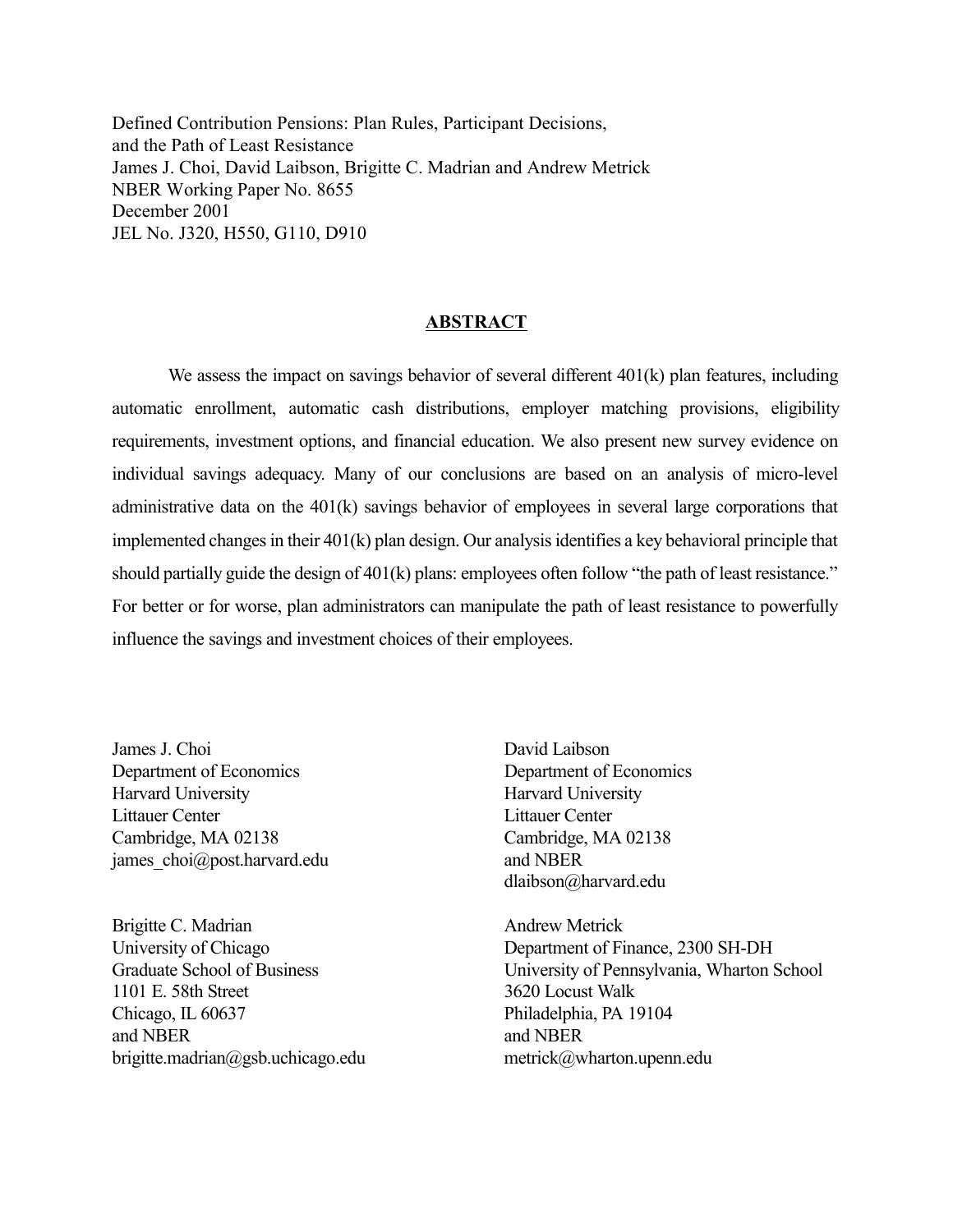# **Defined Contribution Pensions: Plan Rules, Participant Choices, and the Path of Least Resistance**

#### **I. Introduction**

Over the last 20 years, defined contribution pension plans have gradually replaced defined benefit pension plans as the primary privately-sponsored vehicle to provide retirement income. At year-end 2000, employers sponsored over 325,000 401(k) plans with more than 42 million active participants and  $$1.8$  trillion in assets.<sup>1</sup>

The growth of 401(k)-type savings plans and the associated displacement of defined benefit plans have generated new concerns about the adequacy of employee savings. Defined contribution pension plans place the burden of ensuring adequate retirement savings squarely on the backs of individual employees. However, employers make many decisions about the design of 401(k) plans that can either facilitate or hinder their employees' retirement savings prospects. Although the government places some limits on how companies can structure their 401(k) plans, employers nonetheless have broad discretion in the design of their 401(k) plans.

Making good plan design decisions requires an understanding of the relationship between plan rules and participant choices. In this paper, we analyze a new data set that enables us to carefully assess many such relationships. The data set is compiled from anonymous administrative records of several large firms that collectively employ almost 200,000 individuals. Many of these companies implemented changes in the design of their 401(k) plans. These plan changes enable us to evaluate the impact on individual savings behavior of institutional variation in 401(k) plan rules. A list of the companies studied in this paper, along with the plan changes or other interventions that we analyze, appears in Table  $1<sup>2</sup>$  Appendix A gives a brief description of the data analyzed for each company.

<sup>&</sup>lt;sup>1</sup> See *EBRI Databook on Employee Benefits* at <u>http://www.ebri.org/facts/1200fact.htm</u><br><sup>2</sup> To maintain the anonymity of the companies described in this paper, we refer to each of them with letters.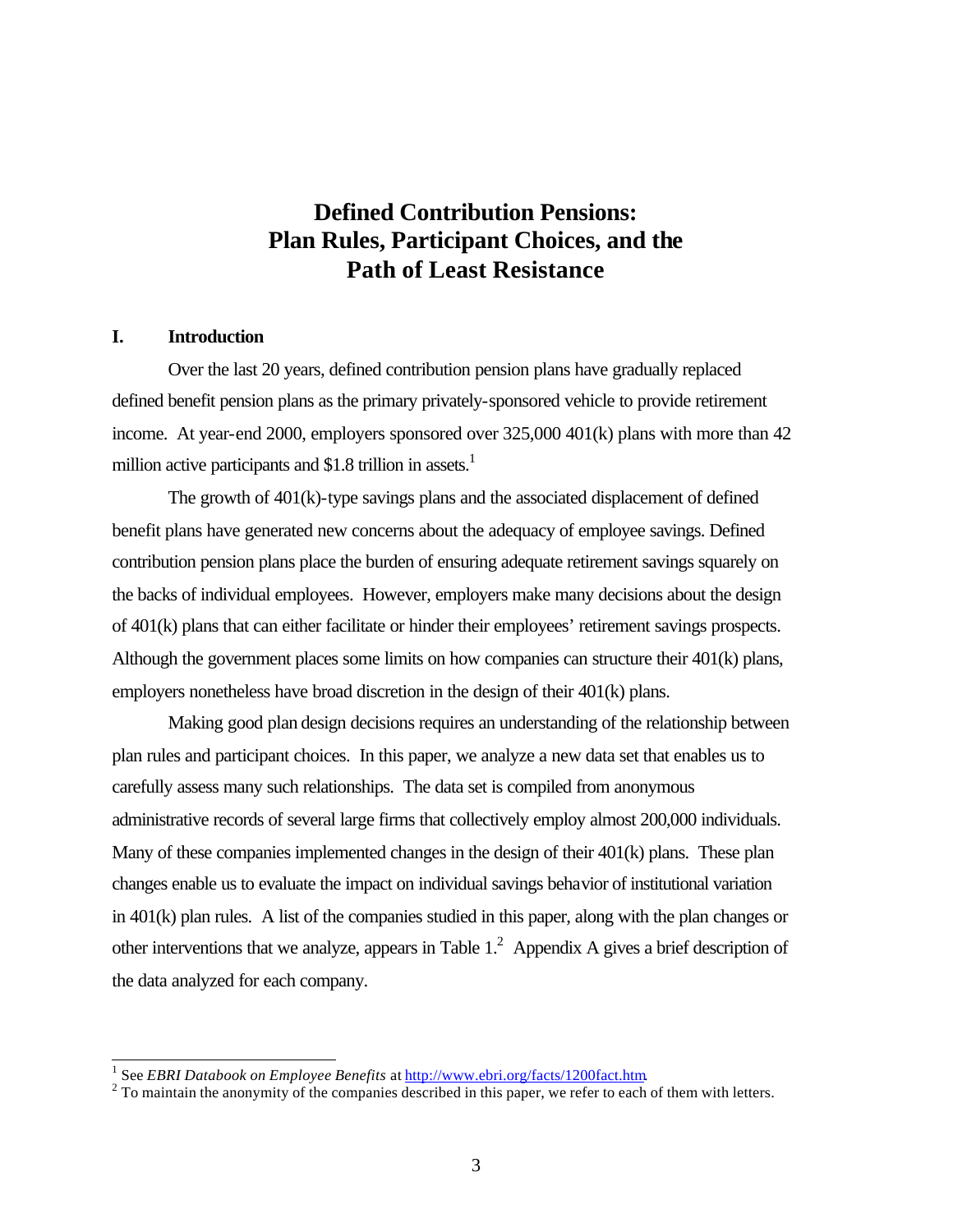Because low employee savings rates have motivated plan administrators to adopt many of the 401(k) plan changes that we discuss in the rest of the paper, we start off in Section II with a discussion of savings adequacy. Using new data from a survey that we designed, we find that two-thirds of employees believe that they are saving too little and that one-third of these selfreported under-savers intend to raise their savings rate in the next two months. By matching survey responses to administrative records, we show that employees who report that they save too little actually do have low 401(k) saving rates. However, almost none of the employees who report that they *intend* to raise their savings rate in the next two months actually subsequently do so.

This finding introduces a theme that we return to throughout the paper. Specifically, at any point in time employees are likely to do whatever requires the least current effort: employees often follow the "path of least resistance." Almost always, the easiest thing to do is nothing whatsoever, a phenomenon that we call "passive decision." Such passive decision-making implies that employers have a great deal of influence over the savings outcomes of their employees. For example, employer choices of default savings rates and default investment funds strongly influence employee savings levels. Even though employees have the opportunity to opt out of such defaults, few actually do so.

In section III, the heart of our paper, we discuss the impact of changes in seven different types of plan rules. In subsection III.1, we show that automatic enrollment in a  $401(k)$  plan dramatically raises participation rates, but that the vast majority of employees accept the automatic enrollment default contribution rate investment allocation. By contrast, before automatic enrollment was instituted, few employees chose to invest at these defaults.

In subsection III.2, we discuss the effects of automatic cash distributions for terminated employees. We argue that automatic cash distributions, which are given to terminated employees with balances below \$5,000, undercut retirement wealth accumulation. Most employees with balances below \$5,000 who receive such automatic distributions consume the proceeds. By contrast, most employees with balances above \$5,000 leave their money in the 401(k) plan. Hence, the automatic cash distributions seem to play a critical causal role in the consumption of these low-balance 401(k) accounts.

In subsection III.3, we discuss different interventions designed to raise employee contribution rates. Benartzi and Thaler (2001b) have shown that employees are willing to

4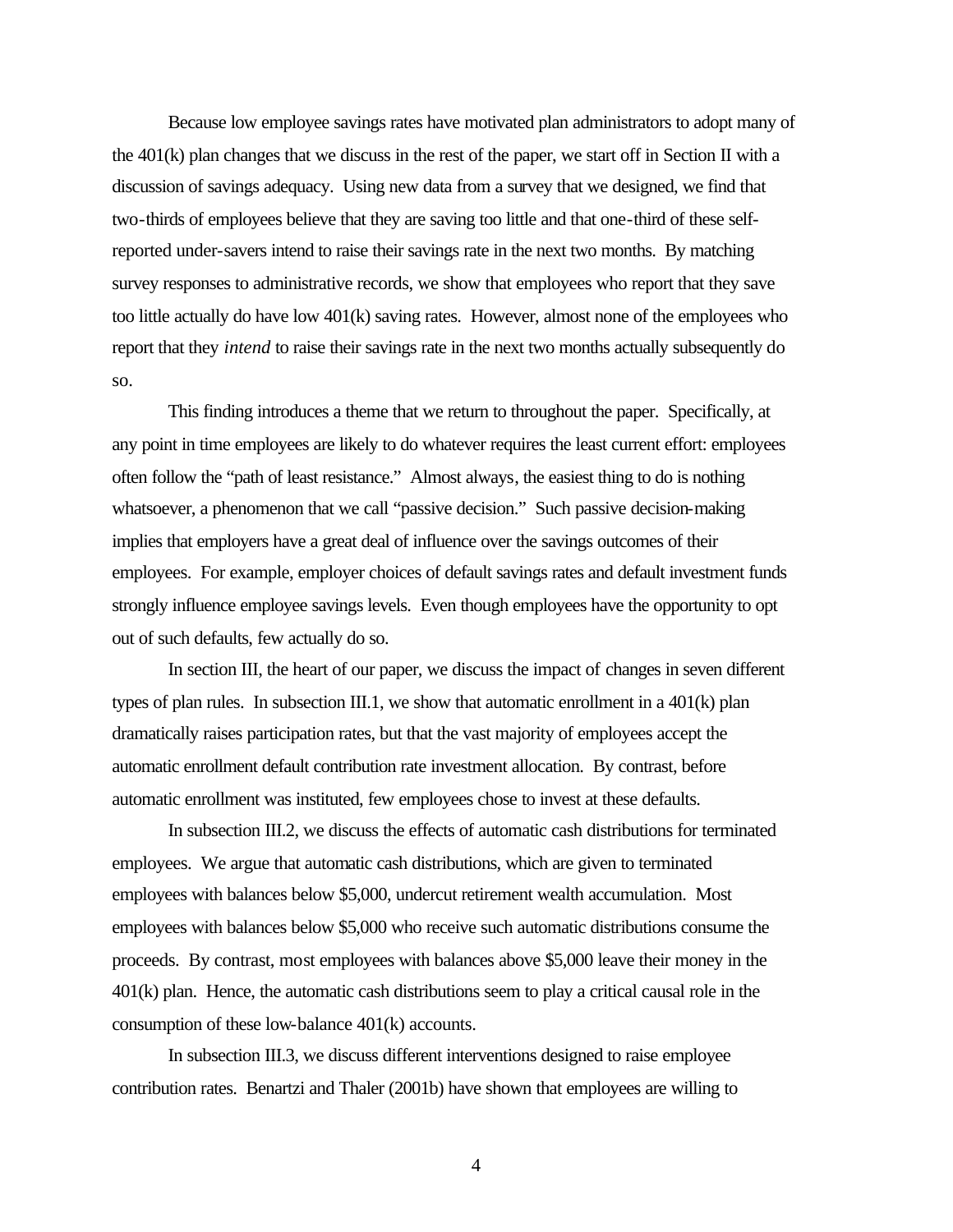commit to automatic schedules of slow 401(k) contribution rate increases, and that committing to such a schedule will result in substantially higher 401(k) savings rates after only a few years. We report an experiment of our own that shows that a savings intervention that does *not* include such an automatic commitment component is not successful.

In subsection III.4, we discuss the effects of the employer match rate and the employer match threshold (the maximum employee contribution that the employer matches) on savings outcomes. We show that adopting an employer match can increase  $401(k)$  participation, and that the match threshold is an important focal point in the selection of employee contribution rates. We also show that increasing the match threshold can raise the contribution rates of households with relatively low saving rates.

In subsection III.5, we discuss the impact of changes in eligibility waiting periods on the 401(k) participation profile (i.e. participation rates plotted against tenure at the job). We show that an increase in the length of wait before 401(k) eligibility period truncates, but does not shift, the participation profile.

In subsection III.6, we discuss mutual fund menus and the role of employer, or "company," stock. We argue that the menu of asset allocation options and the choice of the default asset allocation influence actual asset allocation decisions and portfolio diversification.

Finally, in subsection III.7 we discuss the role of financial education in the workplace. Using data that links employees receipt of financial education to their actual savings behavior, we show that although many seminar attendees plan to make 401(k) savings changes, very few actually do so. Thus, while financial education does improve savings outcomes, its effects are modest at best.

We see passive decision-making in many of the behavioral patterns described above. Passive decision-making partially explains the powerful influence of defaults, the anchoring effects of the match threshold, the remarkable success of automatic schedules of slowly increasing contribution rates, and the impact of mutual fund menus on asset allocation decisions.

We conclude the paper by encouraging employers to implement 401(k) plans that work well for decision-makers who often use passive strategies like those described above. Employers and policy-makers need to recognize that there is no such thing as a neutral menu of options for a 401(k) plan. Framing effects will influence employee choices, and passive employee decisionmaking implies that the default options will often carry the day. Sophisticated employers will

5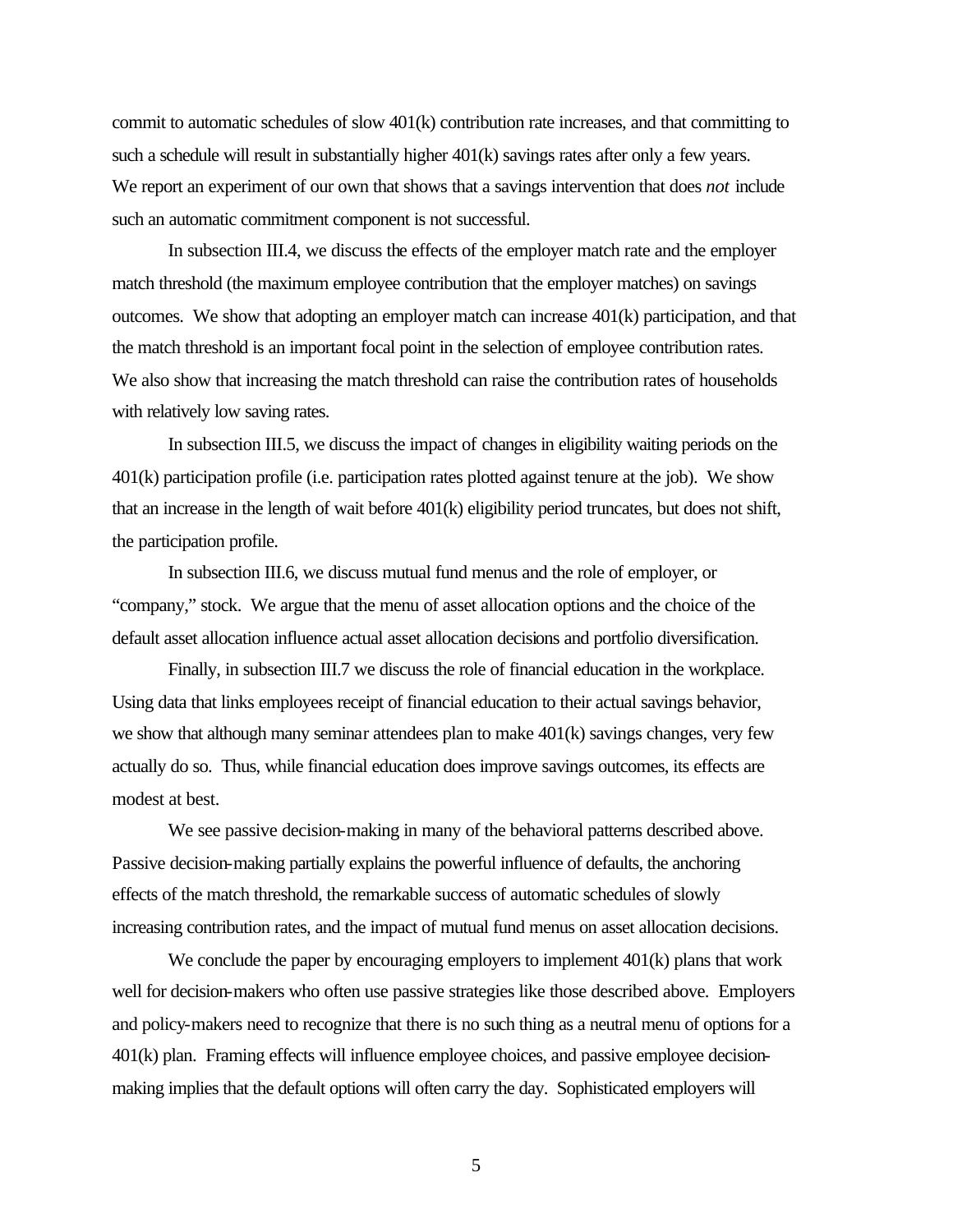choose these defaults carefully, keeping the interests of both employees and shareholders in mind.

#### **II. Savings Adequacy**

In January 2001, we administered a saving adequacy survey to a random sample of employees at a large U.S. food corporation (Company A) with approximately 10,000 employees. Of these employees, 1,202 were sent an e-mail soliciting their participation in a Web-based survey on satisfaction with various aspects of the company-sponsored  $401(k)$  plan.<sup>3</sup> Because participation in the survey was solicited by e-mail and the survey itself was conducted on the Web, the universe of potential respondents is restricted to those with Internet access at work.<sup>4</sup>

Our survey had two different versions. In this section, we discuss the savings adequacy version that was sent to 590 of the employees with computers. From this sample we received 195 usable responses. A copy of the complete survey is reproduced in Appendix B, although we discuss only a subset of the questions in the analysis below. In addition to the survey responses, we also have administrative data on the 401(k) savings choices of survey respondents both before and after the survey. This includes participation decisions, contribution rates, and asset allocation choices from January 1996 through April 2001.

We first asked respondents to report how much they should *ideally* be saving for retirement.<sup>5</sup> The average response is 13.9 percent of income. We than asked respondents to evaluate their *actual* saving rate. Two-thirds (67.7 percent) of the respondents report that their current savings rate is "too low" relative to their ideal saving rate.  $6$  One-third (30.8 percent) of the respondents report that their current savings rate is "about right." Only 1 out of 195 respondents (0.5 percent) reports that his or her current savings rate is "too high."

To evaluate how well individual perceptions of saving adequacy correlate with actual savings behavior, we report in Table 2 the distribution of actual pre-tax 401(k) savings rates

 $3$  The solicitation included an inducement to actually complete the survey: two respondents were randomly selected to receive gift checks of \$250, and one respondent was selected to receive a gift check of \$500.

<sup>&</sup>lt;sup>4</sup> Naturally, restricting our sample to Internet users biases our sample toward employees with greater financial sophistication. Our survey reveals that an employee's level of Internet experience correlates with his self-reported financial knowledge. Likewise, home Internet access also correlates with financial knowledge.

 $<sup>5</sup>$  See question 10 from the survey (Appendix B).</sup>

<sup>&</sup>lt;sup>6</sup> See question 11 from the survey (Appendix B). For our empirical analysis we aggregate the categories "far too low" and "a little too low" into one category ("too low"). Likewise, we aggregate the categories "far too high" and "a little too high" into one category ("too high").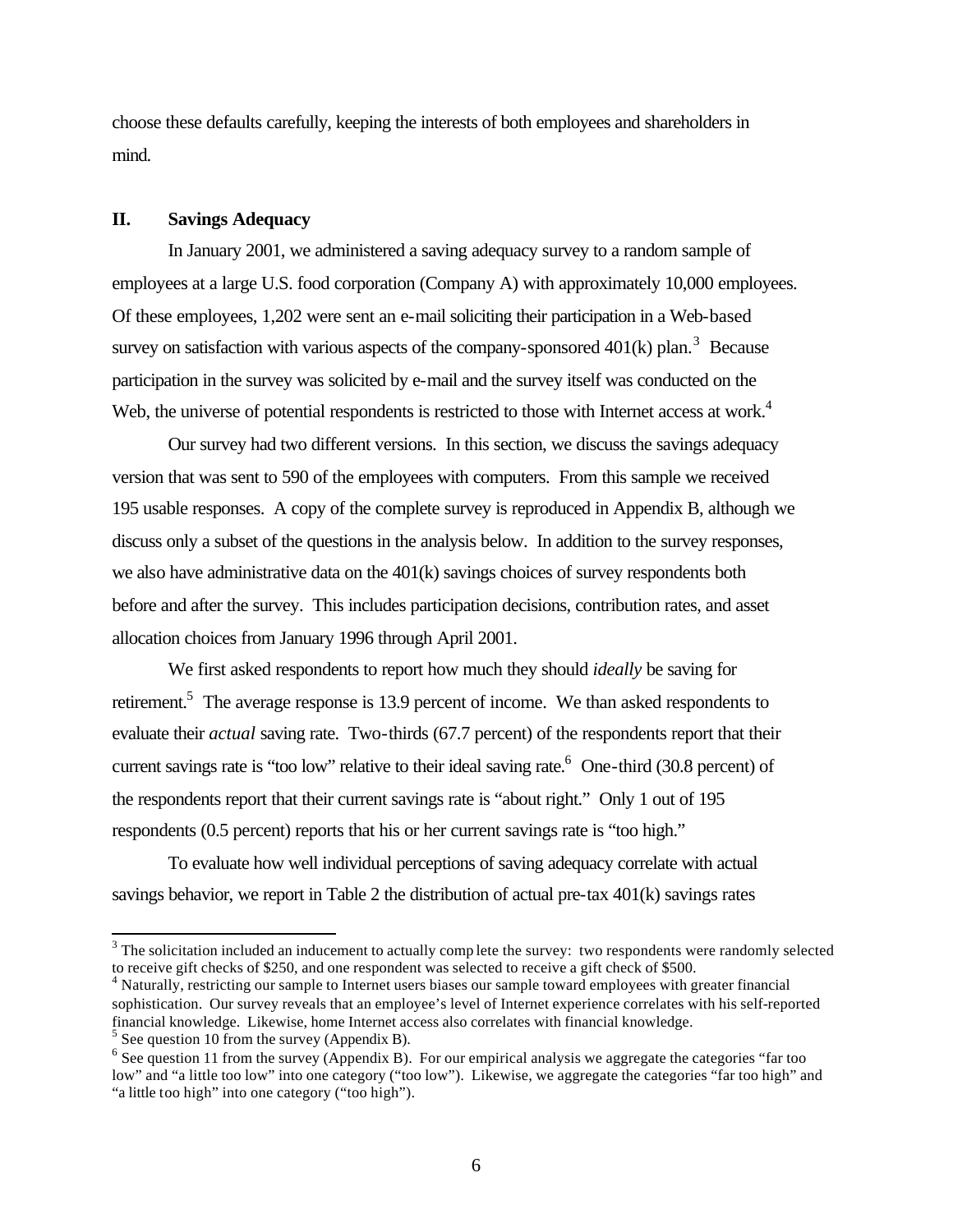conditional on respondents' answers to the savings adequacy questions discussed above. Since we use the plan's administrative records, our analysis of actual 401(k) savings rates does not suffer from reporting biases. We divide the actual pre-tax 401(k) savings rates into three categories: 0 to 4 percent of income, 5 to 8 percent of income, and 9 to 12 percent of income. Our scale tops out at 12 percent because this is the maximum pre-tax 401(k) contribution rate in Company A. Among the respondents who said that their current savings rate is "too low," 36 percent had an actual 401(k) savings rate of 0-4 percent, another 36 percent had a 401(k) savings rate of 5 to 8 percent, and 27 percent had a 401(k) savings rate of 9 to 12 percent. In contrast, among those who said that their current savings rate is "about right," 12 percent had a 401(k) savings rate of 0 to 4 percent, 15 percent had a savings rate of 5 to 8 percent, and 73 percent had a 401(k) savings rate of 9 to 12 percent. These comparisons reveal that respondents who report that their savings rate is too low do have lower actual savings rates than respondents who report that their savings rate is about right. In the former group the average pre-tax 401(k) contribution rate is 5.8 percent of income, in contrast to an average 401(k) savings rate of 9.0 percent in the latter group.

We also asked respondents to describe their plans for the future. None of our respondents expressed an intention to lower their contribution rate. But 35 percent of the respondents who said that their savings rate was too low intended to increase their contribution rate over the next few months. By contrast, 11 percent of respondents who said their savings rate was about right intended to increase their contribution rate over the next few months. Among those who planned to raise their contribution rate, over half (53 percent) said that they planned to do so in the next month. Another quarter (23 percent) planned to make the change within two months.

So far our data shows a familiar pattern. Respondents report that they save too little and that they intend to raise their savings rate in the future. Other savings adequacy surveys reach similar conclusions (Bernheim 1995; Farkas and Johnson 1997). Our survey is distinguished by our ability to cross-check responses against actual 401(k) records. We have shown that respondents who say that their savings rate is too low actually do have substantially lower pretax 401(k) contribution rates. So their retrospective reports are accurate.

We have also checked to see whether their forward-looking plans are consistent with their actual subsequent behavior. Of those respondents who report that their savings rate is too low and who plan to increase their contribution rate in the next few months, only 14 percent of

7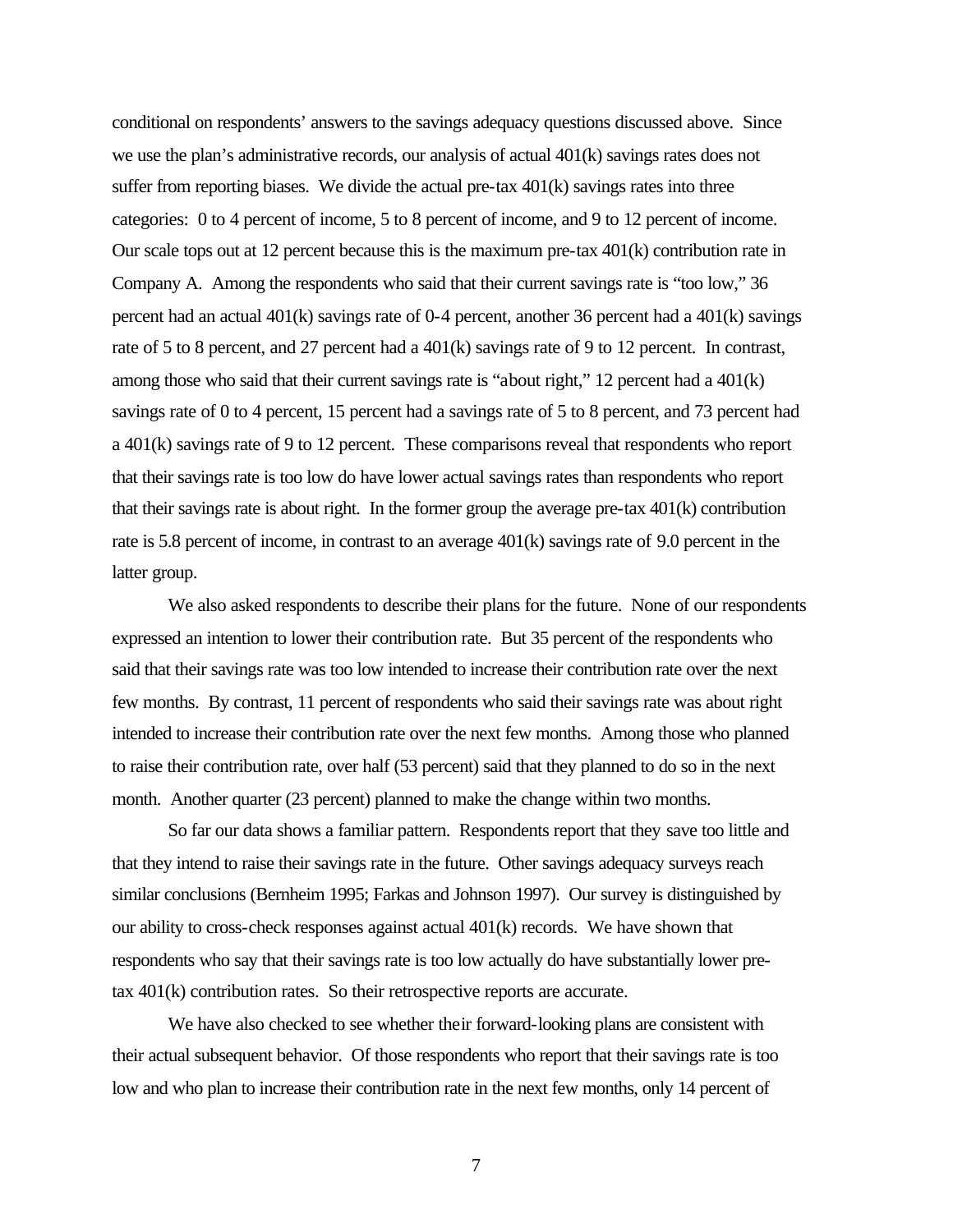this subgroup actually do increase their contribution rate in the four months after the survey. Hence, we find that respondents overwhelmingly do not follow through on their good intentions. In summary, out of every 100 respondents, 68 report that their savings rate is too low; 24 of those 68 plan to increase their 401(k) contribution rate in the next few months; but only 3 of those 24 actually do so. Hence, even though most employees describe themselves as undersavers and many report that they plan to rectify this situation in the next few months, few follow through on this plan.

Needless to say, these data are hard to interpret. It's not clear what subjects mean when they say that they save too little. It's also not clear what subjects mean when they say that they intend to raise their contribution rate in the next few months. However, this evidence is at least consistent with the idea that employees have a hard time carrying out the actions that they themselves say they wish to take. Employers seem to be concerned about such failures. Many of the institutional changes discussed below in Section III were initiated by plan administrators in an effort to raise employee savings rates.

#### **III. Seven Institutional Features of 401(k) Plans**

In this section, we turn to an analysis of how several different  $401(k)$  plan features affect employee 401(k) savings behavior.

#### **III.1 Automatic Enrollment**

l

The typical 401(k) plan requires an active election on the part of employees to initiate participation. A growing number of companies, however, have started automatically enrolling employees into the 401(k) plan unless the employee actively opts out of 401(k) participation. While automatic enrollment is still relatively uncommon, a recent survey indicates that its adoption has increased quite rapidly over the past few years.<sup>7</sup>

The interest of many companies in automatic enrollment has stemmed from their persistent failure to pass the IRS non-discrimination rules that apply to pension plan provision. As a result of failing these tests, many companies have either had to make ex post 401(k) contribution refunds to highly compensated employees or retroactive company contributions on

 $<sup>7</sup>$  In a recent survey, Hewitt Associates (2001) reports that 14 percent of companies utilized automatic enrollment in</sup> 2001, up from 7 percent in 1999.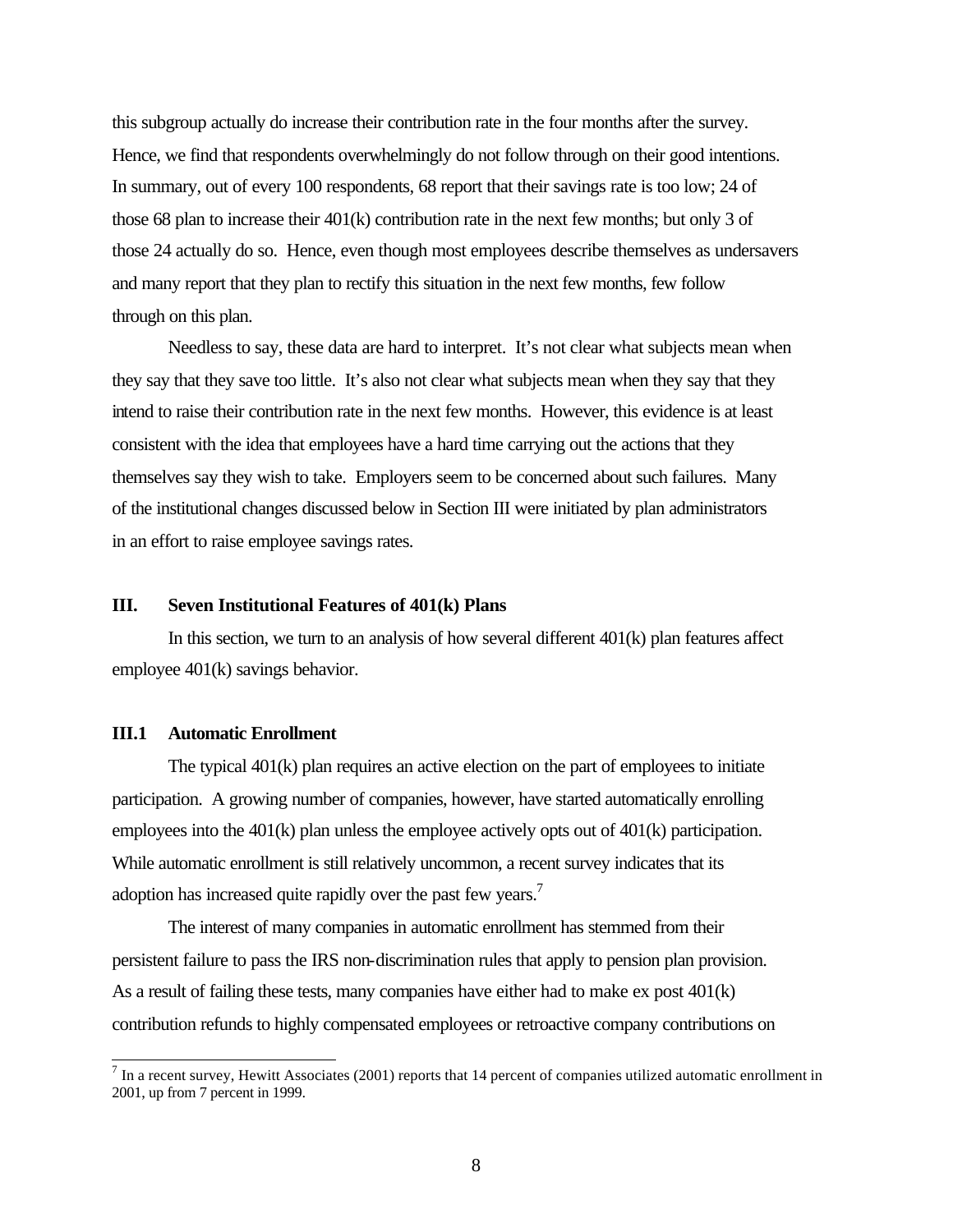behalf of non-highly compensated employees in order to come into compliance. In addition, many companies have tried to reduce the possibility of non-discrimination testing problems by ex ante limiting the contributions that highly compensated employees can make. The hope of many companies adopting automatic enrollment has been that participation among the nonhighly compensated employees at the firm will increase sufficiently that non-discrimination testing is no longer a concern.

While some companies have been concerned about the potential legal repercussions of automatically enrolling employees in the 401(k) plan, the U.S. Treasury Department has issued several opinions that support employer use of automatic enrollment. The first Treasury Department opinion on this subject, issued in 1998, sanctioned the use of automatic enrollment for newly hired employees.<sup>8</sup> A second ruling, issued in 2000, further validated the use of automatic enrollment for previously hired employees not yet participating in their employer's  $401(k)$  plan.<sup>9</sup> In addition, during his tenure as Treasury Secretary, Lawrence H. Summers publicly advocated employer adoption of automatic enrollment.<sup>10</sup>

A growing body of evidence suggests that automatic enrollment—a simple change from a default of non-participation to a default of participation—substantially increases 401(k) participation rates.<sup>11</sup> To assess the impact of automatic enrollment on savings behavior, we examine the experience of three large companies analyzed in Choi, et al. (2001) that implemented automatic enrollment between January 1997 and April 1998. Companies B and C implemented automatic enrollment for new hires. Company D also implemented automatic enrollment for new hires, but in addition, Company D subsequently applied automatic enrollment to non-participating employees who were 401(k)-eligible at the time when automatic enrollment was initially adopted.<sup>12</sup>

 8 See IRS Revenue Ruling 98-30 (Internal Revenue Service 1998).

<sup>&</sup>lt;sup>9</sup> See IRS Revenue Ruling 2000-8 (Internal Revenue Service 2000a). See also Revenue Rulings 2000-33 and 2000-35 (both Internal Revenue Service 2000b).

<sup>&</sup>lt;sup>10</sup> See "Remarks of Treasury Secretary Lawrence H. Summers at the Department of Labor Retirement Savings Education Campaign Fifth Anniversary Event" at http://www.ustreas.gov/press/releases/ps785.htm along with related supporting documents.

 $11$  See Madrian and Shea (2001a), Choi, et al. (2001), Fidelity (2001) and Vanguard (2001).

<sup>&</sup>lt;sup>12</sup> Because of concurrent changes in eligibility for employees under the age of 40 at Company D, we restrict the sample of employees in the analysis at the company to those aged 40 or over at the time of hire. These employees were immediately eligible to participate in the  $401(k)$  plan both before and after the switch to automatic enrollment.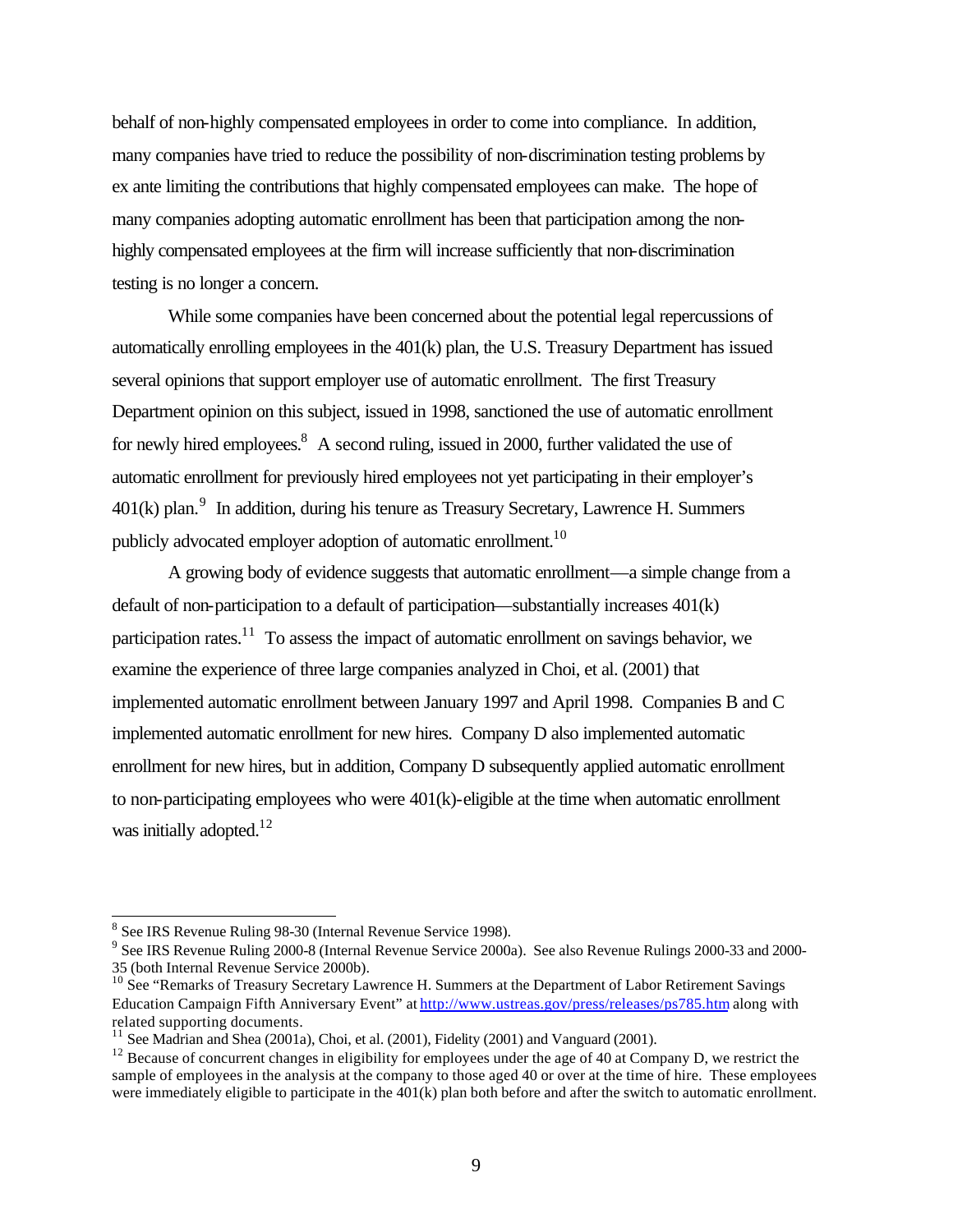Table 3 illustrates the difference in 401(k) participation rates by tenure before and after automatic enrollment. For each company, we report three columns of figures. The first and second columns contain the fraction of employees hired before and after automatic enrollment was implemented who are  $401(k)$  plan participants at six-month increments of tenure.<sup>13</sup> The third column differences these participation rates, yielding the incremental impact of automatic enrollment on plan participation.

In all three companies, 401(k) participation for employees hired before automatic enrollment starts out low and increases quite substantially with tenure. At six months of tenure, 401(k) participation rates range from 26 to 43 percent at these three companies. Participation rates increase to 50 to 62 percent at 24 months of tenure, and to 65 to 69 percent at 36 months of tenure. The profile of 401(k) participation for employees hired under automatic enrollment is quite different. For these employees, the  $401(k)$  participation rate starts out high and remains high. At six months of tenure,  $401(k)$  participation ranges from 86 to 96 percent at these three companies, an increase of 50 to 67 percentage points relative to 401(k) participation rates prior to automatic enrollment. Because 401(k) participation increases with tenure in the absence of automatic enrollment, the incremental effect of automatic enrollment on 401(k) participation declines over time. Nonetheless, at 36 months of tenure, 401(k) participation is still a sizeable 31 to 34 percentage points higher under automatic enrollment.

While most companies that implement automatic enrollment do so only for newly hired employees, some companies have applied automatic enrollment to previously hired employees who have not yet initiated participation in the  $401(k)$  plan. Choi, et al. (2001) show that for previously hired employees at Company D, automatic enrollment also substantially increases the 401(k) participation rate, although the increase in participation is slightly smaller than that seen for newly hired employees. Madrian and Shea (2001a) and Choi, et al. (2001) also discuss how the effects of automatic enrollment vary across various demographic groups. While automatic enrollment increases 401(k) participation for virtually all demographic groups, its effects are

 $13$  Because of differences in the available data from these companies, the numbers across companies are not directly comparable. For Company C, we have data on  $401(k)$  participation on the data collection dates, and thus the numbers in columns 1 and 2 for Company C represent contemporaneous 401(k) participation rates. For Companies B and D, we have data on the date of initial 401(k) participation, and thus the numbers in columns 1 and 2 for Companies B and D represent the fraction of employees who have ever participated in the 401(k) plan.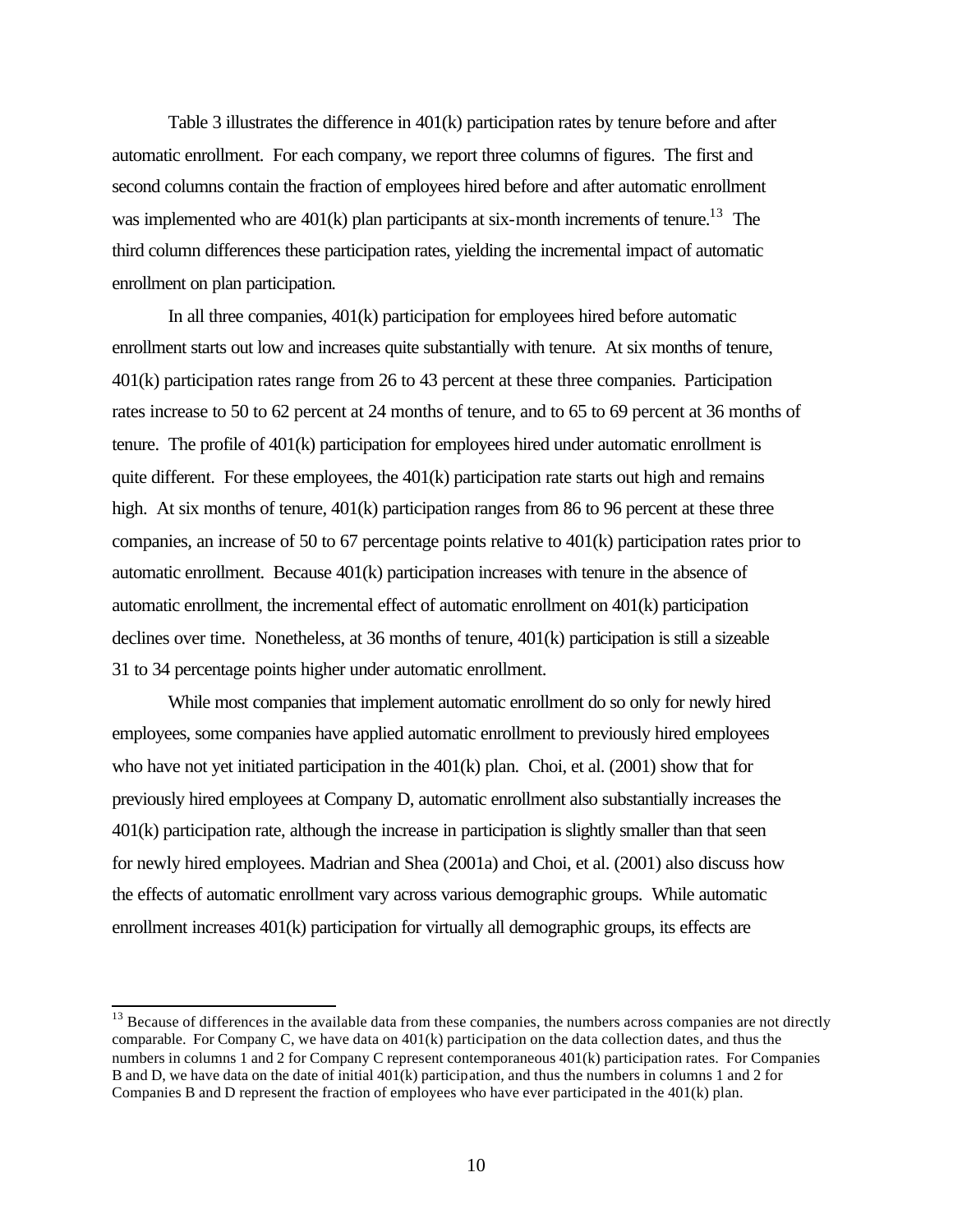largest for those individuals least likely to participate in the first place: younger employees, lower-paid employees, and Blacks and Hispanics.

One might conclude that since 401(k) participation under automatic enrollment is so much higher than when employees must choose to initiate plan participation, automatic enrollment "coerces" employees into participating in the 401(k) plan. However, if this were the case, we should expect to see participation rates under automatic enrollment declining with tenure as employees veto their "coerced" participation and opt out. But remarkably few 401(k) participants at these companies, whether hired before automatic enrollment or hired after, reverse their participation status and opt out of the plan. In our three companies, the fraction of 401(k) participants hired before automatic enrollment who drop out in a 12-month period ranges from 1.9 to 2.6 percent, while the fraction of participants subject to automatic enrollment who drop out is only 0.3 to 0.6 percentage points higher. To us, this evidence suggests that most employees do not object to saving for retirement. In the absence of automatic enrollment, however, many employees tend to delay taking action. Thus, automatic enrollment appears to be a very effective tool for helping employees begin to save for their retirement.

While automatic enrollment is effective in getting employees to participate in their company-sponsored 401(k) plan, it is less effective at motivating them to make well-planned decisions about how much to save for retirement or how to invest their retirement savings. Because companies cannot ensure that employees will choose a contribution rate or an asset allocation before the automatic enrollment deadline, the company must establish a default contribution rate and a default asset allocation. Most employees follow the path of least resistance and passively accept these defaults.

Figure 1 shows the distribution of 401(k) contribution rates at our three companies for employees hired before and after automatic enrollment. Because contribution rates may change with tenure, for all three companies we have restricted the sample to employees hired before and after automatic enrollment with equivalent levels of tenure.<sup>14</sup> All three companies match employee contributions up to 6 percent of compensation, the "match threshold" in Figure 1. But the default contribution under automatic enrollment is much lower than this—2 percent in company B and 3 percent in companies C and D. Before automatic enrollment, 63 to 79 percent

 $14$  In Company B, the sample is restricted to employees with 24-35 months of tenure; in Company D to those with 0-23 months of tenure; and in Company D to those with 12-35 months of tenure.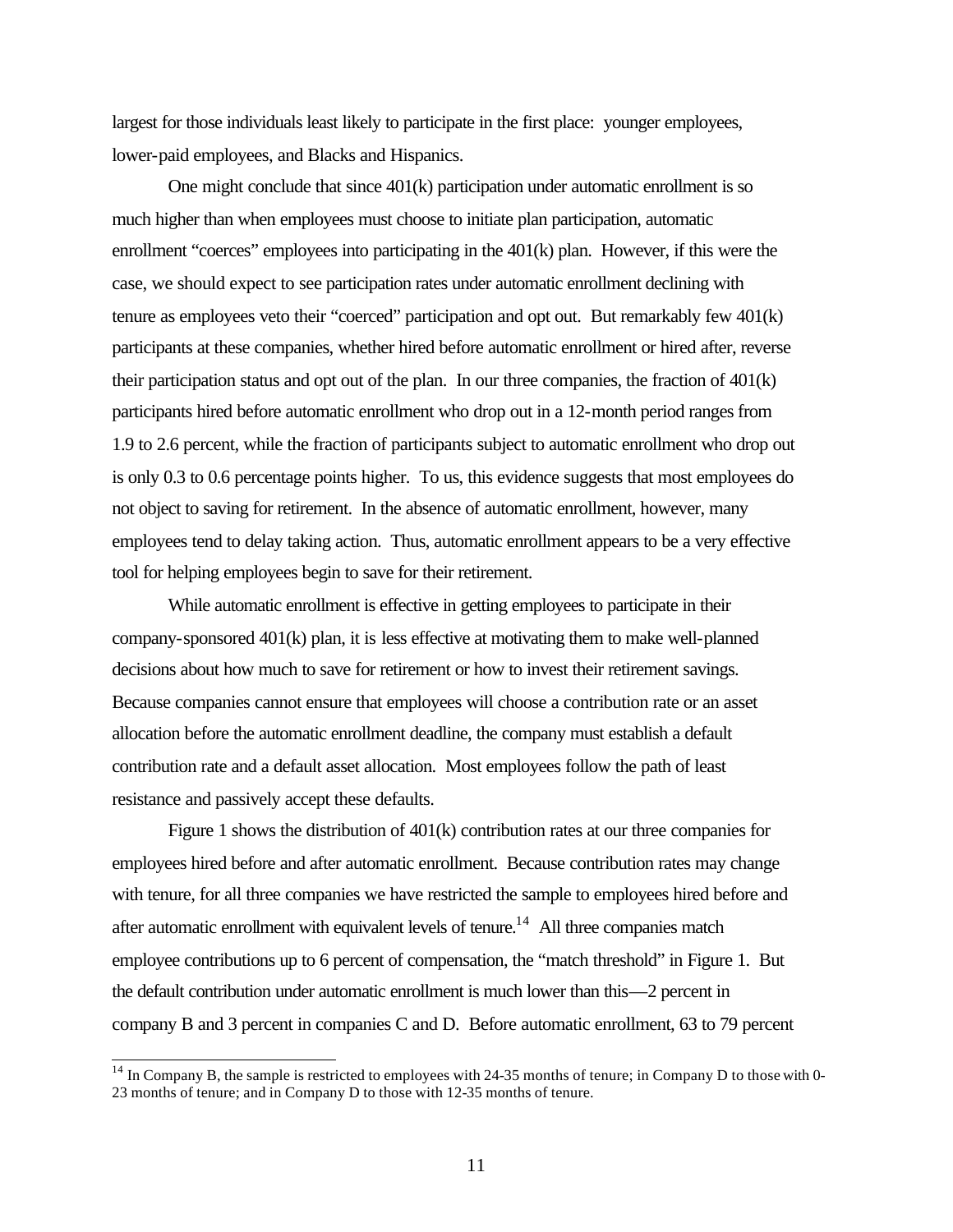of plan participants at these companies contribute at or above the match threshold. Only 11 to 20 percent voluntarily choose the contribution rate specified by their employers as the default under automatic enrollment. In contrast, 42 to 71 percent of participants hired under automatic enrollment contribute at the default rate, while only 26 to 49 percent contribute at or above the match threshold.

Automatic enrollment has similar effects on the asset allocation of plan participants. Figure 2 shows the allocation of 401(k) balances between stocks, bonds and the combination of stable value and money market funds. Once again, because asset allocation may change with tenure, we have restricted the sample to employees with equivalent levels of tenure.<sup>15</sup> In two of the three companies, the default fund under automatic enrollment is a stable value fund, while in the third it is a money market fund. As Figure 2 shows, employees hired before automatic enrollment have the majority of their plan assets (53 to 81 percent) allocated to the stock market, and only a small fraction of their assets (10 to 18 percent) allocated to stable value or money market funds. These percentages are effectively reversed for employees hired under automatic enrollment. For this group of participants, 48 to 81 percent of assets are invested in stable value or money market funds, a group that includes the automatic enrollment default at all three companies, and only 16 to 51 percent of assets are invested in the stock market. Overall, the fraction of assets allocated to the stock market falls by 22 to 53 percentage points, while the fraction of assets allocated to stable value funds or the money market increases by 31 to 71 percentage points. Choi, et al. (2001) show that these effects are driven both by the conversion of would-be non-participants to the defaults and by employees who would have participated in the absence of automatic enrollment but with different elections.

Given the evidence of delay in the election of 401(k) participation before automatic enrollment shown in Table 3, one might speculate that there is the same type of delay in the movement away from the default contribution rate and asset allocation under automatic enrollment. Table 4 suggests that this is indeed the case. At six months of tenure, between 55 and 73 percent of participants contribute at the default and have their assets invested wholly in the default fund. At 24 months of tenure, the fraction of participants at the default falls to 40 to 51 percent, and at 36 months of tenure to 44 to 48 percent. So, with time, employees do move

<sup>&</sup>lt;sup>15</sup> See footnote 14.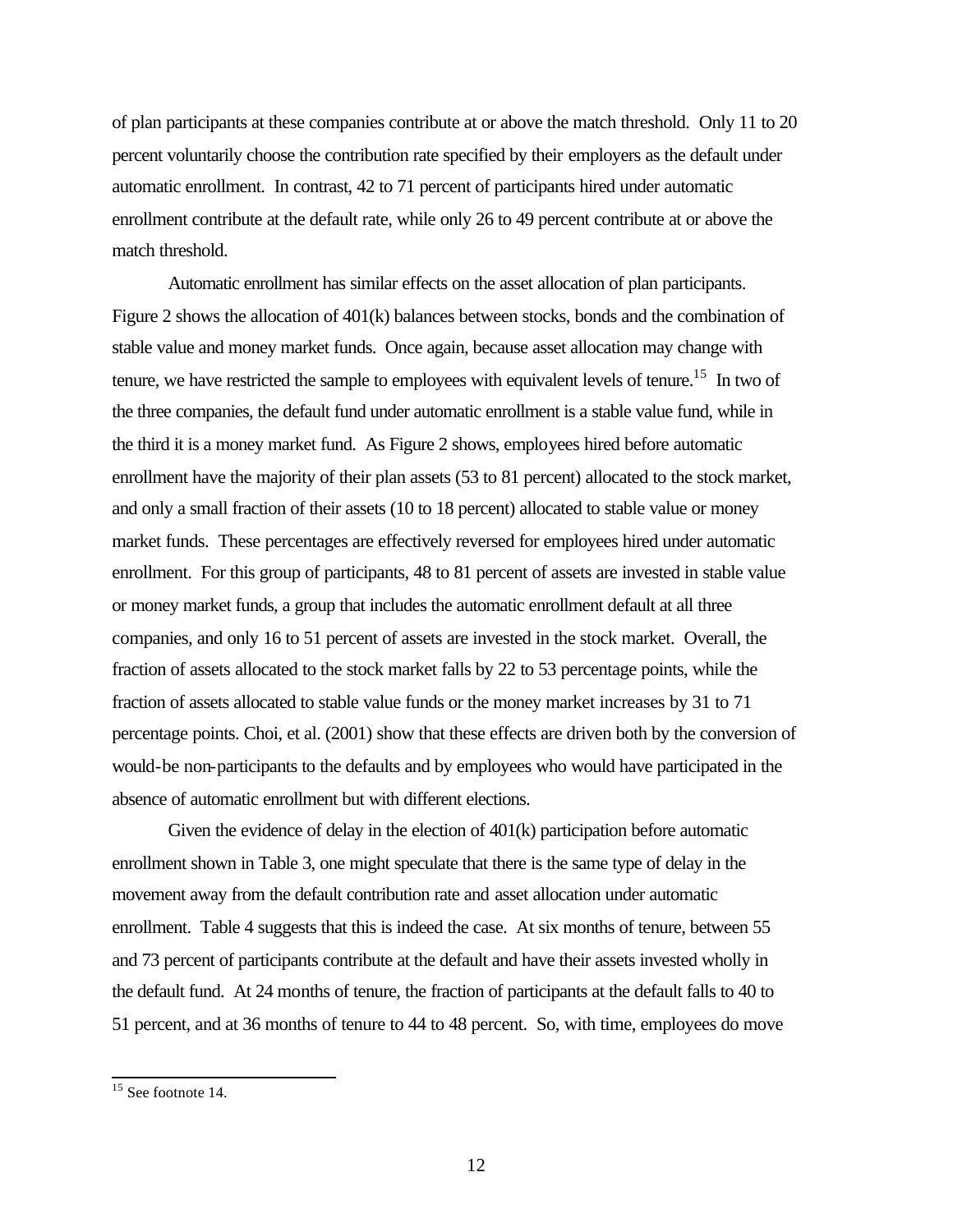away from the automatic enrollment defaults. Nonetheless, after three years, almost half of participants are still "stuck" at the default.<sup>16</sup>

Taken as a whole, the evidence in this section indicates that defaults can have a powerful effect on the nature of individual saving for retirement. In terms of promoting overall savings for retirement, automatic enrollment as structured by most employers is a mixed bag. Clearly automatic enrollment is very effective at promoting one important aspect of savings behavior, 401(k) participation. This simple change in the default from non-participation to participation results in much higher 401(k) participation rates. But, like companies B, C, and D, most employers that have adopted automatic enrollment have chosen very low default contribution rates and very conservative default funds (Profit Sharing/401(k) Council of America 2001; Vanguard 2001). These default choices are inconsistent with the retirement savings goals of most employees.

This evidence does not argue against automatic enrollment as a tool for promoting retirement saving; rather, it argues against the specific automatic enrollment defaults chosen by most employers. Employers who seek to facilitate the retirement savings of their employees need to respond to the tendency of employees to "stick with the default." Employers should choose defaults that foster successful retirement saving when the defaults are passively accepted in their entirety. Automatic enrollment coupled with higher default contribution rates and more aggressive default funds would greatly increase wealth accumulation for retirement.<sup>17</sup> The results in this section also suggest an important caveat in thinking about the design of personal accounts in a reformed Social Security system—whatever defaults are chosen will need to be chosen carefully.

# **III.2 Automatic Cash Distributions for Terminated Employees with Low Account Balances**

l

Another aspect of  $401(k)$  plan design that highlights the importance of defaults on  $401(k)$ savings outcomes is the treatment of the  $401(k)$  balances of former employees. When an employee leaves a firm, the employee may explicitly request a cash distribution, a direct rollover

 $16$  Choi, et al. (2001) show that compensation is the strongest determinant of how quickly employees move away from the automatic enrollment default—highly compensated employees tend to move away from the default more rapidly than those with lower pay.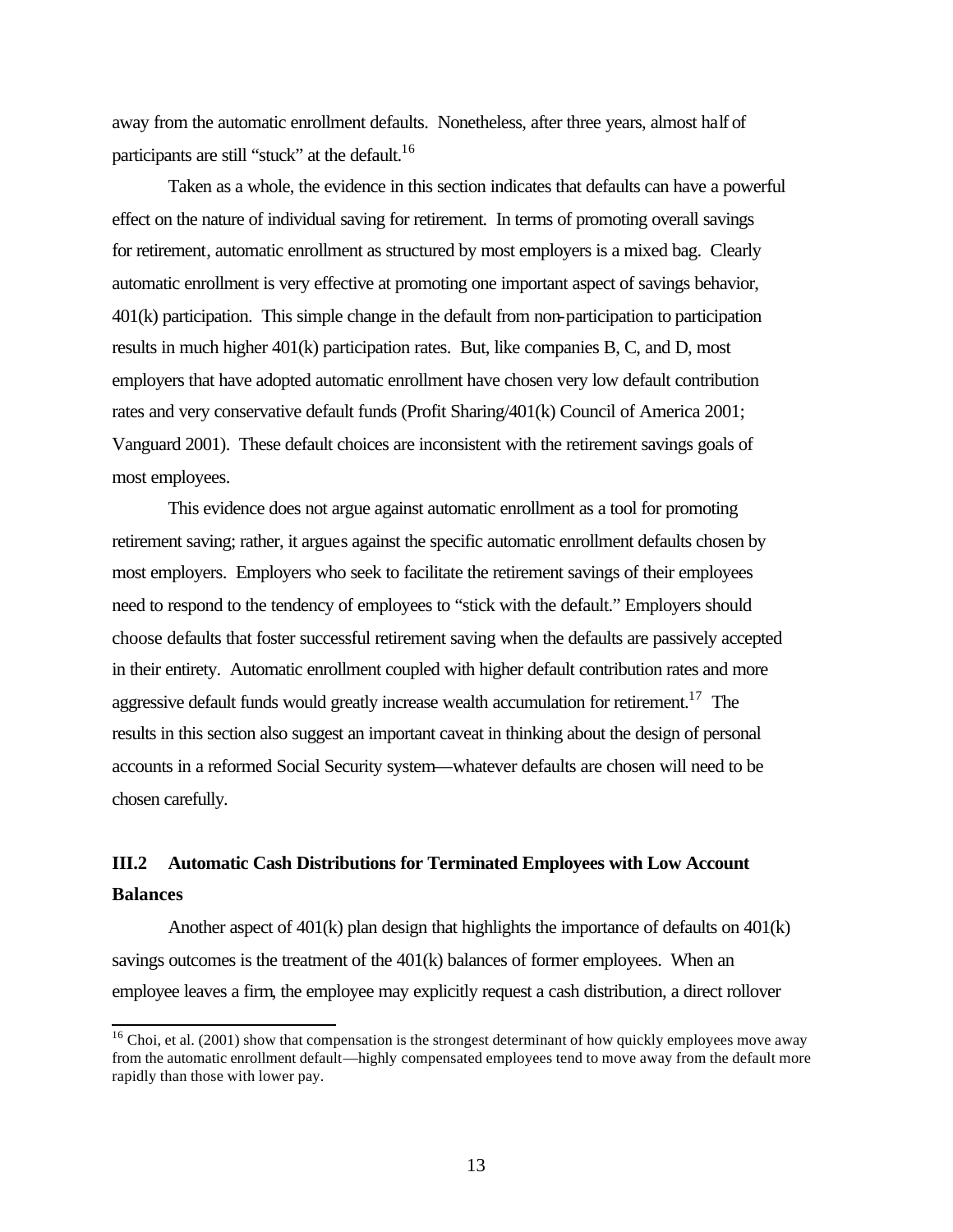of  $401(k)$  balances to an IRA, or a rollover to another employer's  $401(k)$  plan. If the terminated employee does not make an explicit request, the balances typically remain in the  $401(k)$  plan. Under current law, however, if the plan balances are less than \$5,000 and the former employee has not elected some sort of rollover, the employer has the option of compelling a cash distribution.

To document the importance of this mandatory cash distribution threshold, Figures 3A and 3B plot the relationship between the size of 401(k) balances and the likelihood that a terminated employee receives a distribution from the 401(k) plan at Companies B and D. We consider the experience of 401(k) participants whose employment terminated any time during 1999 or January through August of  $2000$ <sup>18</sup> We order the employees according to the size of their 401(k) balances and then divide them into groups of 100. We then calculate the average balance size for each group (the x-axis, plotted on a log scale) and the average fraction of employees who receive a distribution from the plan by December 31, 2000 (the y-axis). The measure of 401(k) balances used on the x-axis is the average participant balance as of December 31 of the year prior to the year in which the termination occurred.<sup>19</sup> This measure of balances is likely to understate the actual balances of plan participants at the time of termination because the incremental contributions made to an individual's account between December 31 of the previous year and the date of termination are excluded (as are any capital gains or losses over this time period).

In both companies, around 90 percent of terminated participants with prior year-end balances of less than \$1,000 receive a distribution subsequent to termination. In contrast, in Company D, a rather constant one-third of terminated participants with year-end balances of greater than \$5,000 receive a distribution. In Company B, this fraction is even lower, at about 18 percent, although there is some additional slight decline in the likelihood of receiving a distribution with respect to balance size beyond the \$5,000 threshold. Between \$1,000 and \$5,000 in year-end balances, the fraction of terminated participants receiving a distribution falls rather steadily and quite significantly at both companies. This reflects the decreasing likelihood

 $17$  See section III.3 for another alternative to a higher initial default contribution rate.

<sup>&</sup>lt;sup>18</sup> This includes both voluntary and involuntary terminations.

 $19$  That is, employees terminated in 2000 have a balance measure from December 31, 1999, while employees terminated in 1999 have a balance measure from December 31, 1998. We use this measure of balances because it is the only measure that we have in our data.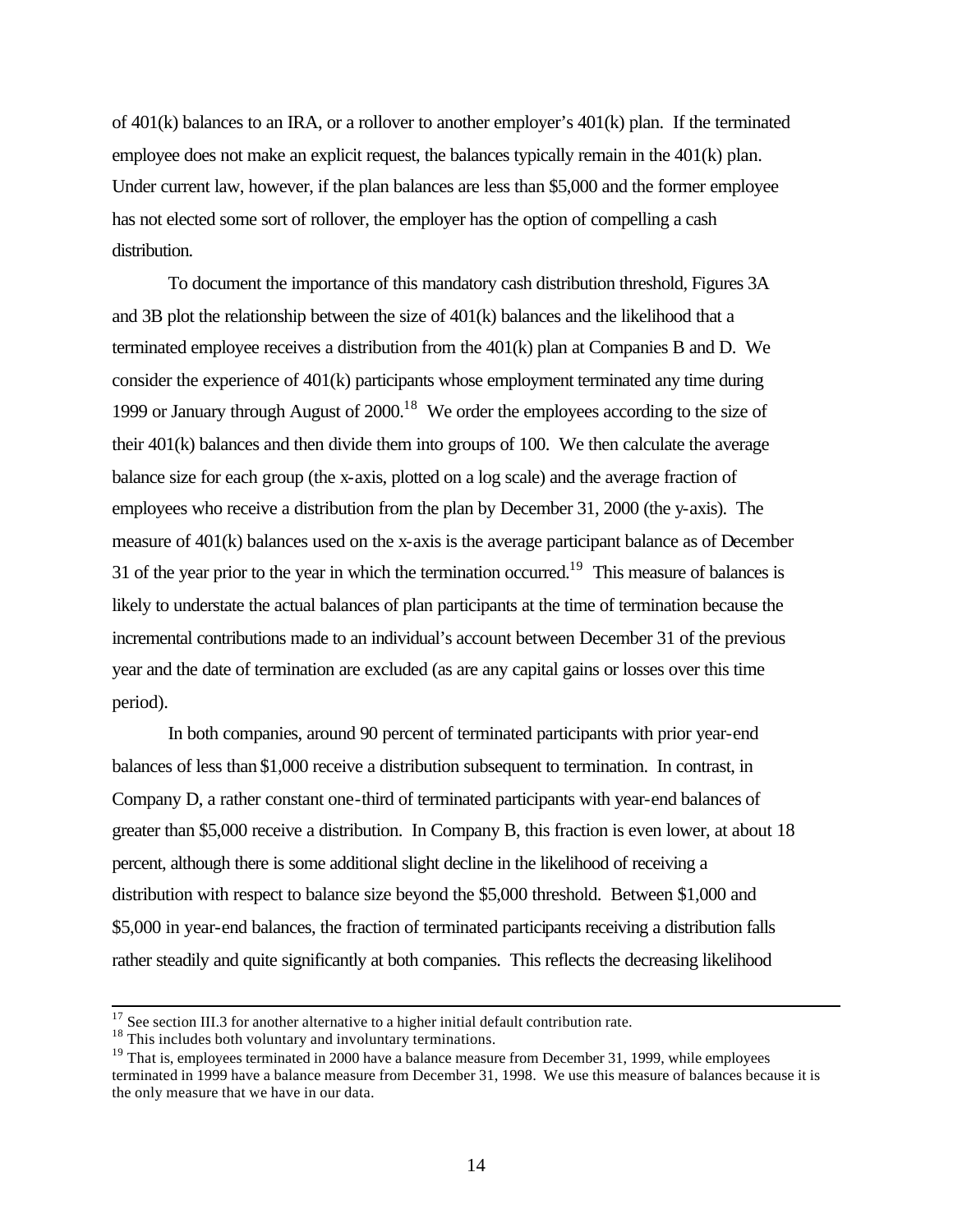that terminated participants will have a final balance of less than \$5,000 that is subject to an involuntary cash distribution.

For example, consider an employee at Company D making \$40,000 per year who is contributing 6 percent of pay to the 401(k) plan with a 50 percent employer match that is vested. If this individual leaves his job at the end of August, the additional employer plus employee contributions to the 401(k) plan will amount to \$2,400. Assuming no net capital gains or losses, this individual will face a mandatory cash distribution if his prior year-end balances were less than \$2,600 (because \$2,400 plus anything less than \$2,600 will fall under the \$5000 distribution threshold). If his prior year-end balances were higher than \$2,600, however, the company would not be able to compel a cash distribution because his total balances subsequent to termination would exceed \$5,000. Thus, employees with higher prior-year-end balances will be less likely to face an automatic distribution upon termination because they are more likely to have had balance increases that bring them above the \$5,000 threshold.

Of course, even in the case of an automatic cash distribution, the former employee does have the option to roll the account balance over into an IRA or the 401(k) plan of another employer, regardless of the size of the account balance. But previous research suggests that the probability of receiving a cash distribution and rolling it over into an IRA or another 401(k) plan is very low when the size of the distribution is small. Instead, these small distributions tend to be consumed.<sup>20</sup> When employers compel a cash distribution and employees receive an unexpected check in the mail, it is much easier to consume the distribution than to figure out how to roll it over into an IRA or another employer's 401(k) plan.

This default treatment of the account balances of terminated employees provides another example of how many individuals follow the path of least resistance. When balances exceed \$5,000, the vast majority of employees leave their balances with their former employer, the least effort option. When balances are below \$5,000 and are subject to a mandatory cash distribution unless the employee elects otherwise, most individuals receive an unsolicited check in the mail and then consume the money rather than rolling it over into another type of saving plan—also the least effort option.

<sup>&</sup>lt;sup>20</sup> Poterba, Venti and Wise (1998) report that the probability that a cash distribution is rolled over into an IRA or another employer's plan is only 5 to 16 percent for distributions of less than \$5000. The overall probability that a (continued on the next page)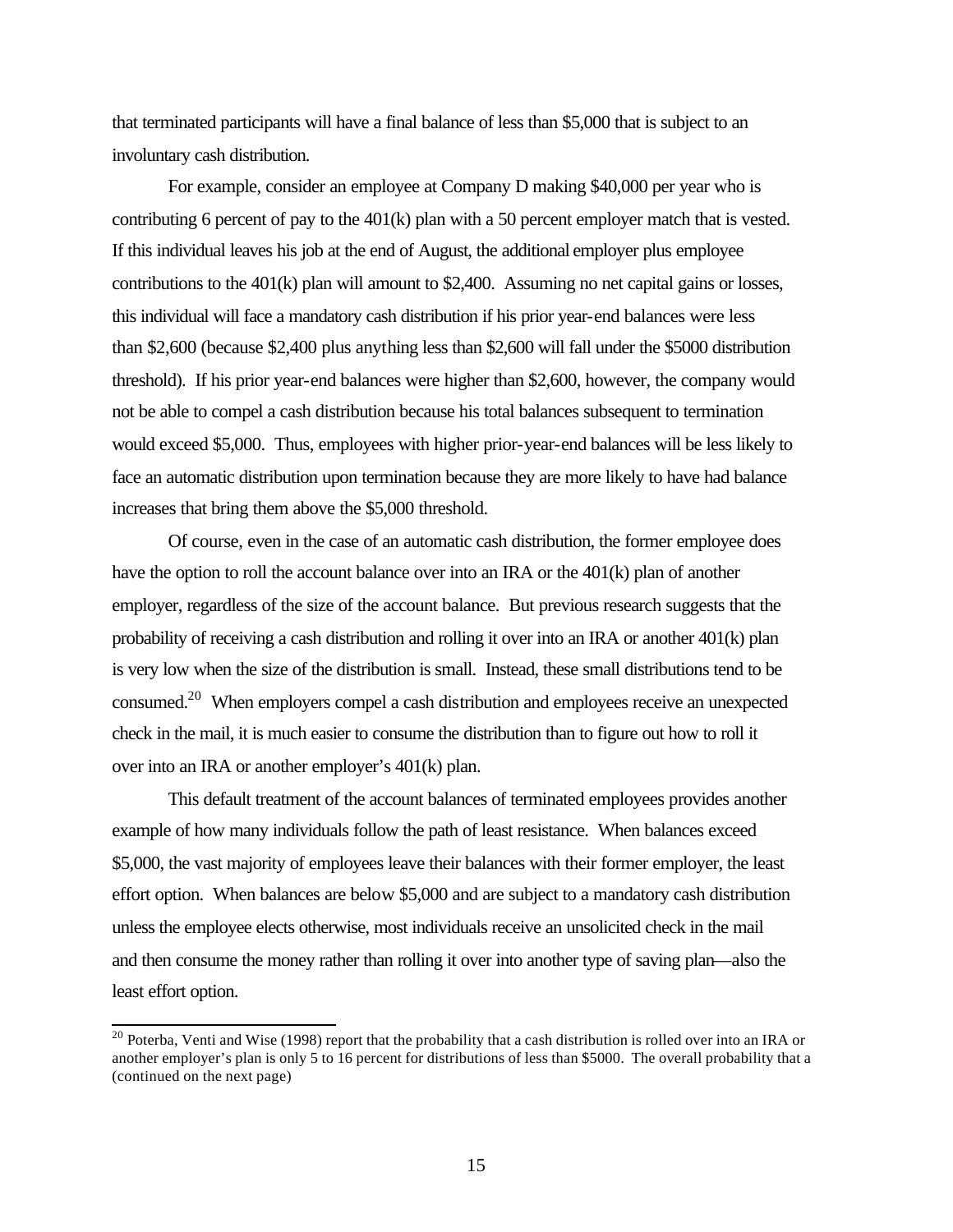This analysis suggests that the rollover provisions of the recently passed Economic Growth and Tax Relief Reconciliation Act of 2001 (EGTRRA) will indeed have a positive impact on retirement savings. Under the new law, if the account balance is between \$1,000 and \$5,000, employers will no longer be able to compel a cash distribution if a former employee does not elect a rollover; rather, employers will be required to establish an IRA on behalf of participants if they choose not to maintain these accounts (Watson Wyatt 2001). Although this provision of the law does not take effect until the Department of Labor issues final regulations regarding implementation, something that is not required to happen until 2004, firms need not wait until then to voluntarily adopt similar measures. As with automatic enrollment in 401(k) plans, default rollovers have also been sanctioned by the  $IRS<sup>21</sup>$  Such a change in the default treatment of the small balances of terminated employees is a simple step that would further enhance the retirement savings plans of many individuals. $^{22}$ 

#### **III.3 Automatic Contribution Rate Increases**

One 401(k) plan feature designed to capitalize on the inertia described in sections III.1 and III.2 is the "Save More Tomorrow" ("SMarT") plan developed by Shlomo Benartzi and Richard Thaler (Benartzi and Thaler 2001b). Under this plan, participants commit in advance to saving a portion of future raises. For example, suppose that a worker commits to allocate onehalf of future nominal pay raises to increases in his 401(k) contribution rate. If the worker receives three percent raises in each of the following three years, then his contribution rate would rise by 1.5 percentage points per year over this time period. This plan is carefully constructed to make use of several themes in behavioral economics. By requiring a present commitment for future actions, the SMarT plan alleviates problems of self-control and procrastination. And by taking the additional savings out of future salary raises, participants in the SMarT plan are not hurt by loss aversion because workers will never see a reduction in their nominal take-home pay.

cash distribution is rolled over into an IRA or another employer's plan or invested in some other savings vehicle is slightly higher at 14 to 33 percent.

<sup>21</sup> See Revenue Rulings 2000-36 (Internal Revenue Service 2000b).

<sup>&</sup>lt;sup>22</sup> We should note, however, that previous research also suggests that although small distributions tend to be consumed rather than rolled over into other retirement savings vehicles, these small distributions represent a relatively small fraction of total retirement savings (Poterba, Venti and Wise 1998). Thus, while automatically rolling such distributions over into an IRA will undoubtedly increase retirement saving, its impact on aggregate retirement saving is likely to be modest.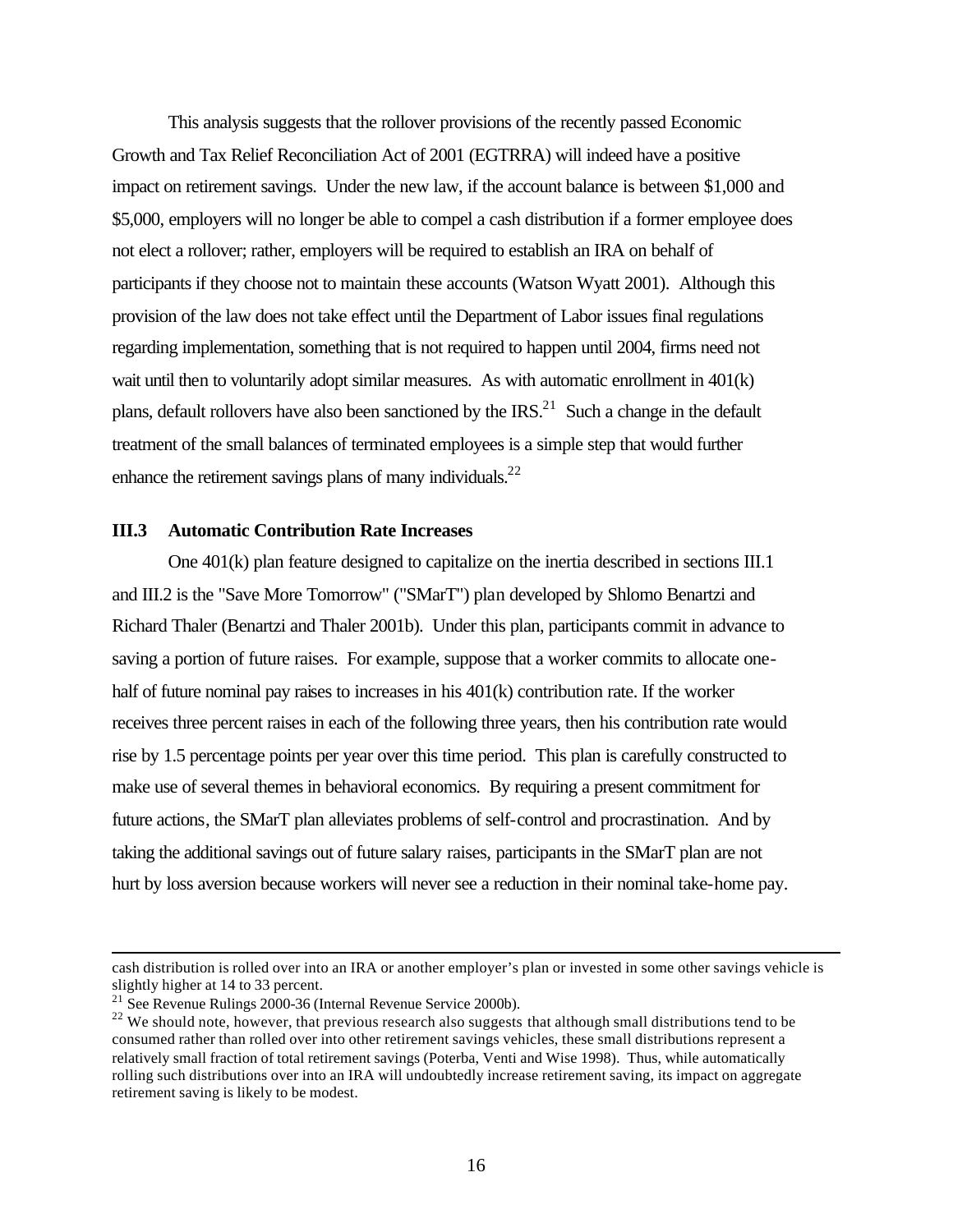(This presumes that participants are subject to money illusion because the commitment to save is out of nominal salary increases).

The striking results of the first experiment with the SMarT plan are reported in Benartzi and Thaler (2001b). This first experiment was conducted at a mid-size manufacturing company. This company, which did not match employee contributions, was experiencing problems in getting low-salary workers to participate and contribute at high levels to the 401(k) plan. To combat these problems, the company hired an investment consultant to meet with employees and help them plan their retirement savings. After an initial interview with each employee, the consultant would gauge the employee's willingness to increase his savings rate. Employees judged to have a high willingness to save more would receive an immediate recommendation for a large increase in their savings rate. 79 workers fell into this group. Employees judged to be reluctant to save more would be offered the option of enrolling in the SMarT plan. 207 workers fell into this group. The version of the SMarT plan that was implemented set up a schedule of annual contribution rate increases of three percentage points. This is a relatively aggressive implementation, as the annual nominal salary increases at this company were only a little bit higher than three percent.

The results of the experiment show that the SMarT plan can have an enormous impact on contribution rates. Of the 207 participants offered the SMarT plan as an option, 162 chose to enroll. Furthermore, 129 of these 162 (80 percent) stayed with the plan through three consecutive pay raises. At the beginning of the SMarT plan, these 162 workers had an average contribution rate of 3.5 percent; by the time of their third pay raise, these workers (including those that eventually dropped out) had an average contribution rate of 11.6 percent. Recall that these original 207 participants were selected from a larger sample based on their relative *reluctance* to increase their savings rates. In comparison, 79 workers had indicated a willingness to increase their contributions immediately and were never enrolled in the SMarT plan; these workers increased their average contribution rate from 4.4 percent to 8.7 percent over the same time period. Since it is reasonable to assume that this latter group of workers represents a more highly motivated group of savers than the SMarT plan participants, the increases by the SMarT plan participants are very striking. As a further comparison, consider that the median 401(k) contribution rate of participants in 401(k) plans in general is approximately 7 percent of pay (Investment Company Institute 2000). Thus, the SMarT plan participants went from half of this

17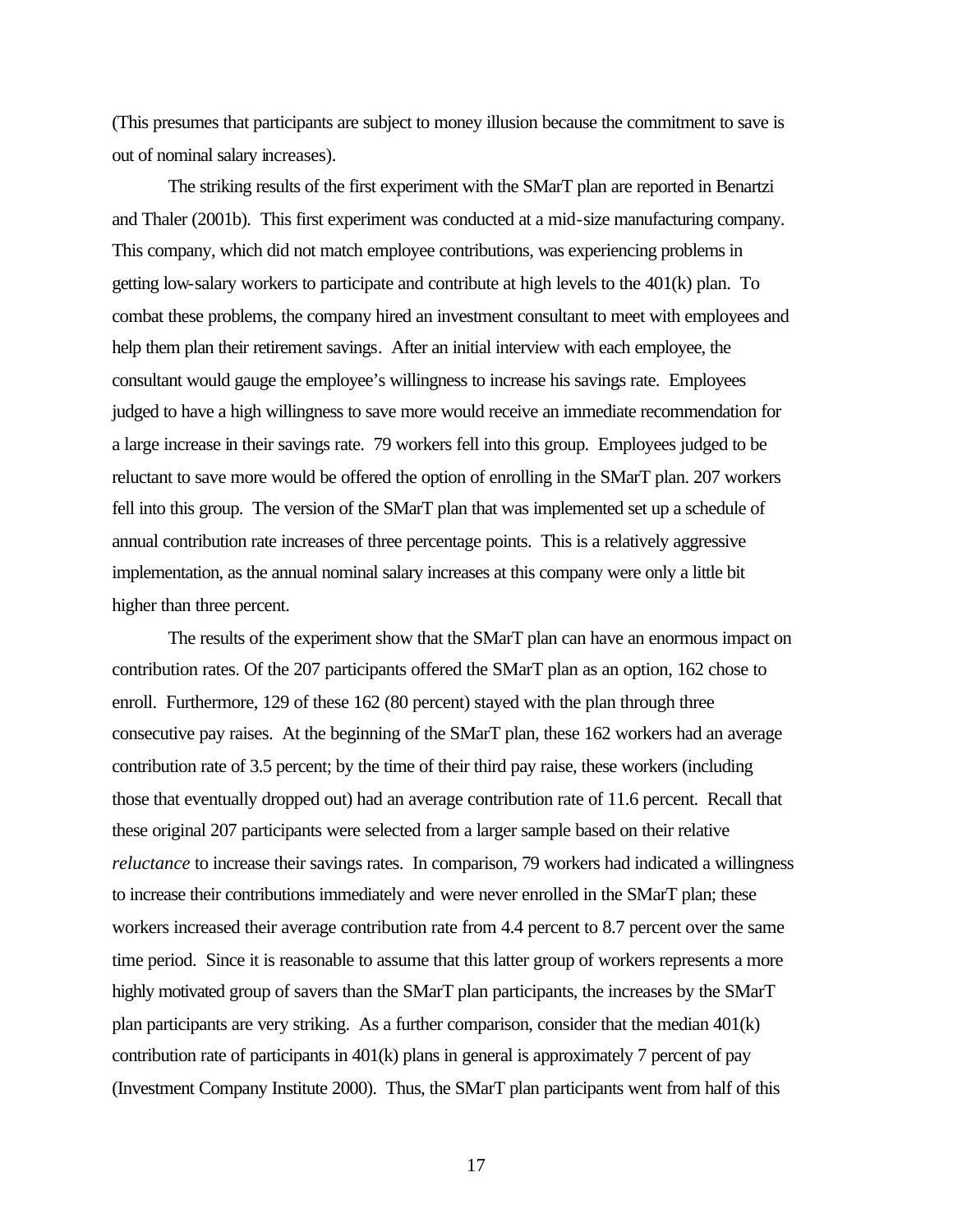median contribution rate before signing up for the SmarT plan to a contribution rate 50 percent higher three years later.

Despite the clear success of the SMarT plan in increasing contribution rates, there remain several important caveats. First, the plan is not guided by any well-specified model of what ideal savings should be. Even if we accept that cleverly designed commitment devices can enable workers to break from suboptimal behavior patterns, these same devices may overshoot the optimal targets. Second, the increases in 401(k) contribution rates may be offset by dissaving elsewhere.<sup>23</sup> Although 401(k) saving has many advantages, it may still be inefficient if it leads participants to increase high-interest credit-card debt. Also, we do not know how much of the additional contributions were later reduced by plan loans or hardship withdrawals. In a plan that does not have an employer match—like the one used in the original SMarT experiment—it is not clear that increasing 401(k) contributions is always a good idea. Notwithstanding these caveats, the SMarT plan is certainly a provocative attempt to use behavioral economics to increase savings rates, and the early results are highly encouraging and deserve further study.

Our 401(k) survey (discussed in Section II) sheds light on the mechanisms that make the SMarT plan work. We generated two versions of our survey. One version (already discussed above) asked questions about both savings adequacy and intentions regarding planned future investment changes (e.g. plans to change the contribution rate and the asset mix). We call this the savings adequacy version. We also generated a pared down version of the survey that contained no questions about either savings adequacy or intentions. We call this the control version. We randomly assigned the two different versions of the survey to employees and we checked to see whether the savings adequacy questionnaire had an impact on subsequent 401(k) investment choices. In other words, we looked to see whether the process of thinking about savings adequacy and formulating one's future savings plans actually led to a greater propensity to subsequently increase (or decrease) one's saving rate.

It turns out that this attention manipulation had no impact. In other words, getting someone to think about his or her own savings adequacy did not lead to any differential future behavior. This result sheds some light on the success of the SMarT plan. The SMarT plan has

 $^{23}$  See Engen, Gale, and Scholz (1994, 1996) for a discussion of asset shifting and its consequences for measuring 401(k) effectiveness. See Poterba, Venti, and Wise (1996, 1998b) for evidence that asset shifting effects are not large.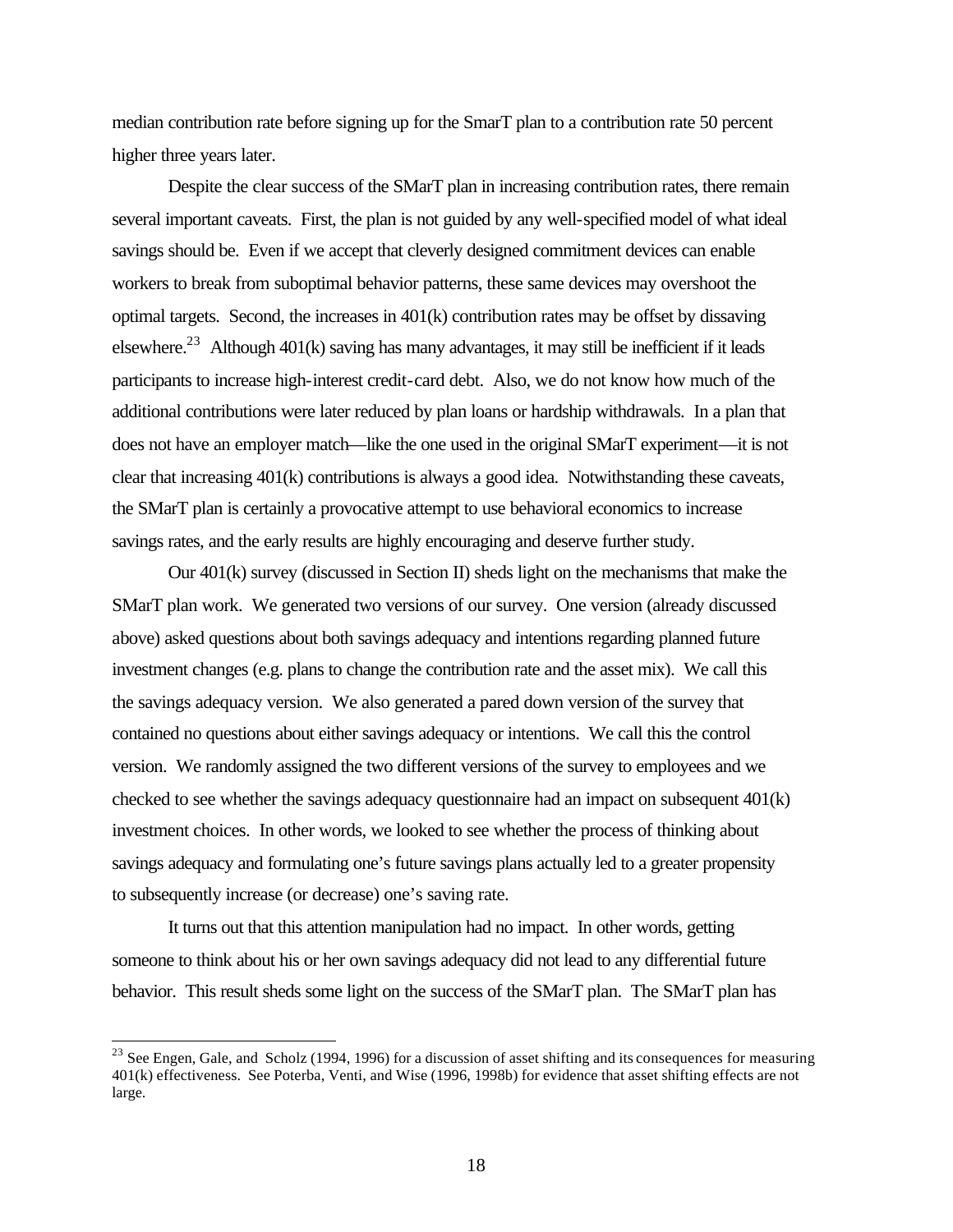many different effects. It encourages employees to think about their savings adequacy. It also sets in motion a series of automatic contribution rate increases. Our survey experiment demonstrates that getting employees to think about savings inadequacy is not enough. Employees also need a low-effort mechanism to help them to carry out their plans to increase their contribution rate. The SMarT plan provides exactly such a tool.

#### **III.4 Matching**

Although automatic enrollment and the SmarT plan provide lots of food for thought, they are still relatively new 401(k) plan features that have yet to be adopted on a widespread scale. A more common feature of 401(k) plans is the employer match. For each dollar contributed by the employee to the plan, the employer contributes a "matching" amount up to a certain threshold (e.g. 50 percent of the employee contribution up to 6 percent of compensation). Although the effects of employer matching on 401(k) participation and contribution rates have been widely studied, the conclusions from this research are decidedly mixed. This derives in part from the inherent difficulties associated with identifying the impact of matching on 401(k) savings behavior.

In theory, introducing an employer match should increase participation in the  $401(k)$ plan. In practice, however, it is difficult to disentangle this effect from the potential correlation between the savings preferences of employees and the employer match. For example, companies that offer a generous 401(k) match may attract employees who like to save, biasing upward the estimated impact of an employer match on 401(k) participation.

Using cross-sectional data, Andrews (1992), Bassett, Fleming and Rodrigues (1998), Papke and Poterba (1995), Papke (1995), and Even and Macpherson (1997) all find a positive correlation between the availability of an employer match and 401(k) participation. The results are more varied, however, in studies that attempt to control for the correlation between the employer match and other unobserved factors that affect 401(k) savings behavior. Even and Macpherson (1997) use an instrumental variables approach to account for the endogeneity of the employer match and still find a large positive impact of matching on 401(k) participation. However, it is not clear that the firm characteristics they use as instrumental variables are in fact uncorrelated with unobservable employee savings preferences. Because she uses longitudinal data on firms, Papke (1995) is able to include employer fixed effects to account for the

19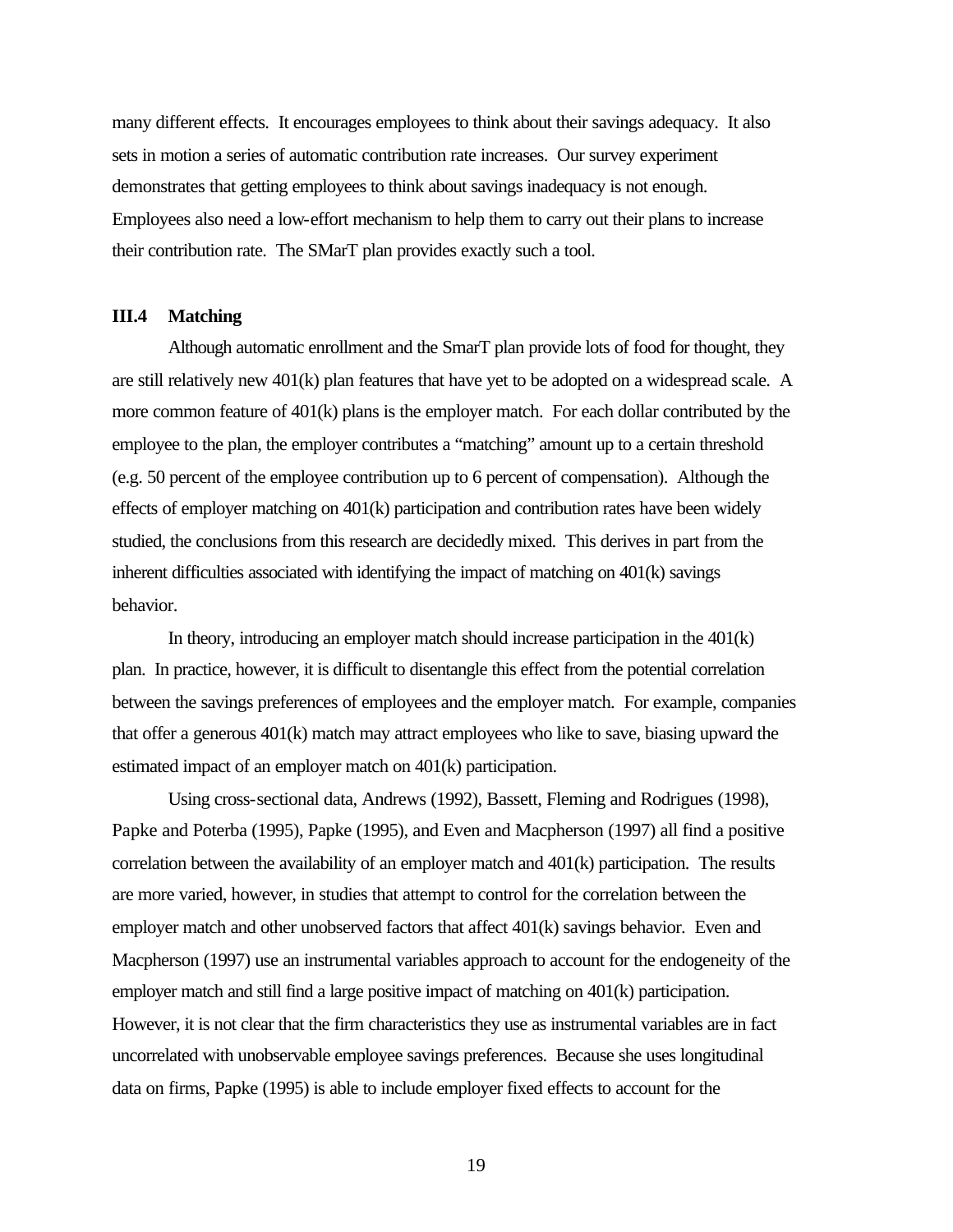correlation between the employer match and other factors that affect savings behavior. With the addition of these fixed effects, the relationship between the employer match and 401(k) participation goes away, but these results are difficult to interpret because Papke only observes average match rates, not marginal rates. Kusko, Poterba, and Wilcox (1998) examine several years of individual-level data in a company whose match rate varied from year to year based on the company's prior-year profitability. They also find no relationship between the match rate and 401(k) participation. However, the transient nature of the match rate changes at this company make it difficult to extrapolate these results to the permanent types of match changes that most companies are likely to consider.

The empirical evidence on matching and 401(k) contribution rates is even less decisive than that on 401(k) participation, although in theory the effects here are less straightforward as well. While introducing an employer match where there wasn't one before should lower the contribution rates of employees who were already contributing in excess of the match threshold (an income effect), its impact on those previously contributing at or below the match threshold is ambiguous (opposing income and substitution effects). The effects would be similar for increasing the match rate while maintaining the same match threshold. Increasing an existing non-zero match threshold while keeping the match rate constant should have no effect on people contributing below the old threshold; increase contributions for people at the old threshold (a substitution effect); have an ambiguous effect for people above the old threshold but at or below the new threshold (opposing income and substitution effects); and decrease contribution rates for people above the new threshold (an income effect).

The actual empirical research on matching and 401(k) contribution rates has focused largely on the relationship between the match rate and average 401(k) contribution rates. Andrews (1992) finds that a higher employer match rate reduces the average 401(k) contribution rate; Bassett, Fleming and Rodrigues (1998) find no effect; Papke and Poterba (1995) and Even and Macpherson (1997) find a positive relationship; and Kusko, Poterba, and Wilcox (1998) find a small but positive effect of the match rate on average 401(k) contribution rates. Papke (1995) finds a positive effect of the match rate on total employee contributions at low match rates, but a negative effect on employee contributions at higher match rates. These disparate results are perhaps not so surprising given that theory has little to say about the impact of the match rate per se on the average 401(k) contribution rate.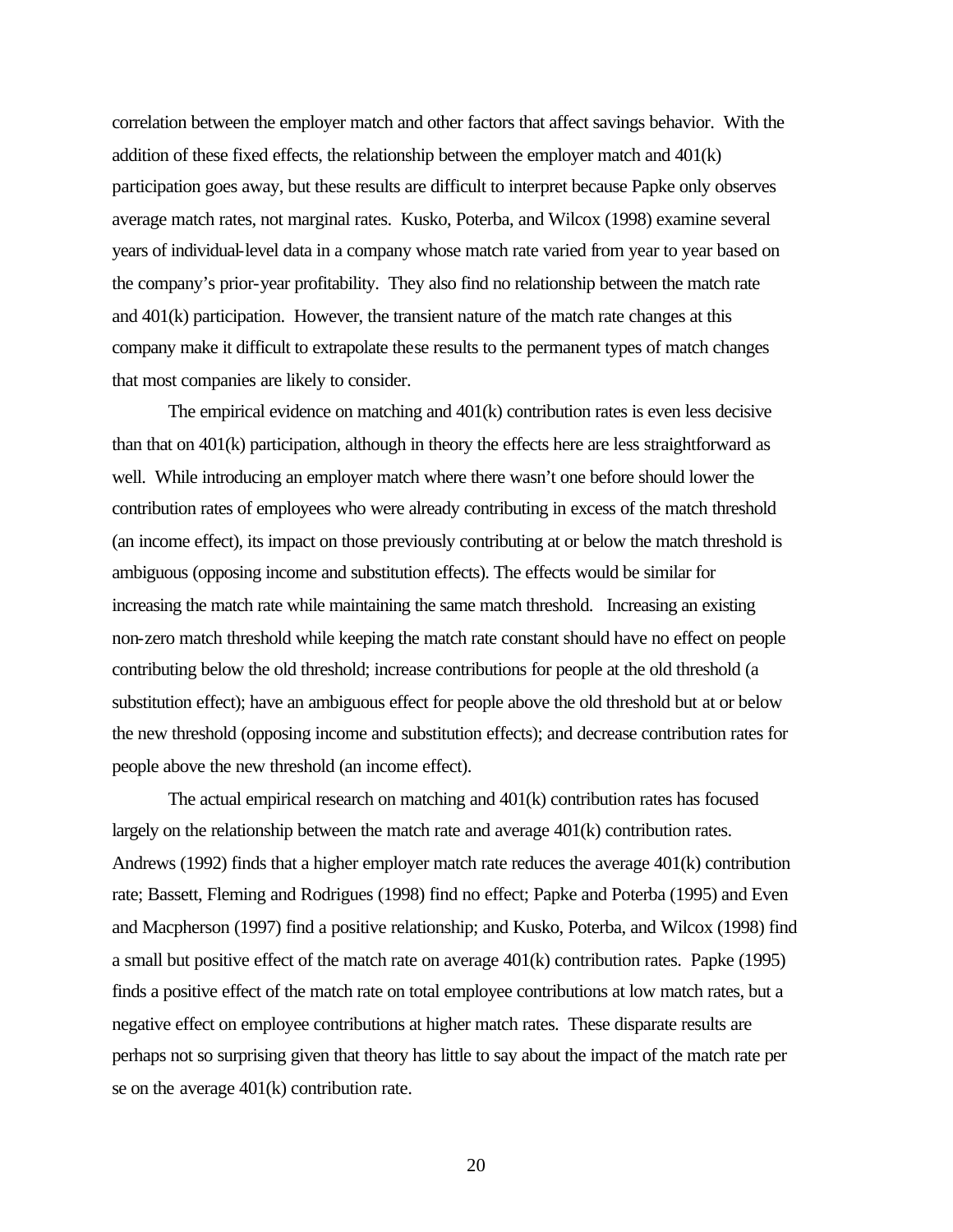In this paper, we are able to avoid some of the confounds of previous matching studies by examining the individual behavior of participants before and after permanent changes in the 401(k) match structure at two companies. In these natural experiments, participant behavior before the changes serves as a control for participant behavior after the changes. We also examine the effect of matching on the distribution of 401(k) contribution rates rather than on the average 401(k) contribution rate and show the importance of considering the match threshold, a facet of employer matching largely ignored in previous research, as well as the match rate.

The first company that we consider, Company E, increased its match threshold on January 1, 1997, while keeping its match rate constant. Before that time, union workers received a 50 percent match on the first 5 percent of income contributed to the 401(k) plan, while management employees received a 50 percent match on the first 6 percent of income. On January 1, 1997, the match threshold for union employees increased to 7 percent, while that for management employees increased to 8 percent. Contributions up to the new threshold were still matched at 50 percent, although the match on the incremental 2 percent of the new threshold was invested in employer stock while the match up to the old threshold had been, and continued to be, invested at the discretion of the employee.

To examine the impact of this change in the match structure on 401(k) savings behavior, we utilize a combination of both longitudinal and cross-sectional data. We have longitudinal data on the 401(k) contribution rate in effect on each day from March 31, 1996 to February 28, 2000 for every worker who was enrolled in the 401(k) plan during that time. We also have crosssections of all active employees at Company E at year-end 1998, 1999, and 2000 that contain information on participation status, original enrollment date, original hire date, and demographics.

In order to assess the effect of the threshold change on participation, we estimate a Cox proportional hazard model of time from hire until the date of initial participation in the 401(k) plan. We control for gender and age (with both linear and quadratic terms), and also include a dummy variable that equals 1 after the new threshold took effect (January 1, 1997). We exclude all employees hired before January 1, 1996 because the company eliminated its length-of-service requirement for 401(k) participation on that date. We also exclude employees hired after December 31, 1997 because the company switched from a traditional defined benefit to a cashbalance pension plan at that time for newly hired employees. The first column of Table 5

21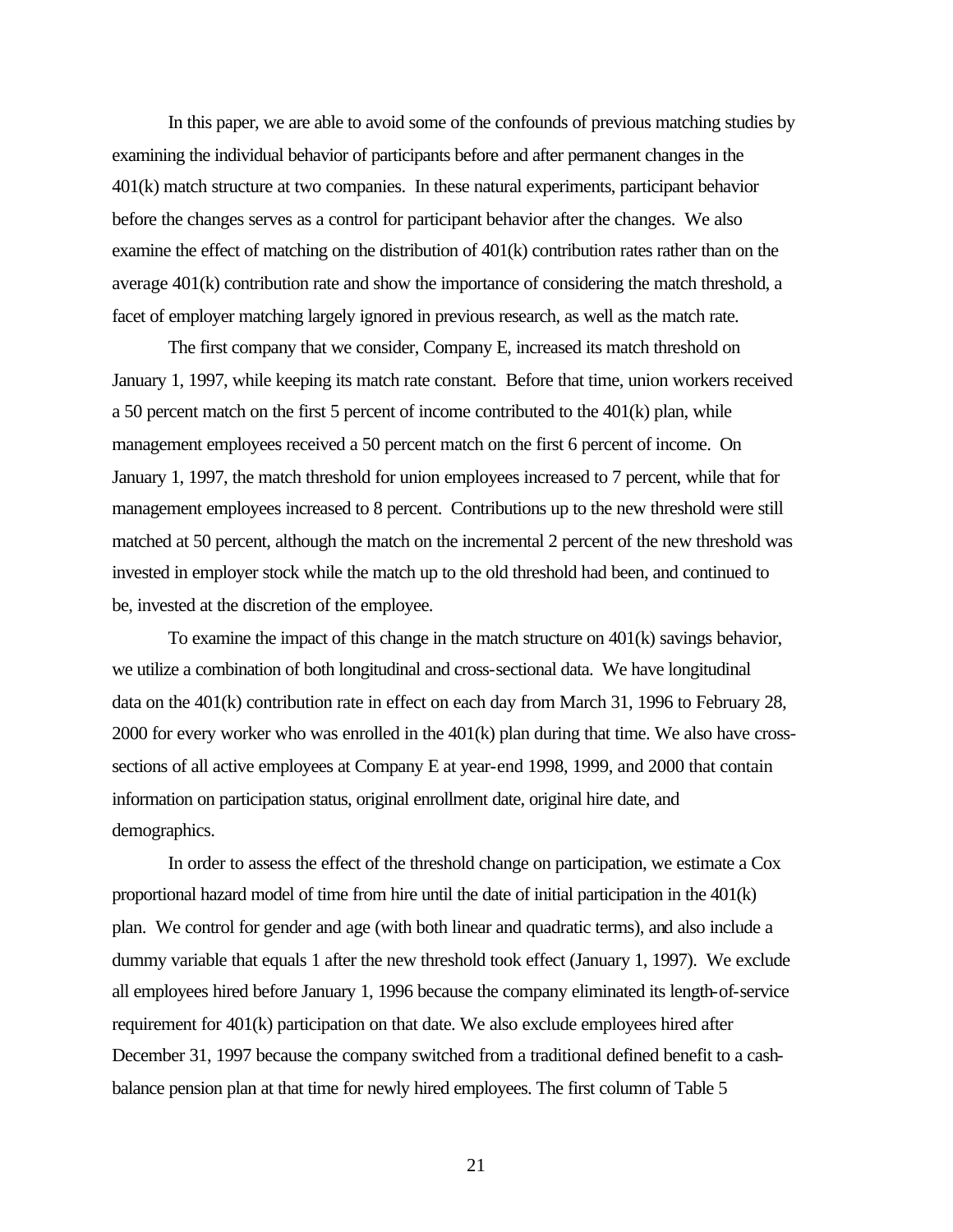presents the estimated hazard ratios associated with each independent variable. As one might expect for a change that does not affect the marginal incentives to participate in the  $401(k)$  plan, we find that this increase in the match threshold has no significant effect on 401(k) participation.

We next look at the impact of the threshold change on  $401(k)$  contribution rates. Figure 4 plots the distribution of contribution rates over time for all workers who were contributing to the 401(k) plan on March 31, 1996. As workers leave the firm, they are dropped from the sample. The switch from the old threshold to the new threshold is clearly apparent. There is an immediate jump from the old threshold to the new threshold when the change occurred in January 1997, and a continued slower adjustment over the next three years as more and more people shift from the old to the new threshold. This suggests that there is a strong substitution effect for contributors at the old threshold. In contrast, the fraction of participants at the other contribution rates is fairly stable over this entire time period, implying only a very small income effect for contributors above the old threshold.

The shift in contribution rates from the old to the new match threshold may also reflect an "anchoring effect" of the match threshold. Specifically, the match threshold serves as a salient starting point in the decision of which contribution rate to select. Numerous studies have shown that final decisions tend to be anchored by such starting points (Kahneman and Tversky 1974).

The second company that we consider is Company F, which introduced a 25 percent match on contributions up to 4 percent of income on October 1, 2000. We suspect that this was adopted as a response to the fact that at year-end 1999, only 34 percent of its active employees had ever participated in its  $401(k)$  plan.<sup>24</sup> Communication about the change started at the beginning of July 2000. Prior to this date, there was no employer match offered in the plan.<sup>25</sup>

Our data include cross-sections of all active employees at Company F at year-end 1998, 1999, and 2000. These data contain information on participation status, original enrollment date, effective year-end contribution rate, original hire date, and demographics. We exclude all employees hired before July 1, 1998 because on that date the company eliminated a one-year length-of-service requirement for 401(k) eligibility.

 $2<sup>24</sup>$  We should note that Company F has a primary defined benefit pension plan for its employees.

<sup>&</sup>lt;sup>25</sup> The company did have three acquired divisions that had employer matches previously and were not affected by this change. These divisions, as well as three divisions that were acquired after 1998, are excluded from our analysis.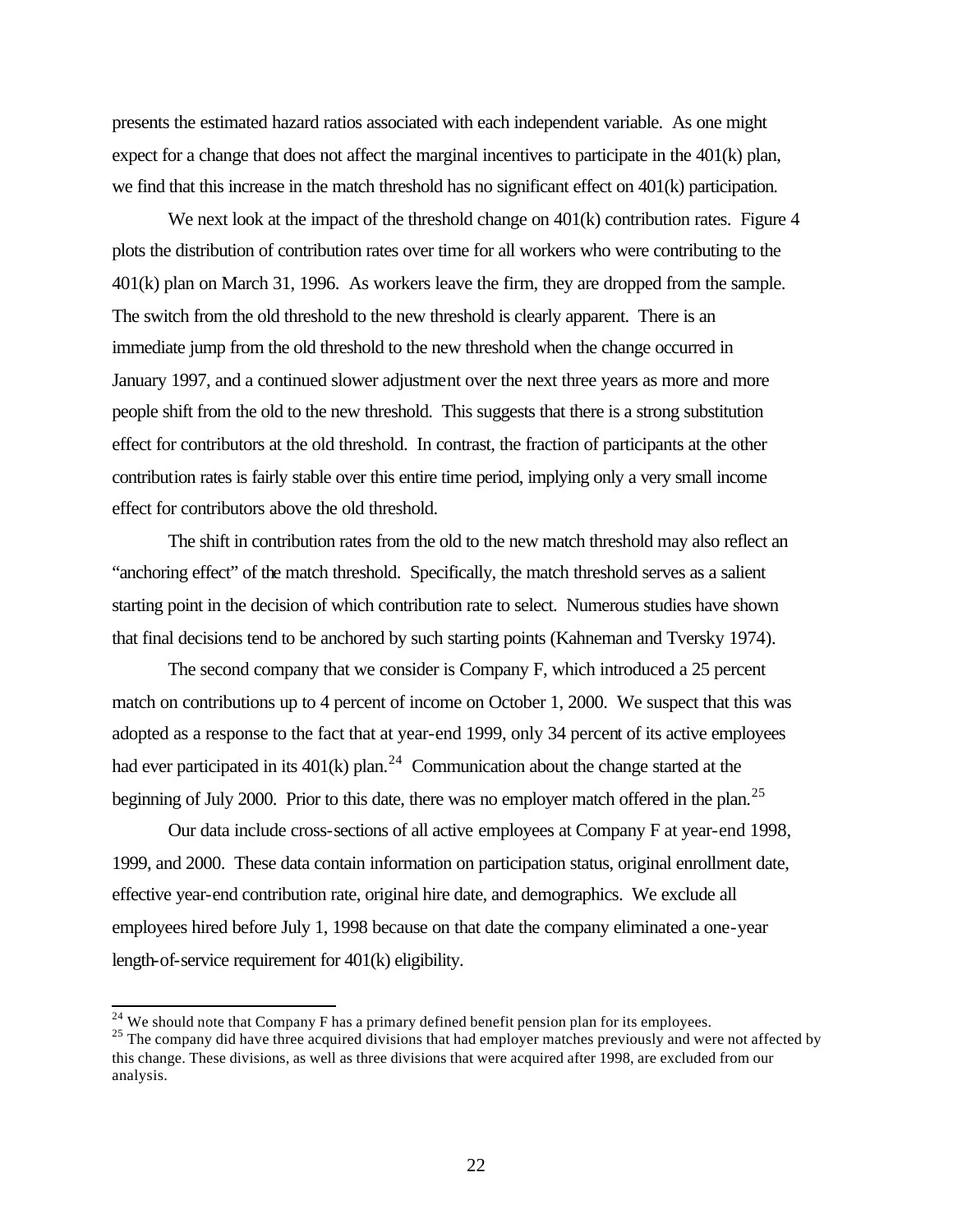To assess the impact of the employer match on 401(k) participation, we again estimate a Cox proportional hazard model of time from hire until the date of initial participation in the 401(k) plan. As with company E, we control for gender and age, and we include a dummy variable that equals 1 after the match was announced to employees (July 2000). Results are presented in column 2 of Table 5. We find that introducing the match has a positive and highly significant effect on participation, with a z-statistic of 6.84. In order to assess the economic significance of the results, we plot in Figure 5 the predicted participation rate by tenure for a hypothetical population of 40-year-old males. At three to four months of tenure, the model predicts a 10.9 percent participation rate when there is an employer match, which is 3.4 percentage points higher than would be the case without an employer match. Results at longer tenure levels are more speculative because we don't actually observe employees with more than three months of tenure who have had the match in place since hire. Keeping this caveat in mind, we see that the model predicts 17.8 percent participation at one year after hire with an employer match (a 5.3 percentage point increase) and 24.2 percent participation at two years of tenure (a 7.0 percentage point increase).

Although these numbers may seem small, note that this company had unusually low participation rates to start with. When compared against the baseline, the employer match appears to have increased 401(k) participation by over 40 percent. Furthermore, relative to the match structure in other  $401(k)$  plans, this employer match is not particularly generous.<sup>26</sup> A higher match rate might be expected to have a larger effect on participation.<sup>27</sup>

The introduction of a match seems to have had a meaningful effect on the distribution of contribution rates as well. Figure 6 is a histogram of contribution rates by hire cohort at the end of the calendar year in which the cohort was hired.<sup>28</sup> Before the employer match, the most frequently chosen contribution rates of plan participants are 5 percent, 10 percent, and 15 percent (which is lumped together with the 11 to 14 percent rates in the graph). After the employer match, we see a large increase in the fraction of employees with a 4 percent contribution rate, the

 $^{26}$  The modal employer match is 50% of employee contributions up to 6% of compensation (Bureau of Labor Statistics, 1998).

 $^{27}$  However, Bassett, Fleming, and Rodrigues (1998) conclude that the mere presence of a match increases participation, with no marginal effect from increasing the match rate. We cannot test this hypothesis with our data.  $^{28}$  While the distribution of employees at the various contribution rates is based on the full sample of employees, not just plan participants, we have excluded the non-contributors from the graph because they constitute over 90 percent (continued on the next page)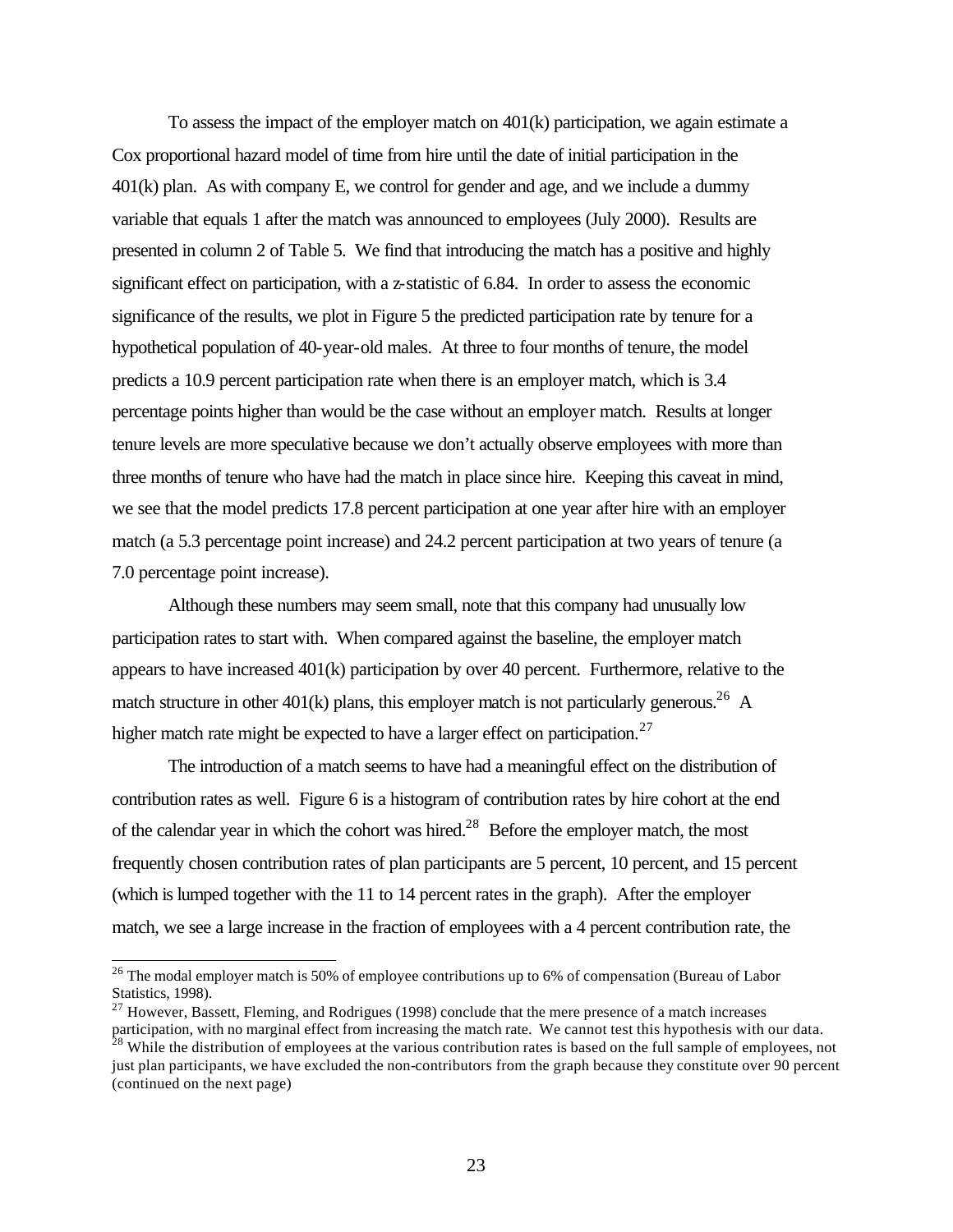new match threshold, relative to previous cohorts with the same level of tenure at the company. This is consistent with our previous observation that the match threshold may serve as a powerful focal point in employees' choice of a contribution rate.

In sum, our limited evidence suggests that employer matching does have a significant impact on both 401(k) participation and contribution rates. Company F demonstrates that implementing an employer match can increase 401(k) participation. Company E demonstrates that increasing the match threshold can increase 401(k) contribution rates. Both Company E and Company F show that the level of the match threshold has an important effect on the distribution of 401(k) contribution rates, with many participants clustering at the match threshold.

#### **III.5 Eligibility**

l

Another common 401(k) plan feature is a waiting period before employees become eligible to participate in the  $401(k)$  plan. Employers adopt eligibility requirements for a variety of reasons, including the fixed costs of administering accounts for newly hired workers with high turnover rates, and because low participation rates of newly hired employees may adversely affect an employer's non-discrimination testing. This latter explanation, however, is less relevant as recent legislative changes have made it easier for companies to institute shorter length-of-service requirements for 401(k) participation without substantially increasing the company's risk of failing non-discrimination tests.

Earlier eligibility is valuable for employees since a shorter waiting period increases their tax-deferred savings opportunities. The extent of this benefit, however, depends on how waiting periods affect the participation profile, the relationship between 401(k) participation and tenure. For example, waiting periods may merely truncate the participation profile, so that upon eligibility, employee participation quickly catches up to the participation rate that would arise without a waiting period. Alternatively, waiting periods may shift the participation profile, so that employees who face a waiting period have permanently lower 401(k) participation rates than those who do not.

In this subsection, we examine the effect of eligibility requirements on  $401(k)$ participation in two companies that eliminated their eligibility requirements. Both Company F

of the sample, and including them makes variation in contribution rates across the contributing population difficult to see.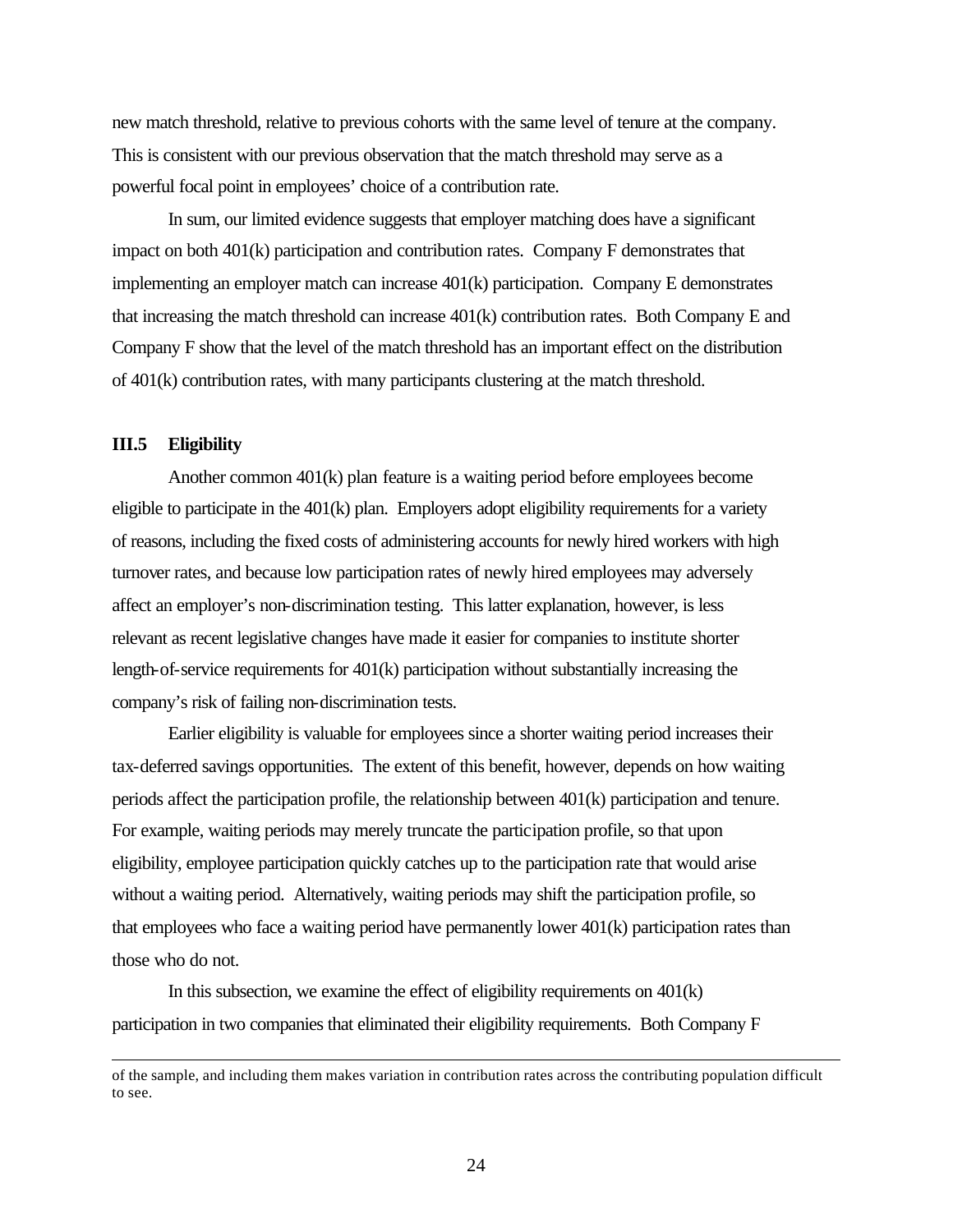and Company G went from a one-year eligibility period to immediate eligibility—Company F on July 1, 1998, and Company G on January 1, 1997.<sup>29</sup>

To illustrate the impact of waiting periods on 401(k) participation, we plot in Figures 7A and 7B the 401(k) participation profiles of employees who faced either a one-year or no eligibility requirement. For Company F (Figure 7A), the two groups are employees hired between July 1, 1996 and July 1, 1997 with a full one-year waiting period, and employees hired between July 1, 1998 and December 31, 2000, who faced no waiting period. For Company G (Figure 7B), the two groups are employees hired between January 1, 1995 and January 1, 1996 with a full one-year waiting period, and employees hired between January 1, 1997 and December 31, 1999 with no waiting period.

At both companies, the employees with a one-year waiting period do not immediately attain the 401(k) participation levels achieved at equivalent tenure levels by employees with shorter waiting periods, but this gap closes fairly quickly over time. If we assume that the participation series are drawn independently, the differences between the two groups are no longer statistically significant at 18 months of tenure in Company F and at 22 months of tenure in Company G.

Another way to look at these participation profiles is to consider participation rates by the time since 401(k) eligibility. Doing so, we see that conditional on time since becoming eligible, employees with a one-year eligibility requirement actually have a higher 401(k) participation rate than employees who were immediately eligible. The difference in participation rates is between 2.5 and 4.6 percentage points for Company F and always significant at the 1 percent level for the first twelve months after eligibility. At Company G the difference is approximately 7 percentage points and is almost always significant at the 1 percent level for the first 24 months after eligibility. These findings are inconsistent with the notion that eligibility requirements simply shift the 401(k) participation profile without affecting its shape.

Overall, the evidence from these two companies suggests that the 401(k) participation rates of employees who face eligibility requirements catch up fairly quickly (within a matter of months) to levels that would occur without waiting periods. While this is certainly better for

 $29$  Company G also subsequently changed the windows in which participants could enroll in the plan. Prior to September 1, 1997, participants could enroll only once a month. Beginning on November 22, 1997, however, new (continued on the next page)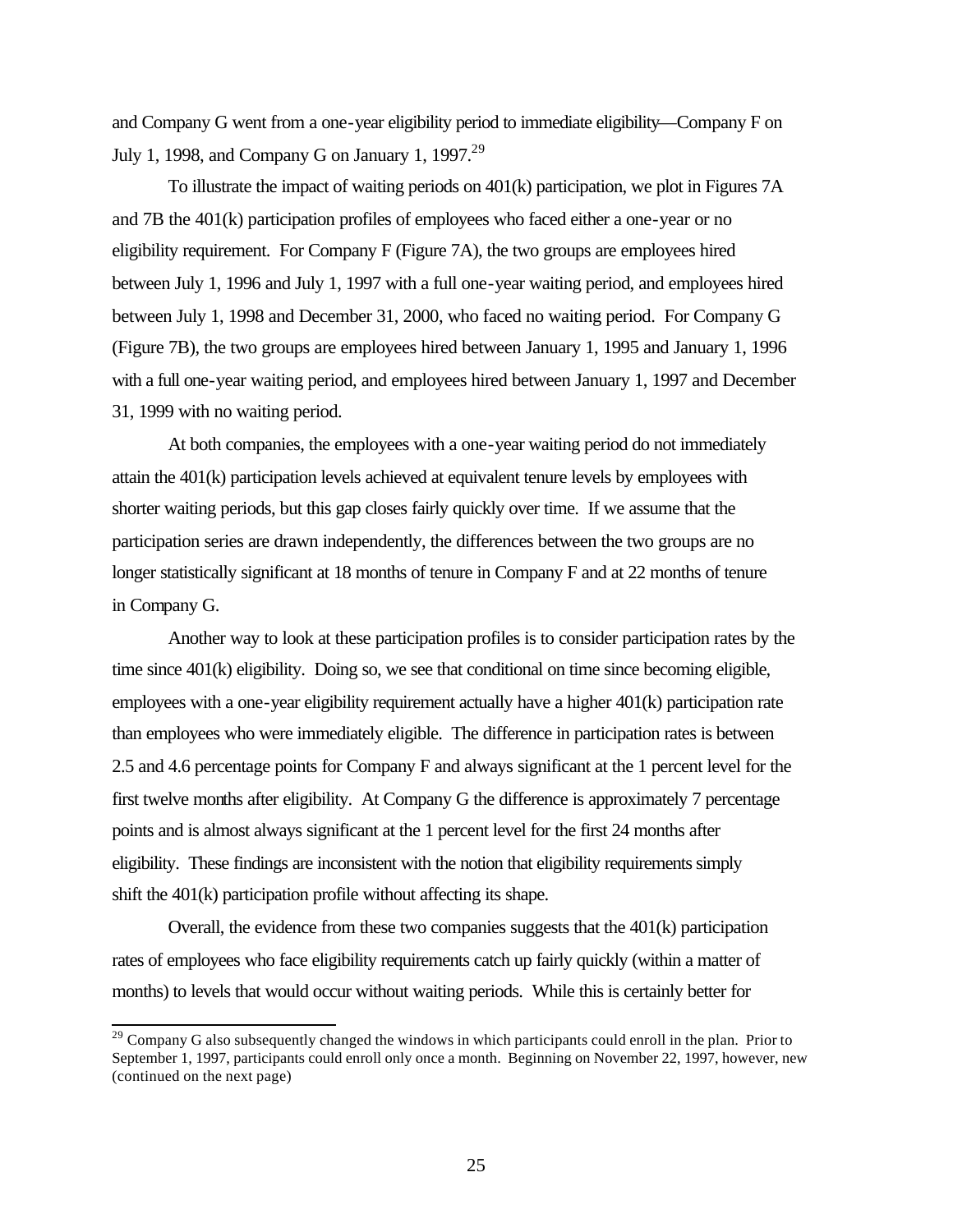retirement wealth accumulation than would be the case if eligibility requirements resulted in permanently lower 401(k) participation rates, we do not take this as evidence to suggest that waiting periods are "not that bad." Nobody seems to lose when shorter waiting periods are adopted, so we see no reason why companies should not be encouraged to allow immediate eligibility for participation in 401(k) savings plans.

#### **III.6 Asset Allocation Choices**

l

The bulk of this paper is focused on the 401(k) participation and contribution decisions of employees. If we are concerned about savings adequacy at retirement, the questions of "whether to participate in a savings program" and "how much to save conditional on participation" are of primary importance. After these two questions have been answered, the next most important question is "how to allocate savings among different asset classes." A small but growing literature has addressed these questions in recent years; not surprisingly, many of the same behavioral issues present in the participation and contribution decisions also play a role in participants' asset-allocation choices. As discussed earlier, Madrian and Shea (2001a) and Choi, et al. (2001) show that automatic enrollment results in many participants remaining at the employer-specified default for both the contribution rate and asset allocation.

Such passive decision-making in asset allocation choices is also present in many other guises. In a series of papers, Shlomo Benartzi and Richard Thaler demonstrate several related behavioral regularities in asset-allocation decisions. Benartzi and Thaler (2001a) study the relationship between the menu of investment choices and the eventual pattern of asset holdings across different classes. They suggest that participants use naive diversification strategies that are heavily influenced by the menu offered by their plan; a plan sponsor that offers ten equity options and five non-equity options may be subtly influencing its employees to put two-thirds of their money into equities. Using a database of 170 retirement savings plans, Benartzi and Thaler (2001a) find that approximately 62 percent of the funds offered in these plans are equity investments; the fraction of total assets held in equities by the participants in these 170 plans is remarkably close to 62 percent as well. Furthermore, they find a positive relationship at the plan level between the fraction of equity funds offered by the plan and the fraction of individual

enrollments were allowed on a daily basis. To the extent that these deadline changes affect the time path of participation, Company G's results could be biased.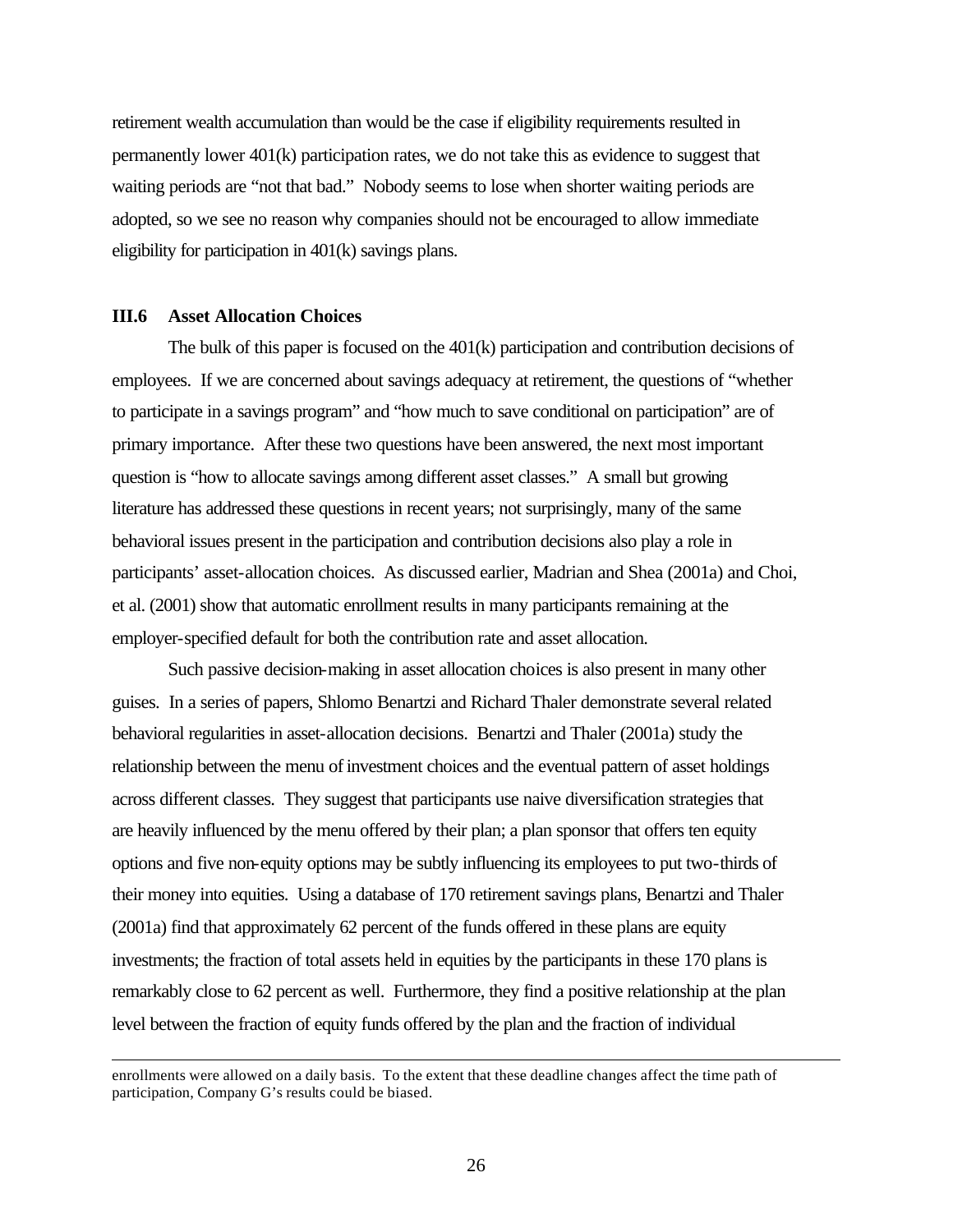portfolios invested in equities. These findings are further reinforced by experimental data and by evidence on individual decisions made by TWA pilots in their corporate plan.

In another study, Benartzi and Thaler (2001c) gave participants a choice between the distribution of retirement outcomes implied by the actual asset allocation in their 401(k) plan and the distribution implied by the average allocation among all participants in the same plan. Most participants preferred the average distribution to the one based on their own allocation. Since most participants have portfolios that are, almost by definition, more extreme than the average allocation, Benartzi and Thaler characterize this result as an example of an aversion to "extremeness." Such results call into question whether most participants are choosing an allocation that could be called optimal in an economic framework.

Perhaps the most disturbing aspect of 401(k) participants' asset allocation choices is the large fraction of balances invested in employer stock. About half of all 401(k) plans (by assets) offer participants the opportunity to invest in company stock. Some plans even require that all matching contributions be held in company stock, at least for some period of time. Because this asset class is both very volatile (since it consists of only a single stock) and highly correlated with the labor earnings of employees, holding company stock is certainly a poor diversification strategy for participants. Nevertheless, a significant fraction of plan assets are held in company stock. For firms that offer company stock in their plans, Holden, VanDerHei, and Quick (2000) find that about 33 percent of plan assets are held in this asset class. Among all firms, including those that do not offer company stock, this fraction is 18 percent.

While this level of holdings itself seems high, the manner in which participants decide to invest in company stock is also troubling. Benartzi (2001) finds that *current contributions* to company stock are heavily influenced by the returns earned by that stock over the preceding ten years. It seems that naive diversification is combined with naive extrapolation of past returns and an apparent lack of concern for the risk consequences of company stock investment. Indeed, a first-order improvement in diversification could be gained by the simple elimination of company stock from 401(k) plans.

Interestingly, ERISA restricts the investments of defined benefit pension plans in the stock or real estate of the employer to 10% of total assets. 401(k) plans, however, are exempt from this rule. The combination of large-scale layoffs and the stock market decline after April 2000 has finally brought some public attention to the diversification danger of company stock in

27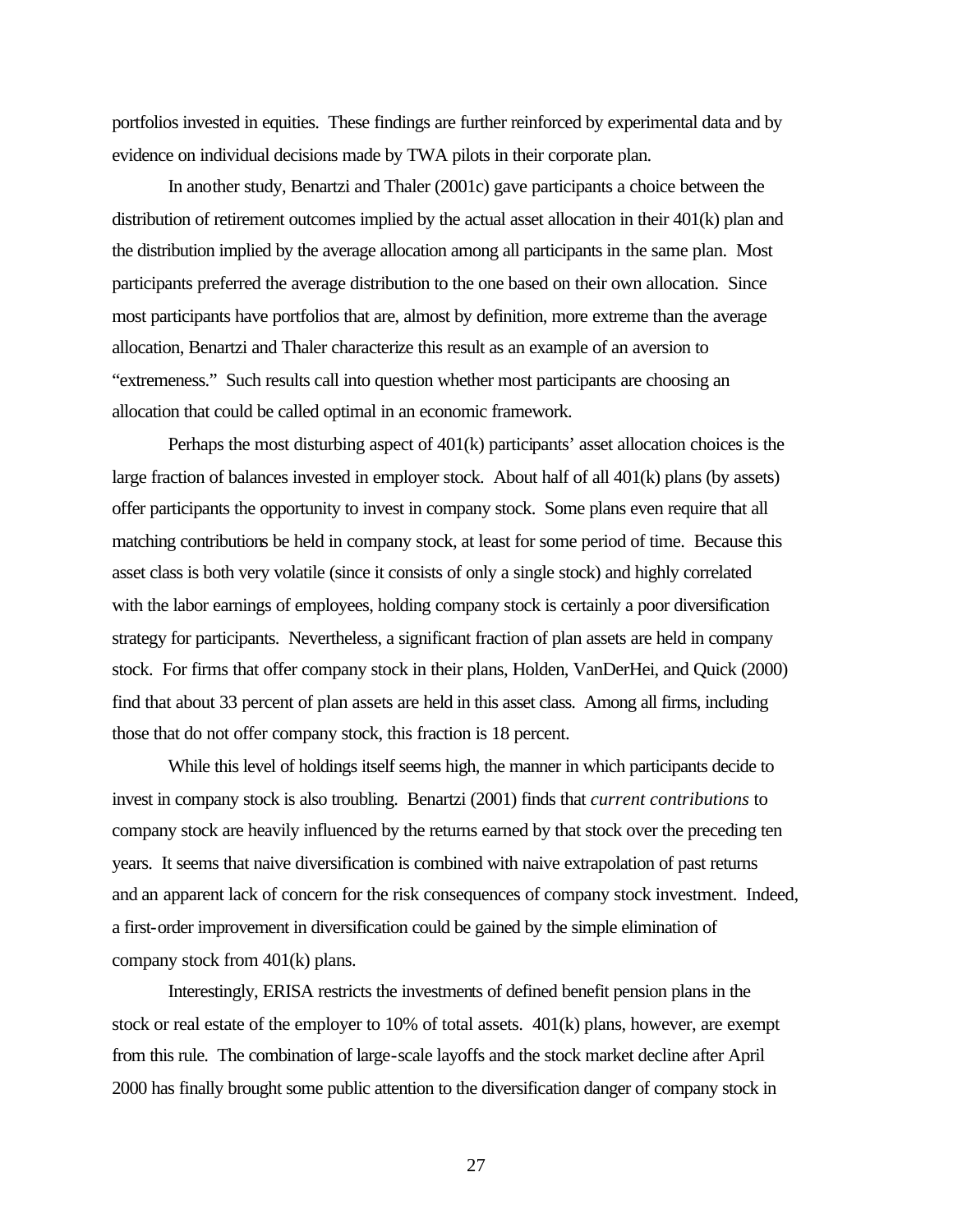401(k) plans. 401(k) industry professionals are watching with great interest a recent class-action lawsuit brought by participants in Lucent's 401(k) plan. As reported by the trade publication *Pensions & Investments*, the suit claims that "Lucent tried to induce plan participants to invest in, or maintain investments in, company stock, even though certain company officers knew of serious business problems that made Lucent stock an inappropriate investment since year-end 1999."<sup>30</sup> Lucent stock fell over 90 percent from the end of 1999 to mid-2001, and as late as mid-2000, over 40 percent of Lucent's 401(k) plan assets were still invested in Lucent stock. This lawsuit has led other companies to reconsider the emphasis of company stock in their 401(k) plans, with some considering the elimination of matching in company stock, and other the elimination of its availability as an investment option altogether. A successful lawsuit by Lucent's plan participants may finally catalyze a nationwide reponse to the problem of inappropriate diversification.

#### **III.7 Financial Education at the Workplace**

l

Recognizing that many employees are ill-equipped to make well-informed retirement savings decisions, particularly with respect to asset allocation, many employers have turned to various forms of financial education provision to help their employees meet the challenges of planning for an economically secure retirement. These efforts, which vary widely across employers, run the gamut and include paycheck stuffers, newsletters, summary plan descriptions, seminars, individual consultations with financial planners, and more recently, access to Internetbased education and planning tools.

The previous literature on the effects of financial education on savings behavior has found rather consistent evidence that financial education positively impacts savings behavior, although the inadequacy of the data in many of these studies makes their conclusions somewhat speculative. There are two broad strands in the literature. The first is case studies of the impact of financial education at specific companies or organizations. These studies typically evaluate the effect of a particular financial education initiative, often financial education seminars, on either savings behavior or measures of financial well being (Kratzer et al. 1998; HR Focus 2000; DeVaney et al. 1995; McCarthy and McWhirter 2000; Jacobius 2000). While all of these studies

<sup>30</sup> This quote and data on Lucent's plan are taken from *Pensions and Investments*, Sept. 3rd, 2001, Page 10.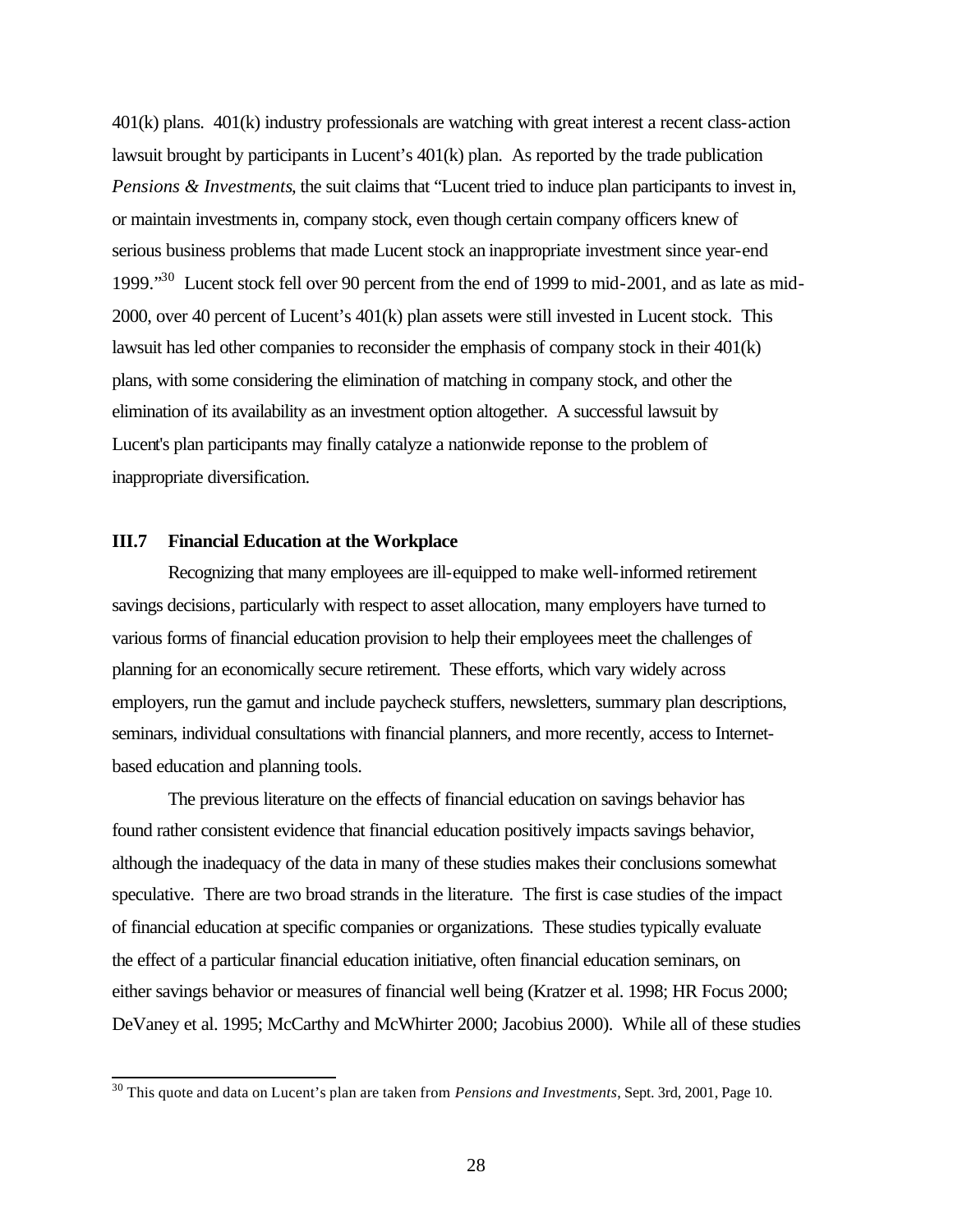conclude that financial education motivates improvements in savings behavior, these conclusions are often based on dramatic changes in what participants plan to do with respect to retirement saving without actually verifying that the prophesied changes eventually do take place. Unfortunately, a growing body of both theoretical and empirical evidence, including the survey results reported in Section II of this paper, suggests that despite the best intentions of employees, retirement saving is one area in which individuals excel at delay (Madrian and Shea 2001a; O'Donoghue and Rabin 1998; Diamond and Koszegi 2000; Laibson, Repetto and Tobacman 1998). Thus, measures of intended behavior are likely to dramatically overstate the actual effects of financial education.

The second broad category of analyses in the previous literature on financial education has utilized cross-sectional surveys of individuals from across the population, not just from a single company or organization (Bernheim and Garrett 1996; Bernheim, Garrett and Maki 1997; Milne, Vanderei and Yakaboski 1995), or data from surveys of multiple employers (Bayer, Bernheim and Scholz 1996; Milne, Vanderei and Yakaboski 1996; Murray 1999). This category of studies has the advantages of applying to a general population and utilizing actual savings choices instead of savings intentions.

However, the cross-sectional datasets also pose numerous problems. The greatest drawback to these datasets is that financial education provision and/or utilization may be correlated with other factors that have a strong influence on savings behavior across individuals or organizations (e.g. the structure of the  $401(k)$  plan, the availability of other types of savings and/or pension programs, the level and structure of employee compensation, the corporate culture). To the extent that these confounding factors are not completely observed and controlled for, the measured effects of financial education could be quite biased. The definition of what constitutes "financial education" is also subject to interpretation and is likely to vary from one respondent to another.

The household surveys have the additional disadvantage that survey answers to questions about financial education are likely to be subject to recall bias. This could result, for example, if individuals who participate in and benefit the most from employer-sponsored savings programs find financial education more salient and are thus more likely to remember that such programs were offered. This type of non-random measurement error in the "availability" of financial education will lead to estimates of the effects of financial education that are too large. The

29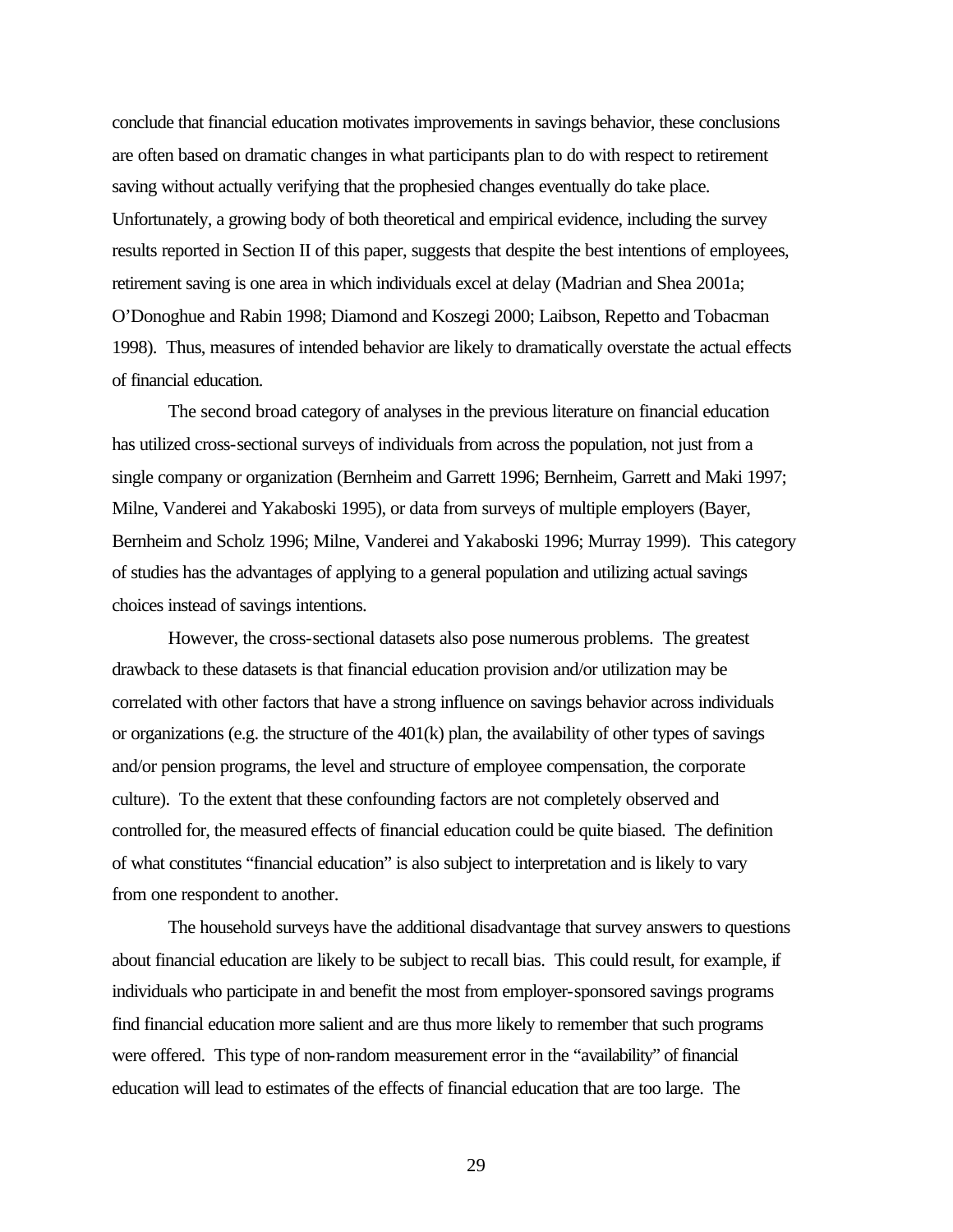employer-based surveys have the additional disadvantage that response rates tend to be quite low, and it is unlikely that the non-response is random. Moreover, it is almost impossible to determine how the selection of the firms into the sample is likely to impact the results.

A recent study by Madrian and Shea (2001b) examines the impact of financial education seminars on savings behavior in Company C, one of the companies discussed in section III.1. Company C enlisted a financial education provider to give one-hour seminars at its various locations throughout the country during 2000. The curriculum at these seminars was general in nature, and covered topics directly related to retirement savings such as setting savings goals to meet retirement income targets and the fundamentals of investing (asset classes, risk, diversification, etc.), in addition to more general financial issues such as managing credit and debt and using insurance to minimize exposure to financial risks.

The financial education data from this company are unique in that seminar attendance was tracked in a way that made it possible to match seminar attendance to administrative data on both previous and subsequent savings behavior. We have data the individuals who attended financial education seminars between January 1 and June 30, 2000, and on the 401(k) savings choices of all employees at this company on December 31, 1999, before any of the seminars were offered, and on June 30, 2000, by which time the seminars had been offered at 42 different locations. One-third of the employees at the company work at these 42 locations, and about 17 percent of employees at these locations attended the financial education seminars.

Table 6 presents some very basic statistics on the planned changes in savings behavior that attendees of the financial education seminars reported, along with the actual changes in savings behavior that were made subsequent to the seminars. The statistics in Table 6 paint a somewhat more muted picture of the impact of financial education on savings behavior than has been estimated in the previous literature. In an evaluation of the financial education seminars given to attendees at the conclusion of the seminar, attendees were asked, "After attending today's presentation, what, if any, action do you plan on taking toward your personal financial affairs?," followed by a list of choices (with multiple responses allowed). 71 percent of those attending the seminars filled out and turned in these evaluation forms.<sup>31</sup>

 $31$  The evaluation responses that we have are from all locations offering financial education seminars during 2000, not just those offering the seminars during the January-June 2000 period for which we have savings data. Unfortunately, we do not have the evaluation responses on an individual basis, only the aggregrated responses for all (continued on the next page)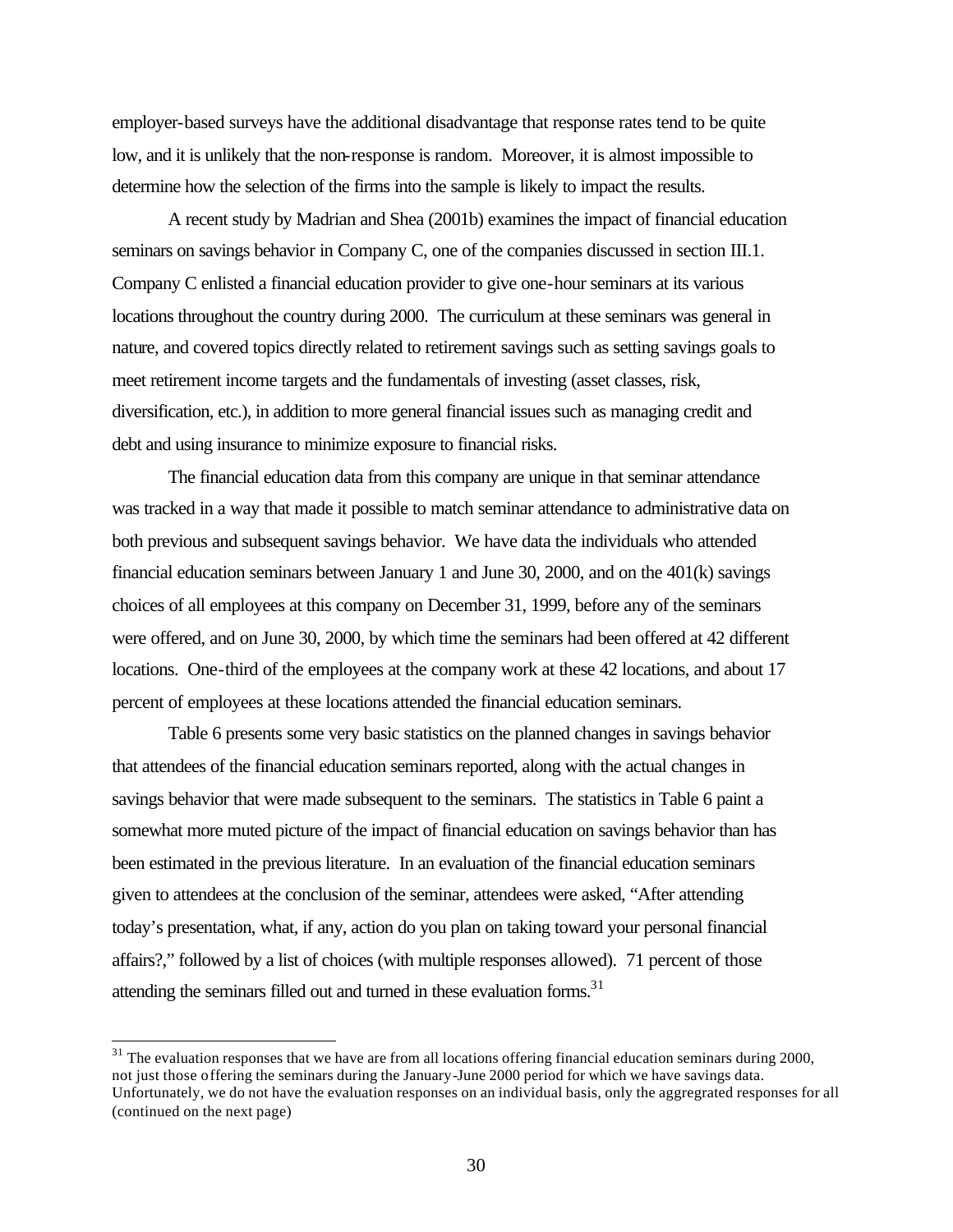Of those who filled out the evaluation, 12 percent reported that they intended to start contributing to the  $401(k)$  savings plan. But 88 percent of seminar attendees were already participating in the 401(k) plan, so virtually all of the non-participating seminar attendees planned to enroll in the 401(k) plan. By June 30, 2000, however, only 14 percent of the nonparticipating seminar attendees had actually joined the plan, and some of these individuals would likely have enrolled in the 401(k) plan without the availability of a financial education seminar (as did 7 percent of the employees who did not attend the seminars).

Of those seminar attendees who were already participating in the plan, 28 percent reported plans to increase their 401(k) contribution rate, 41 percent reported plans to make changes in the selection of their investment choices within the 401(k) plan, and 36 percent reported plans to change the fraction of their money allocated to the various 401(k) investment choices. By June 30, 2000, however, only 8 percent of 401(k) participants attending the seminars had increased their contribution rate, while 15 percent had made changes to their investment choices and 10 percent had changed their fund allocations. While the fraction of seminar attendees making such changes is slightly higher than the fraction of non-seminar attendees, it is substantially below what the attendees reported they planned on doing. One could certainly argue that the low rate of actual changes relative to planned changes results from the fact that the data used to observe the plan changes is, for employees at some locations, not long after the actual financial education seminars. However, there is relatively little correlation between the fraction of seminar attendees making changes to their 401(k) savings behavior and the length of time between their seminar and June 30, 2000. It appears that seminar attendees either make changes almost immediately or not at all.

Madrian and Shea (2001b) draw similar conclusions when they try to control for differences in the underlying savings propensities of employees who do and do not attend financial education seminars. Their final assessment is that financial education increases savings plan participation and results in greater portfolio diversification, particularly among employees hired under automatic enrollment, but the estimated magnitudes are not particularly large. Overall, while financial education is important, it does not appear to be a powerful mechanism for encouraging 401(k) retirement savings.

attendees. Thus, we cannot ascertain on an individual basis how many seminar attendees actually followed through on the planned behaviors listed on the evaluation form.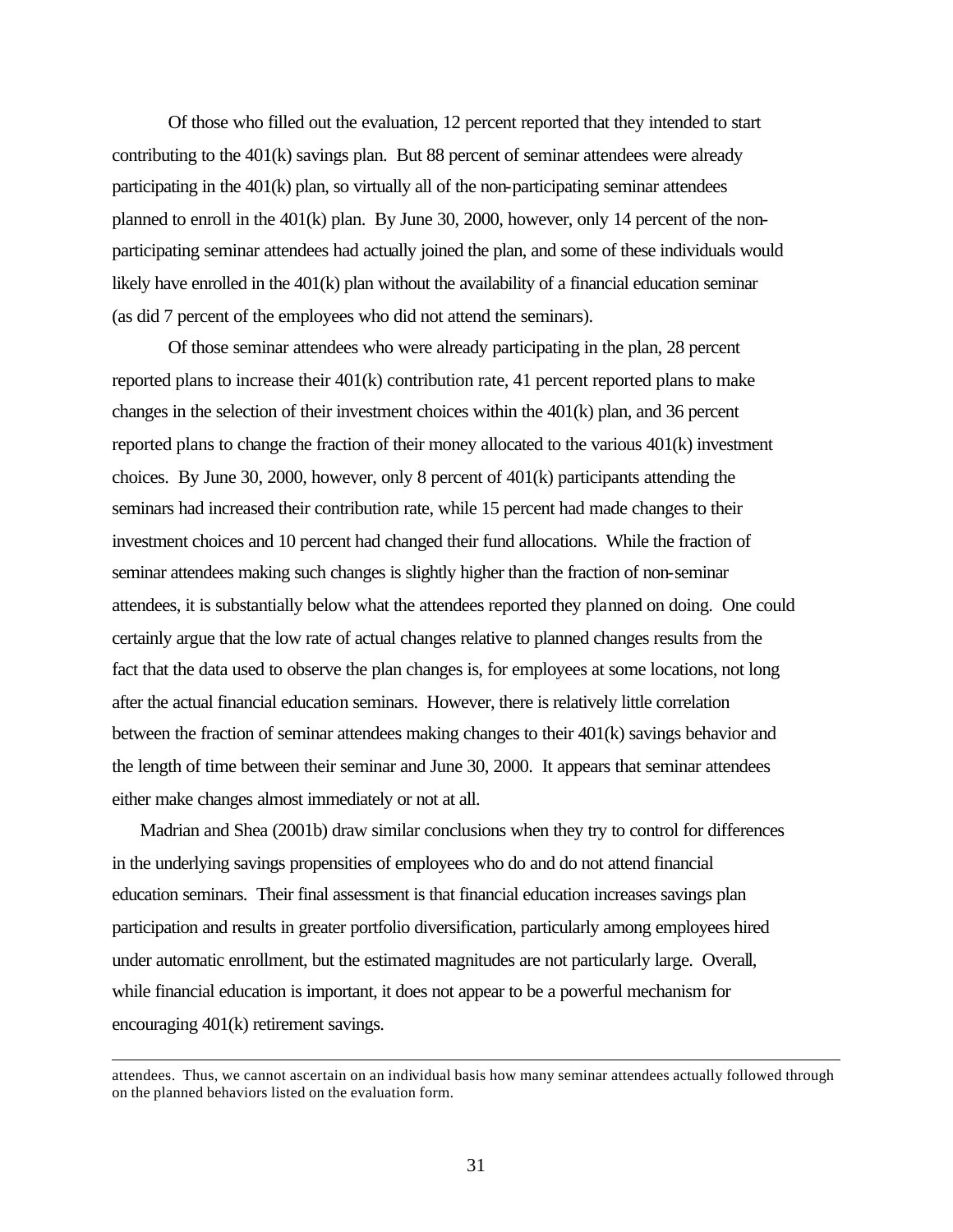#### **IV. Conclusions**

The evidence discussed above provides an incomplete sketch of the retirement preparation process. Our analysis only covers 401(k) savings and necessarily misses other important types of wealth like home equity, IRAs and defined benefit pensions. However, even our incomplete evidence provides intriguing hints about the economic and psychological forces that drive financial planning.

Most of our evidence highlights the importance of passive decision-making. For better or for worse, many households appear to passively accept the status quo. For example, in companies without automatic enrollment, the typical employee takes over a year to enroll in his or her company-sponsored 401(k) retirement plan. In companies with automatic enrollment, employees overwhelmingly accept the automatic enrollment defaults, including default savings rates and default funds. For terminated employees, the key determinant of whether they consume or save their  $401(k)$  balances is whether that balance is above or below the automatic cash distribution threshold of \$5,000. Many plan participants allow the menu of investment funds to drive their asset allocation decisions. Most employees feel that they save too little, and many plan to raise their contribution rate in the near future, but few act on these good intentions. By contrast, employees do succeed in raising their contribution rates if they are given a loweffort opportunity to sign up for an *automatic* schedule of increases in their contribution rate.

All of these examples have a common theme: employees often take the path of least resistance. As a result, employers have a large measure of control over the savings choices that their employees make, and employers cannot escape this responsibility. Whatever savings plan an employer creates necessarily advantages certain passive or nearly passive choices over other active choices. Sophisticated employers should choose their plan defaults carefully, since these defaults will strongly influence the retirement preparation of their employees.

Policy-makers should also recognize the role of defaults, since policy-makers can facilitate, with laws and regulations, the socially optimal use of defaults. For example, default contributions to company stock may lead to insufficient diversification. Policymakers could legally cap default investments to such problematic asset categories. Likewise, policymakers could facilitate default contributions to more appropriate investments, like the S&P 500, by giving corporations legal protections for picking such risky but highly diversified default funds.

32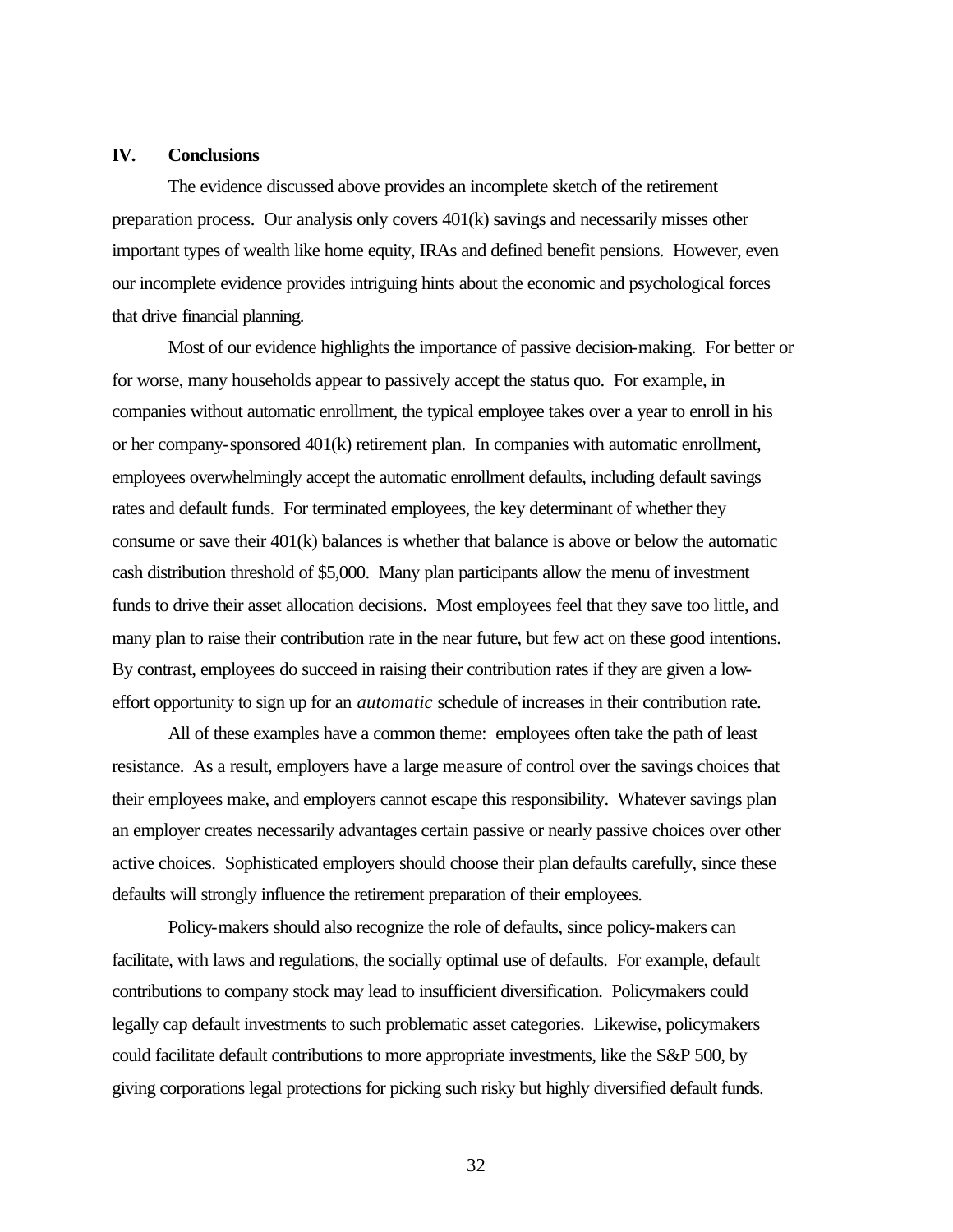It is easy to identify dozens of ways that thoughtful regulations can influence passive decision-makers without encroaching on the freedom of active decision-makers to opt out of the defaults and choose in their own (perceived) best interest. However, regulating defaults is a twoedged sword. If one has confidence in the government, then such regulations will serve the common good. If one does not have such confidence, then regulating defaults will open up one more avenue for the misuse of governmental power. Our analysis demonstrates that defaults matter, but our evidence does not reveal who should control them.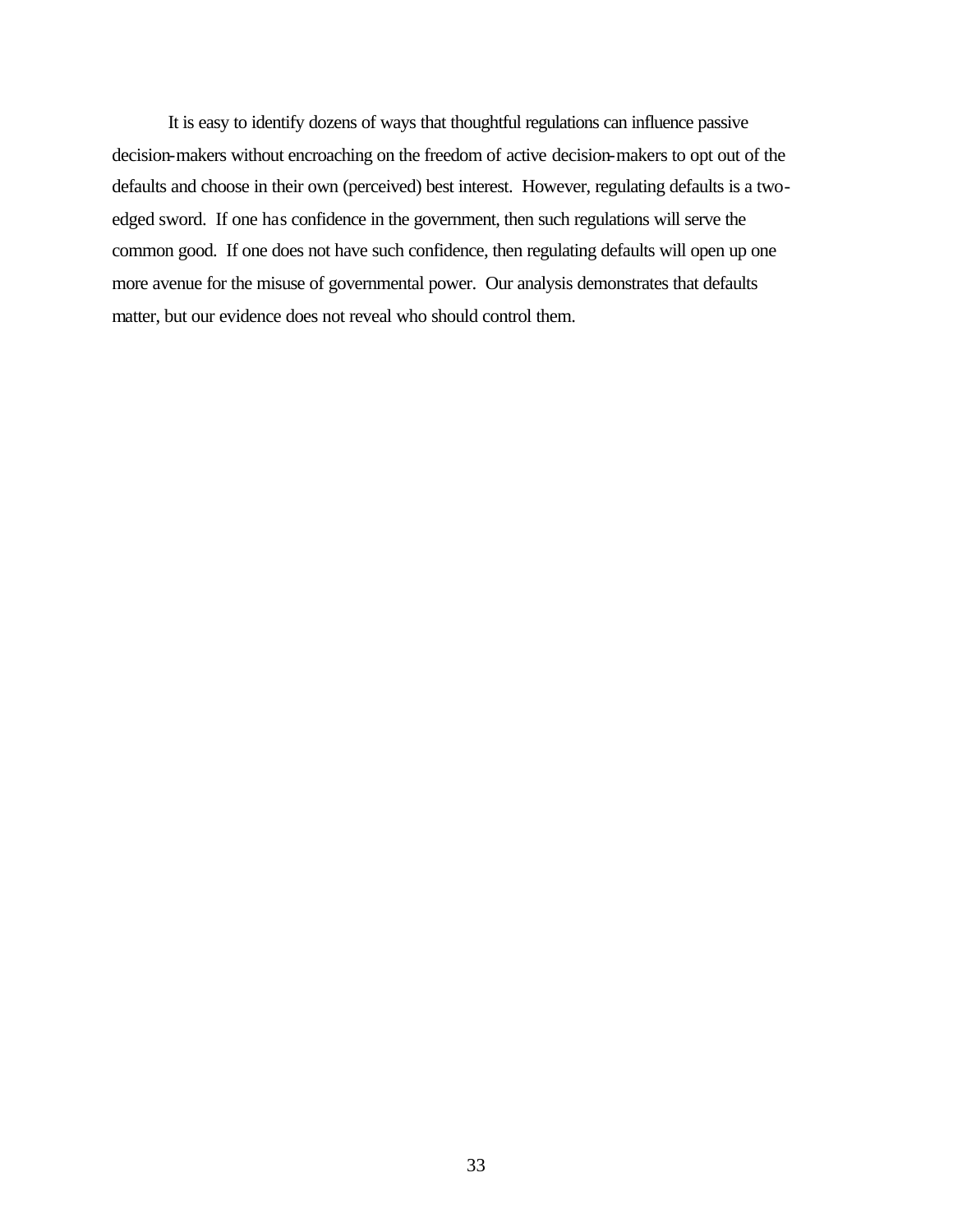#### **Appendix A: Data**

This Appendix describes the data for each of the companies analyzed in this paper.

**Company A**. 1) Cross-sectional survey data from January 2001 for a random sample of employees; 2) Longitudinal 401(k) savings data from January 1996 through April 2001 for all 401(k) participants.

**Company B**. Cross-sectional 401(k) savings data from December 31 of 1998, 1999 and 2000 for all active employees (both 401(k) participants and non-participants) and non-employee 401(k) plan participants.

**Company C**. 1) Cross-sectional 401(k) savings data from June 1, 1997; December 31, 1997; June 30, 1998; December 30, 1998; March 31, 1999; June 30, 1999; September 30, 1999; December 31, 1999; March 31, 2000; and June 30, 2000 for all active employees; 2) Financial education seminar attendees from January 1, 2000 through June 30, 2000.

**Company D**. Cross-sectional 401(k) savings data from December 31 of 1998 and 1999 for all 401(k) plan participants (employee and non-employee), and from December 31, 2000 for all active employees (both 401(k) participants and non-participants) and non-employee 401(k) plan participants.

**Company E**. 1) Cross-sectional 401(k) savings data from December 31 of 1998, 1999 and 2000 for all active employees (both 401(k) participants and non-participants) and nonemployee 401(k) plan participants; 2) Longitudinal 401(k) savings data from March, 1996 through March, 2000.

**Company F**. Cross-sectional 401(k) savings data from December 31 of 1998, 1999 and 2000 for all active employees (both 401(k) participants and non-participants) and non-employee 401(k) plan participants.

**Company G**. Cross-sectional 401(k) savings data from December 31, 1999 for all active employees (both 401(k) participants and non-participants) and non-employee 401(k) plan participants.

The cross-sectional data available for these various companies include basic demographic information (age, hire date, gender, income), as well as point-in-time information on  $401(k)$ saving such as participation status, contribution rate, account balances, and asset allocation.

The longitudinal data includes daily information on the 401(k) contribution rate, account balances, and asset allocation of  $401(k)$  plan participants. It does not include demographic information or information on non-participating employees.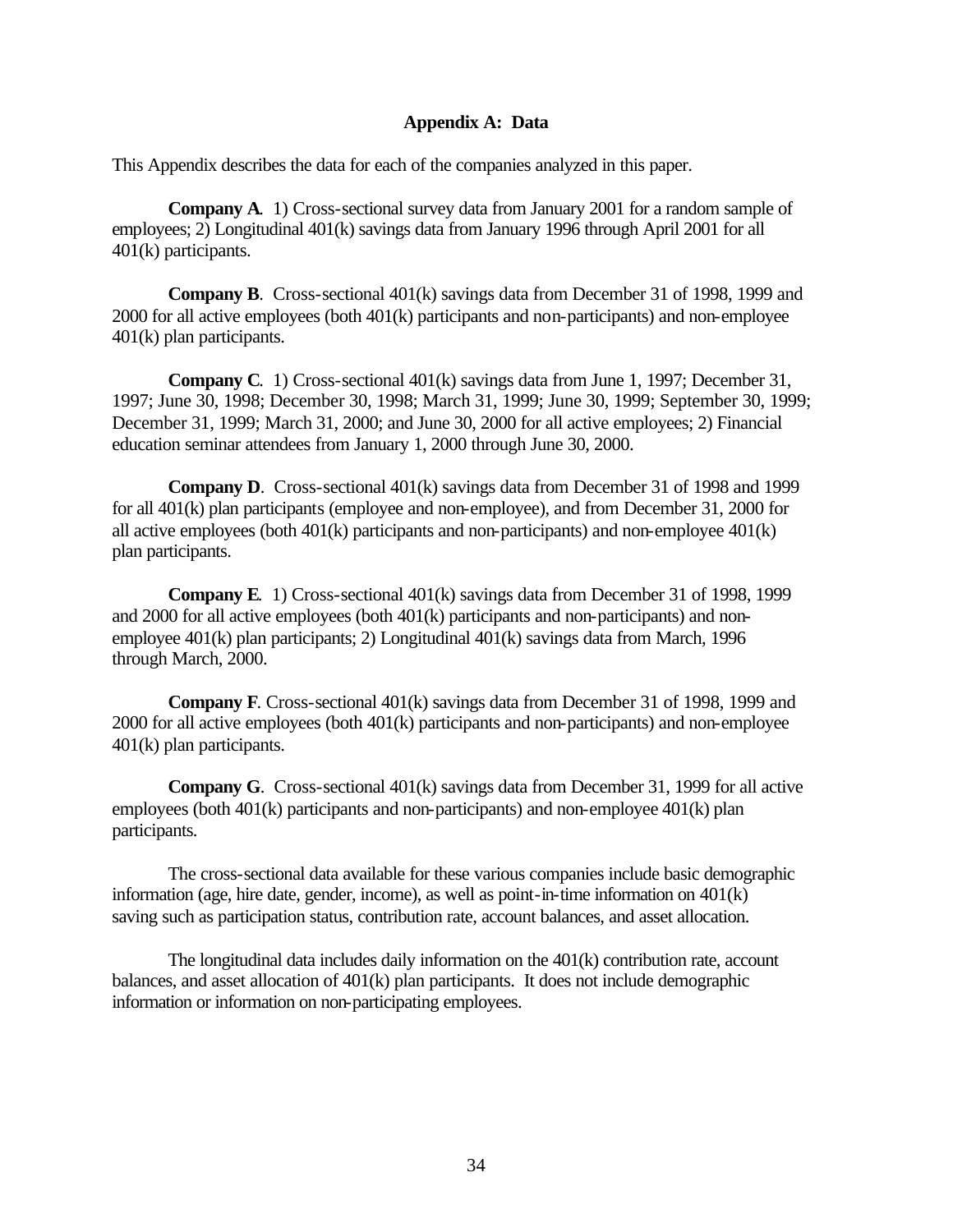## **Appendix B: 401(k) plan Participant Satisfaction Survey Questions**

#### **Section I**

# **1. Which of the following statements describes your current participation in the XXX Company, Inc. 401(k) Plan?**

 $\Box$  I am currently contributing to the plan

 $\Box$  I am not currently contributing to the plan, but I have previously contributed to the plan

 $\Box$  I am not currently contributing to the plan, and I have never contributed to the plan

**2. For each of the following questions, please indicate how strongly you agree or disagree with respect to the XXX Company, Inc. 401(k) plan. To indicate your level of agreement, please use the following scale (if you have no experience with a given item, please respond with "have no opinion").**

Strongly agree Somewhat agree Neither agree nor disagree Somewhat disagree Strongly disagree Have no opinion

- a. I have a good understanding of the 401(k) savings plan overall
- b. I have a good understanding of the 401(k) savings plan investment fund choices
- c. I think the  $401(k)$  plan meets my needs
- d. The XXX Company, Inc. 401(k) plan is better than plans offered by other companies

**3. For each of the following questions, please indicate how satisfied you are with that aspect of the XXX Company, Inc. 401(k) plan. To indicate your level of satisfaction, please use the following scale (if you have no experience with a given item, please respond with "have no opinion").**

Very satisfied Somewhat satisfied Neither satisfied nor dissatisfied Somewhat dissatisfied Very dissatisfied Have no opinion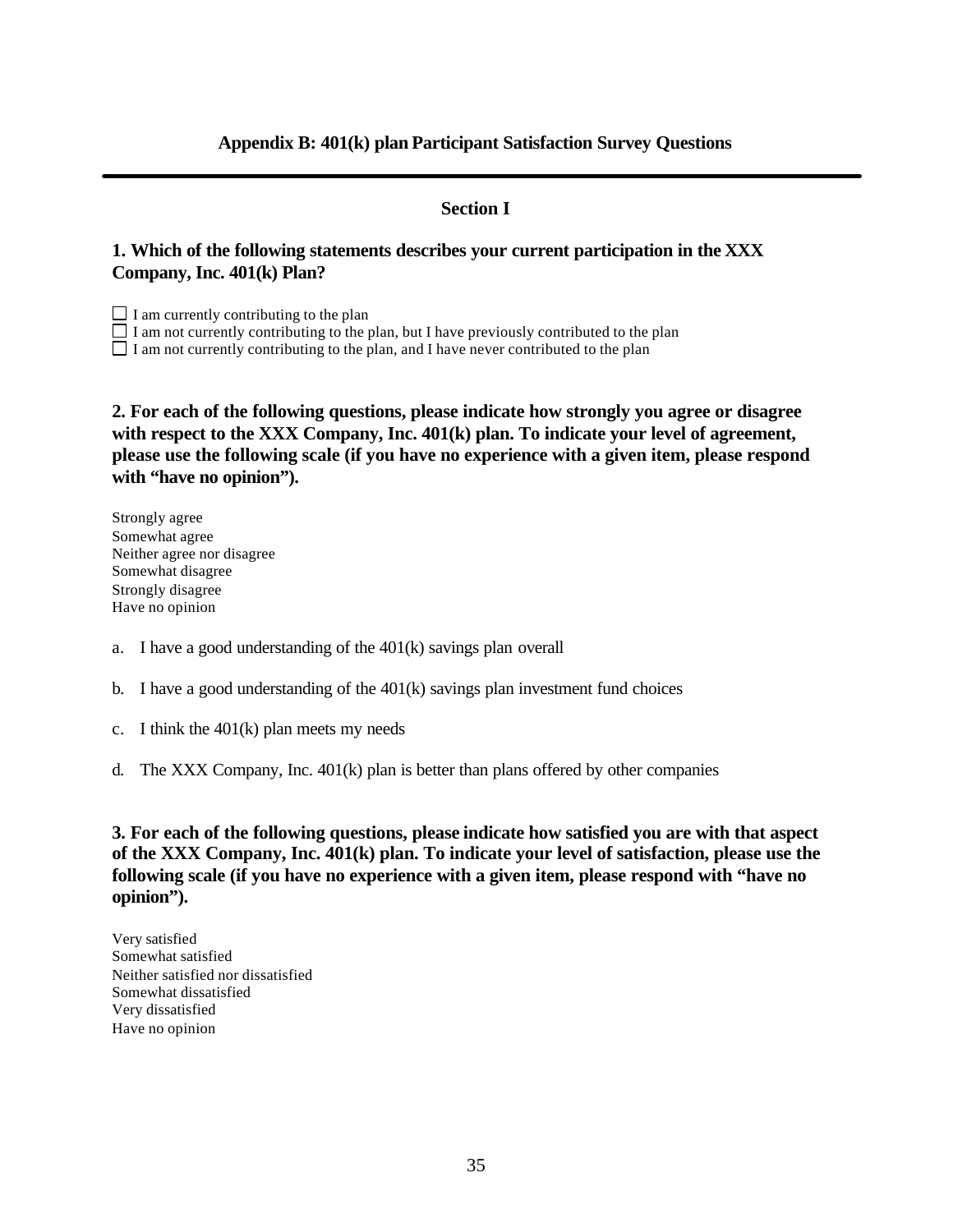- a. Convenience of payroll deductions for savings
- b. Number of investment options
- c. Variety of investment options
- d. Account Statements
- e. Internet access to your 401(k) plan
- f. Loans

**Please use the space provided to fill in your response to the following question:** 

**4. What, if anything, could your company do differently in terms of the XXX Company, Inc. 401(k) plan that would increase your satisfaction level, relating to any of the items listed above?** 

**Section II**

#### **Please check the appropriate box for each of the following questions:**

#### **5. How would you describe yourself as an Internet user?**

 Very experienced  $\Box$  Somewhat experienced Not too experienced

 $\Box$  Not at all experienced

#### **6. Do you have access to the Internet at home?**

□ Yes  $\Box$  No

#### **7. How would you describe your level of financial knowledge?**

**Very knowledgeable** 

- $\Box$  Somewhat knowledgeable
- $\Box$  Not too knowledgeable

 $\Box$  Not at all knowledgeable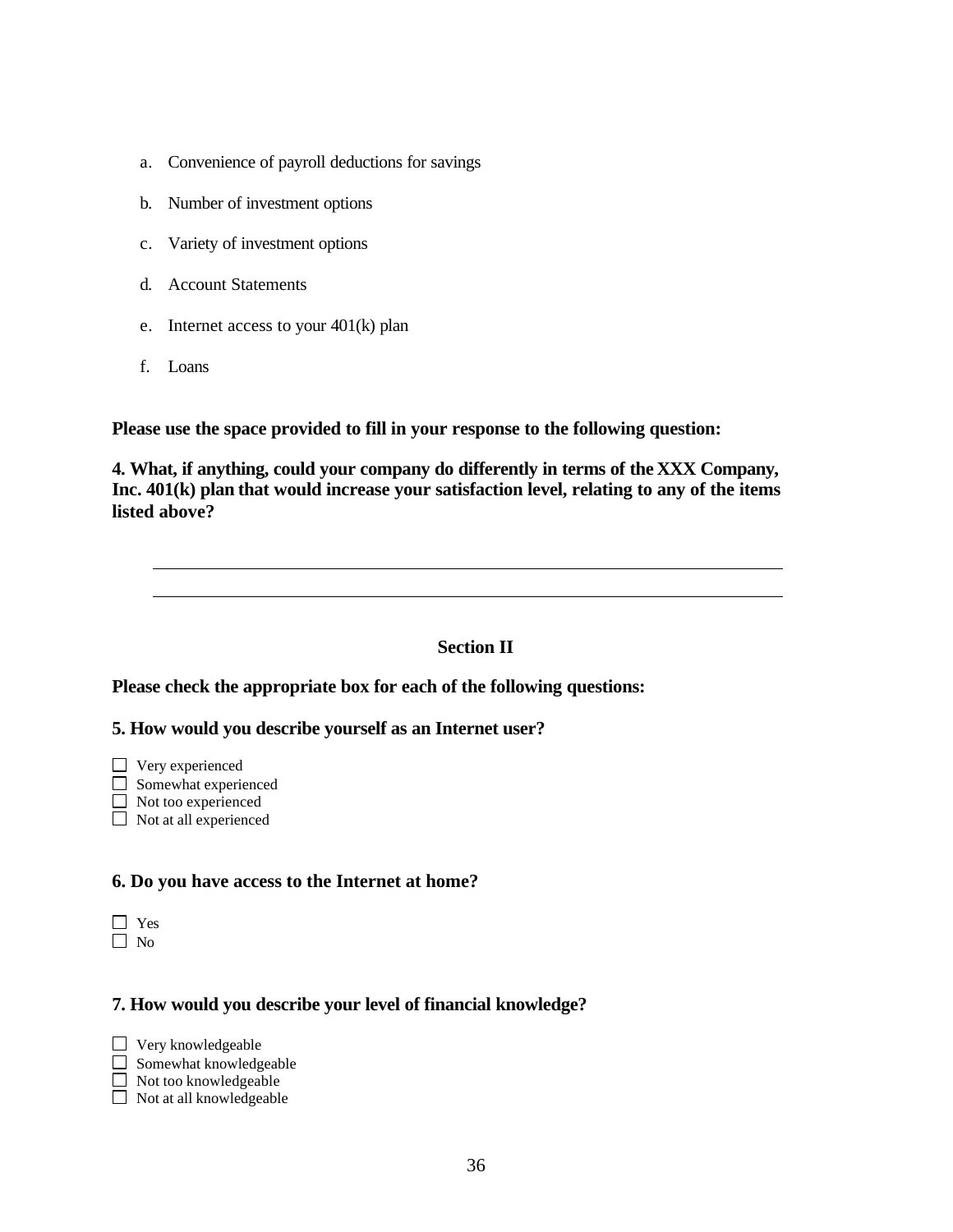#### **8. Which of the following best describes your job?**

| $\Box$ Management              |
|--------------------------------|
| $\Box$ Other salaried position |
| $\Box$ Hourly                  |
| $\Box$ Other                   |

# **9. Which of the following best describes your level of education?**

 $\Box$  High school or less  $\Box$  Some college  $\Box$  College graduate  $\Box$  Graduate school

#### **Section III**

**These next few questions discuss retirement savings. Please check the appropriate box(es) for each of the following questions, and/or fill in the blanks, as appropriate:**

**10. First, based on anything you may have heard or read, what percent of your income do you think you should** *ideally* **be saving for retirement?**

- $\Box$  5 percent of income or less
- $\Box$  Between 5 percent and 9 percent of income
- $\Box$  Between 10 percent and 14 percent of income

 $\Box$  Between 15 percent and 19 percent of income

- $\Box$  Between 20 percent and 24 percent of income
- $\Box$  At least 25 percent of income

**11. Think about how much you are** *actually* **currently saving for retirement. Compare your** *actual* **saving rate to your** *ideal* **saving rate. Right now, your** *actual* **retirement saving rate is:**

| $\blacksquare$ Far too low |
|----------------------------|
| $\Box$ A little too low    |
| $\Box$ About right         |
| $\perp$ A little too high  |
| $\Box$ Far too high        |

# **IF YOU ARE CURRENTLY CONTRIBUTING TO YOUR COMPANY 401(K) PLAN, PLEASE ANSWER QUESTIONS 12 THROUGH 17**.

**IF YOU ARE NOT CURRENTLY CONTRIBUTING TO YOUR COMPANY 401(K) PLAN, PLEASE SKIP TO QUESTION 18.**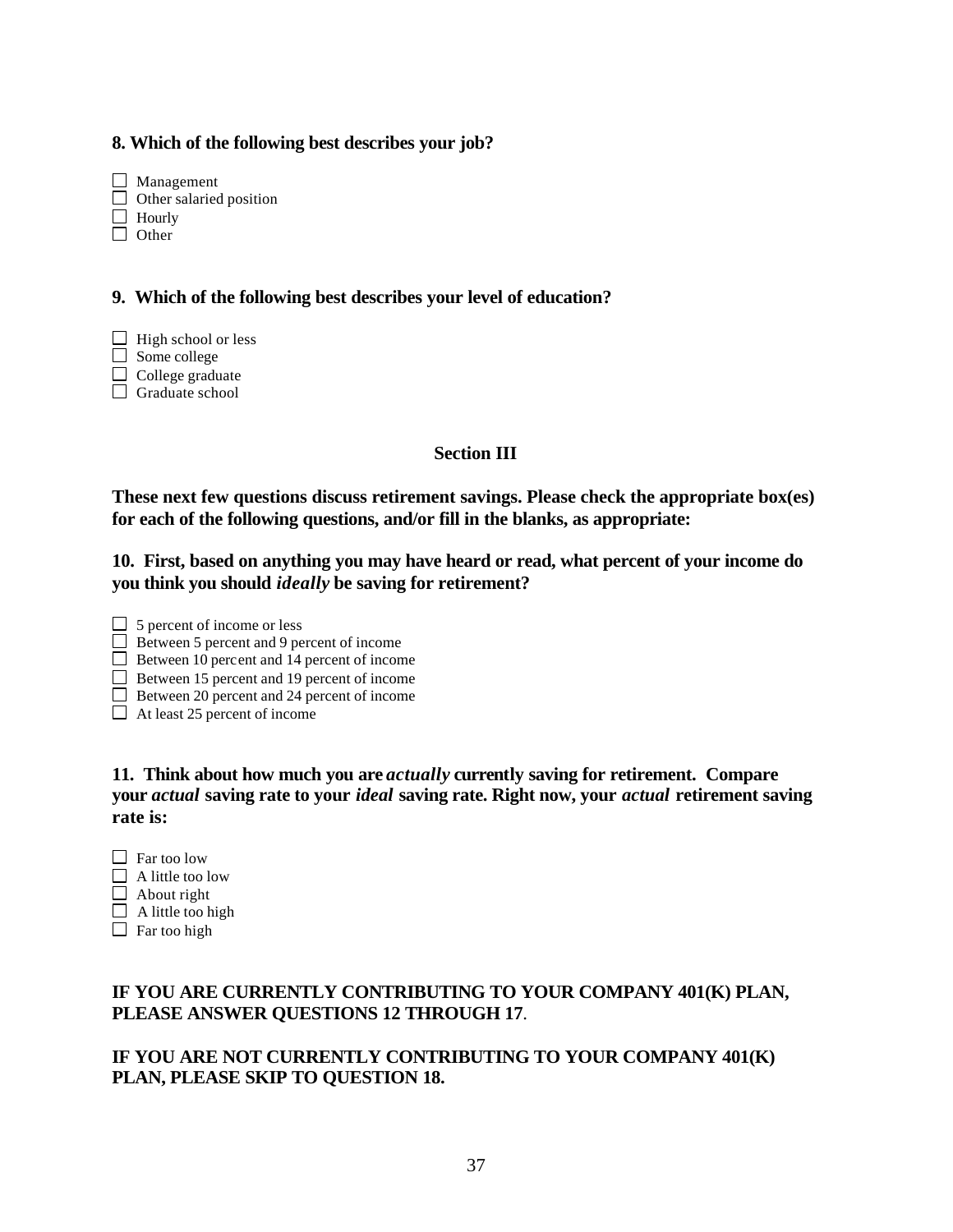#### **12. Are you contributing currently at the maximum 401(k) savings rate?**

□ Yes  $\Box$  No

## **13. Which one of the following statements best describes your 401(k) contribution plans over the next few months?**

- $\Box$  I plan to *raise* my contribution rate.
- $\Box$  I plan to *lower* my contribution rate.
- $\Box$  I don't plan to make any changes.

# **IF YOU ARE NOT PLANNING TO MAKE ANY CONTRIBUTION CHANGES, PLEASE SKIP TO QUESTION 15.**

#### **14. What percent of your salary are you planning to contribute?**

# **15. Which one of the following statements best describes your 401(k) fund allocation plans over the next few months?**

- $\Box$  I am considering selecting different funds.
- $\Box$  I am considering rebalancing among the funds I currently have.
- $\Box$  I am not planning to make any changes in regard to my fund allocations.
- $\Box$  I am considering both selecting different funds and rebalancing among the funds I currently have

## **16. When do you next plan to make changes in your 401(k) plan?**

- $\Box$  In the next few days
- $\Box$  In the next week  $\Box$  In the next two weeks
- $\Box$  In the next three weeks
- $\Box$  Sometime in the next month
- $\Box$  Sometime in the next two months
- $\Box$  Other:

## **17. What company resources will you use to make changes to your 401(k) plan? Check all that apply.**

- Speak to benefit center representative or use phone-based "Benefits Express"
- Use the 401(k) web site: *Your Benefits Resources* (including advice and education resources, e.g., mPower and 401Kafe)
- $\Box$  Consult the new hire kit (given to all new employees)
- Other: Please specify: \_\_\_\_\_\_\_\_\_\_\_\_\_\_\_\_\_\_\_\_\_\_\_\_\_\_\_\_\_\_\_\_\_\_\_\_\_\_\_\_\_\_\_\_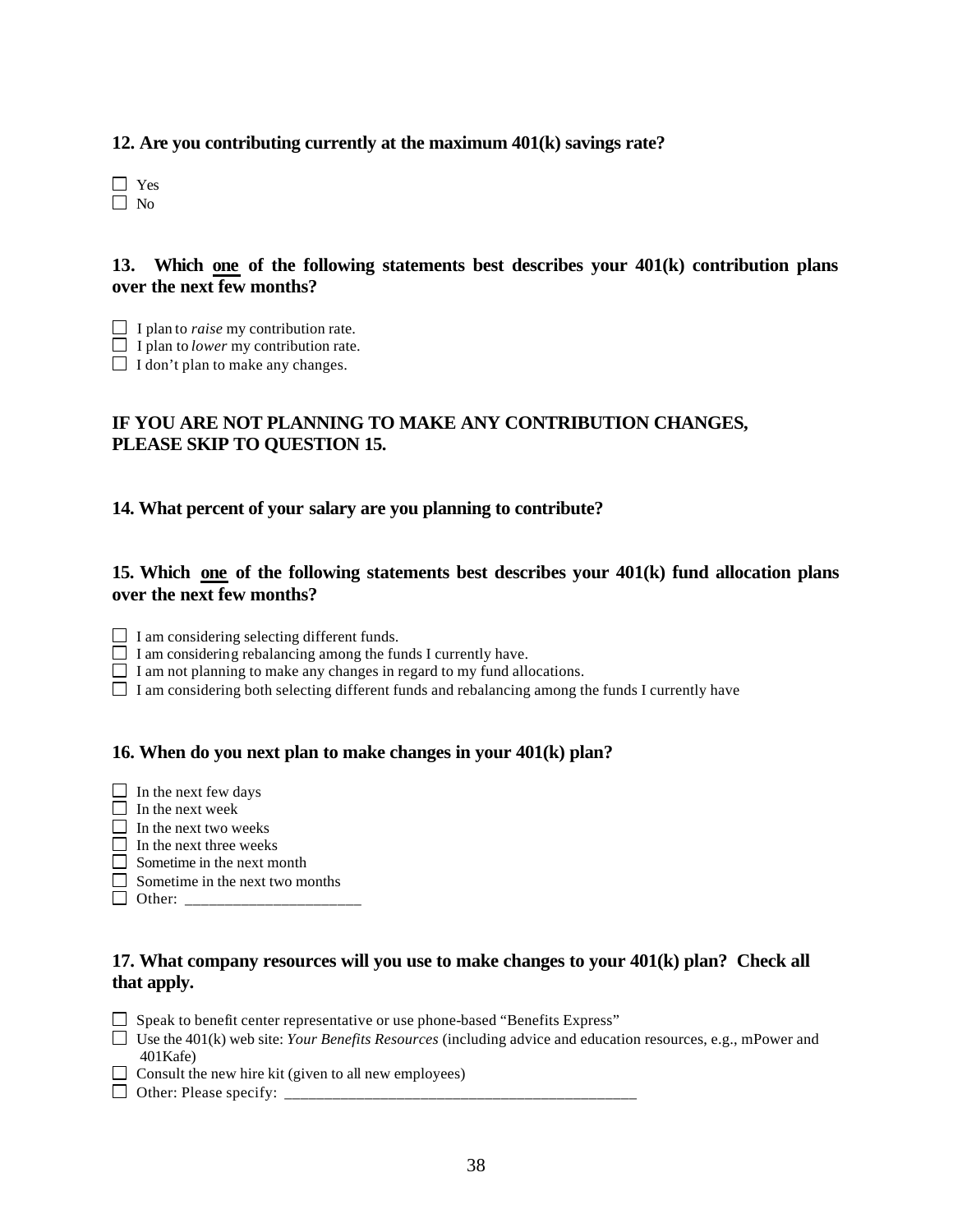# **IF YOU ARE CURRENTLY CONTRIBUTING TO YOUR COMPANY 401(K) PLAN, PLEASE SKIP TO QUESTION 21.**

# **IF YOU ARE NOT CURRENTLY CONTRIBUTING TO YOUR COMPANY 401(K) PLAN, PLEASE ANSWER QUESTIONS 18 TO 20.**

# **18. When you enroll/re-enroll in the XXX Company, Inc. 401(k) plan, what percent of your salary do you expect to contribute to the plan?**

- $\Box$  Between 0 percent and 3 percent of income
- $\Box$  Between 4 percent and 6 percent of income
- $\Box$  Between 7 percent and 9 percent of income
- $\Box$  Between 10 percent and 12 percent of income
- $\Box$  Between 13 percent and 15 percent of income

#### **19. When do you plan to enroll/re-enroll in the 401(k) plan?**

 $\Box$  In the next few days  $\Box$  In the next week  $\Box$  In the next two weeks  $\Box$  In the next three weeks  $\Box$  Sometime in the next month  $\Box$  Sometime in the next two months Other: \_\_\_\_\_\_\_\_\_\_\_\_\_\_\_\_\_\_\_\_\_\_

# **20. What company resources will you use to enroll in the 401(k) plan? Check all that apply.**

- $\Box$  Speak to benefits center representative
- $\Box$  Use the 401(k) web site
- $\Box$  Consult the new hire kit (given to all new employees)
- Other. Please specify: \_\_\_\_\_\_\_\_\_\_\_\_\_\_\_\_\_\_\_\_\_\_\_\_\_\_\_\_\_\_\_\_\_\_\_\_\_\_\_\_\_\_\_\_

Thank you for your participation in this survey.

For more information on the XXX Company, Inc. 401(k) plan, click here: URL.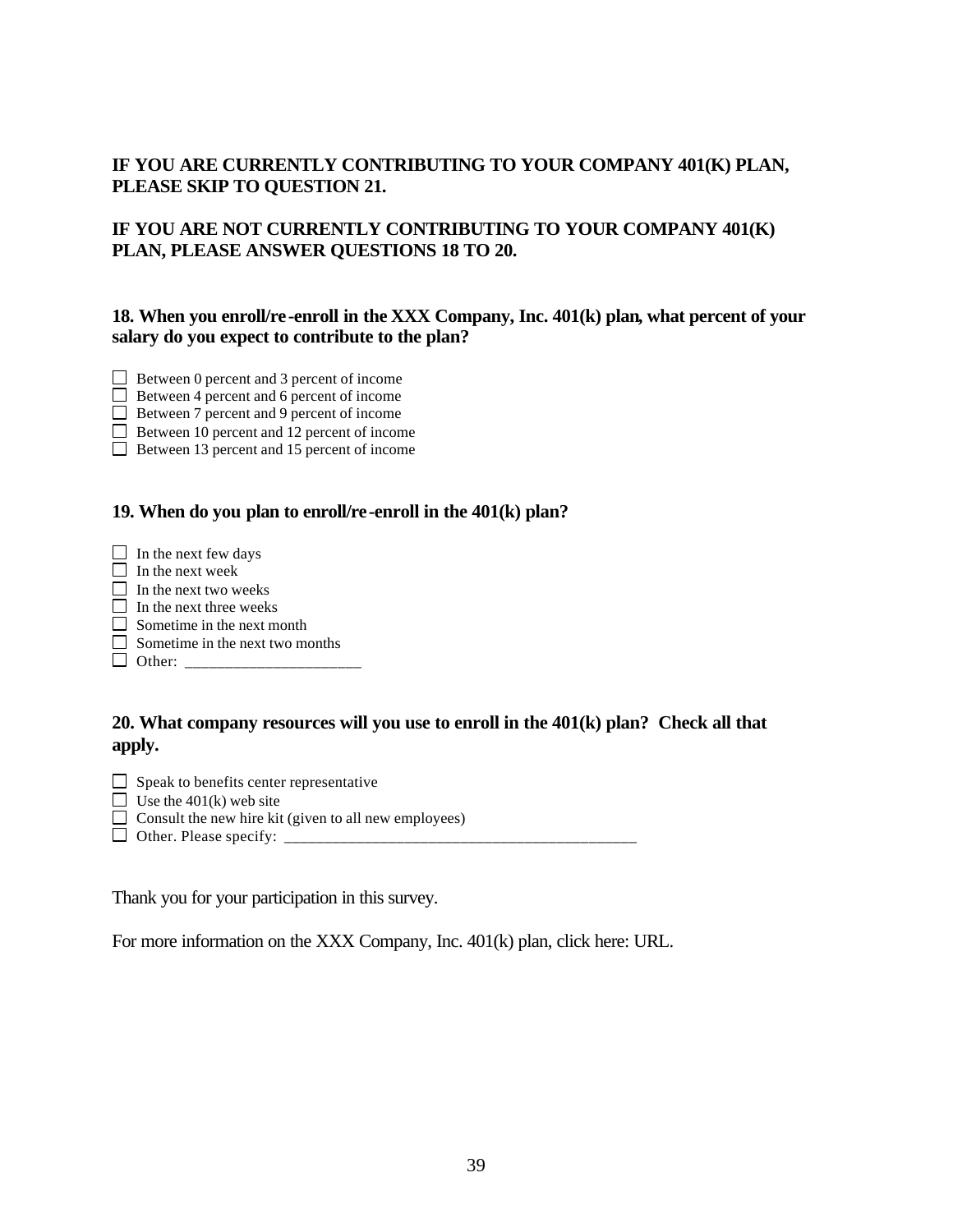#### **References**

- Andrews, Emily S. (1992), "The Growth and Distribution of 401(k) Plans," in John Turner and Daniel Beller, eds. *Trends in Pensions 1992* (Washington, DC.: U.S. Department of Labor, Pension and Welfare Benefits Administration), 149-176.
- Bassett, William F., Michael J. Fleming, and Anthony P. Rodrigues (1998), "How Workers Use 401(k) Plans?: The Participation, Contribution, and Withdrawal Decisions," *National Tax Journal*, 51 (2): 263-289.
- Bayer, Patrick J., B. Douglas Bernheim, and J. Karl Scholz (1996), "The Effects of Financial Education in the Workplace: Evidence from a Survey of Employers," NBER Working Paper No. 5655.
- Benartzi, Shlomo (2001), "Excessive Extrapolation and the Allocation of 401(k) Accounts to Company Stock," *Journal of Finance*, 56 (5), 1747-1764.
- Benartzi, Shlomo and Richard Thaler (2001a), "Naive Diversification Strategies in Defined Contribution Savings Plans," *American Economic Review*, 91 (1): 79 – 98.
- Benartzi, Shlomo and Richard Thaler (2001b), "Save More Tomorrow: Using Behavioral Economics to Increase Employee Saving," University of California-Los Angeles Working Paper.
- Benartzi, Shlomo and Richard Thaler (2001c), "How Much is Investor Autonomy Worth?" University of California-Los Angeles Working Paper.
- Bernheim, B. Douglas (1995), "Do Households Appreciate Their Financial Vulnerabilities? An Analysis of Actions, Perceptions, and Public Policy," in *Tax Policy for Economic Growth in the 1990s* (Washington, D.C.: American Council for Capital Formation), 1-30.
- Bernheim, B. Douglas and Daniel M. Garret (1996), "The Determinants and Consequences of Financial Education in the Workplace: Evidence from a Survey of Households," NBER Working Paper No 5667.
- Bernheim, B. Douglas, Daniel M. Garrett and Dean M. Maki (1997), "Education and Saving: The Long-Term Effects of High School Financial Curriculum Mandates," NBER Working Paper No. 6085. Forthcoming *Journal of Public Economics*.
- Bureau of Labor Statistics (1998), *Employee Benefits in Medium and Large Private Establishments* (Washington DC: U.S. Department of Labor, Bureau of Labor Statistics).
- Choi, James, David Laibson, Brigitte Madrian, and Andrew Metrick, (2001), "For Better or for Worse: Default Effects and 401(k) Savings Behavior," University of Chicago Working Paper.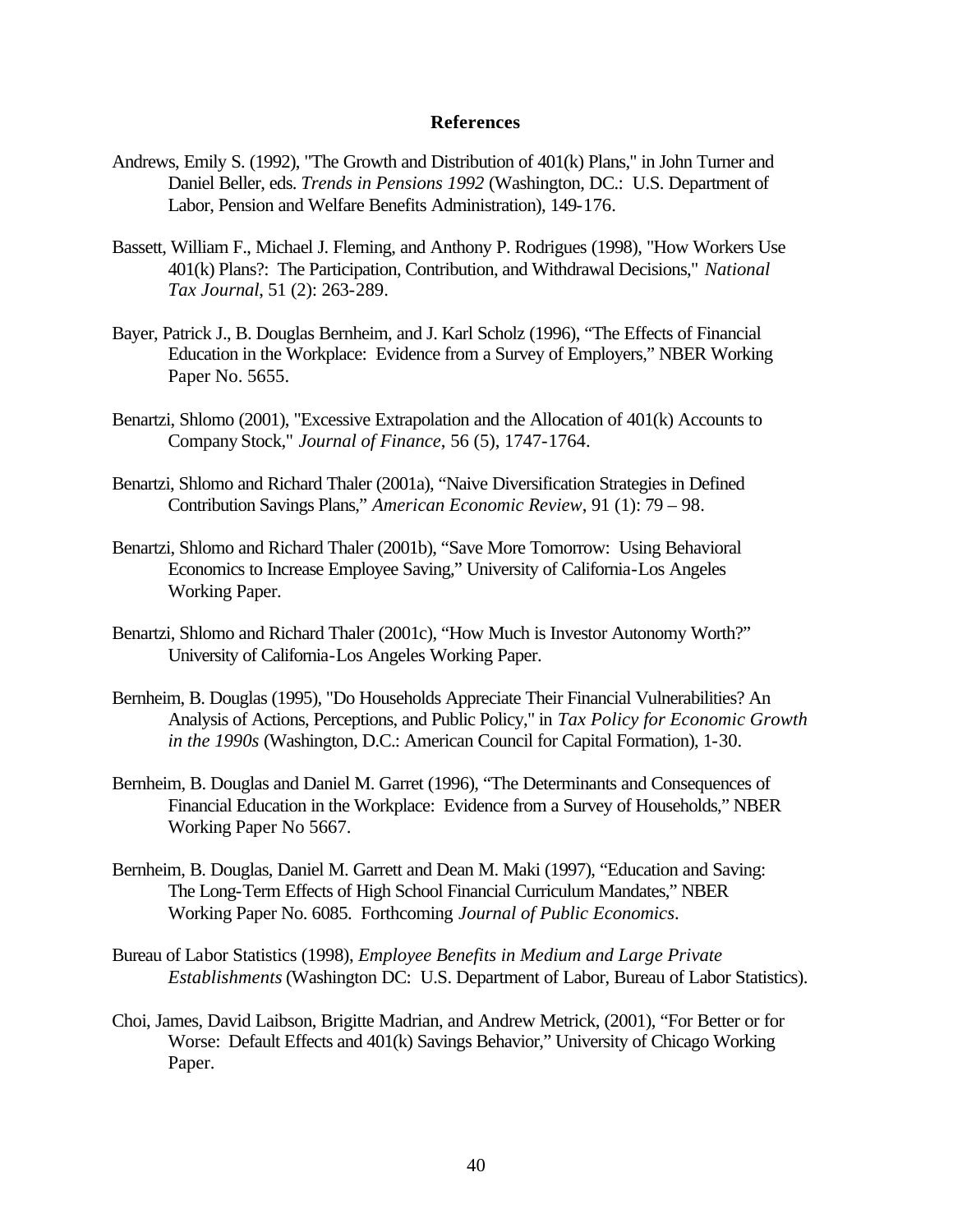- DeVaney, Sharon A. et al. (1995), "Saving and Investing for Retirement: The Effect of a Financial Education Program," *Family Economics and Resource Management Biennial*, 153-158.
- Diamond, Peter, and Botand Koszegi (2000), "Quasi-Hyperbolic Discounting and Retirement," Massachusetts Institute of Technology Department of Economics Working Paper Series, Working Paper 00-03.
- Engen, Eric M., William G. Gale, and John Karl Scholz (1994), "Do Saving Incentives Work?," *Brookings Papers on Economic Activity, 1994, 1*, 85-180.
- Engen, Eric M., William G. Gale and John Karl Scholz (1996), "The Illusory Effects of Saving Incentives on Saving," *Journal of Economic Perspectives*, 10 (4): 113-138.
- Even, William E., and David A. Macpherson (1997), "Factors Influencing Participation and Contribution Levels in 401(k) Plans," Florida State University Working Paper.
- Farkas, Steve and Jean Johnson (1997), "Miles to Go: A Status Report on Americans' Plans for Retirement" (New York: Public Agenda).
- Fidelity Investments (2001), *Building Futures: A Report on Corporate Defined Contribution Plans, Volume II* (Boston: Fidelity Investments).
- Hewitt Associates (2001), *Trends and Experience in 401(k) Plans* (Lincolnshire, IL: Hewitt Associates).
- Holden, Sarah, Jack VanDerHei, and Carol Quick (2000), "401(k) Plan Asset Allocation, Account Balances, and Loan Activity in 1998," *Investment Company Institute Perspective* 6 (1).
- HR Focus (2000), "What is the Value of Financial Education Workshops?," *HR Focus*, Febuary 2000, p. 15.
- Internal Revenue Service (1998), *Internal Revenue Bulletin 98-25* (June 22, 1998), p. 8. Downloaded from http://ftp.fedworld.gov/pub/irs-irbs/irb98-25.pdf.
- Internal Revenue Service (2000a), *Internal Revenue Bulletin 2000-7* (February 14, 2000), p. 617. Downloaded from http://ftp.fedworld.gov/pub/irs-irbs/irb00-7.pdf.
- Internal Revenue Service (2000b), *Internal Revenue Bulletin 2000-31* (July 31, 2000), pp. 138- 142. Downloaded from http://ftp.fedworld.gov/pub/irs-irbs/irb00-31.pdf.
- Investment Company Institute, 2000, *401(k) Plan Participants: Characteristics, Contributions, and Account Activity*, (Washington, DC: Investment Company Institute).
- Jacobius, Arleen (2000), "Top-notch Education Campaigns Honored," *Pensions & Investments* 28 (3): 29.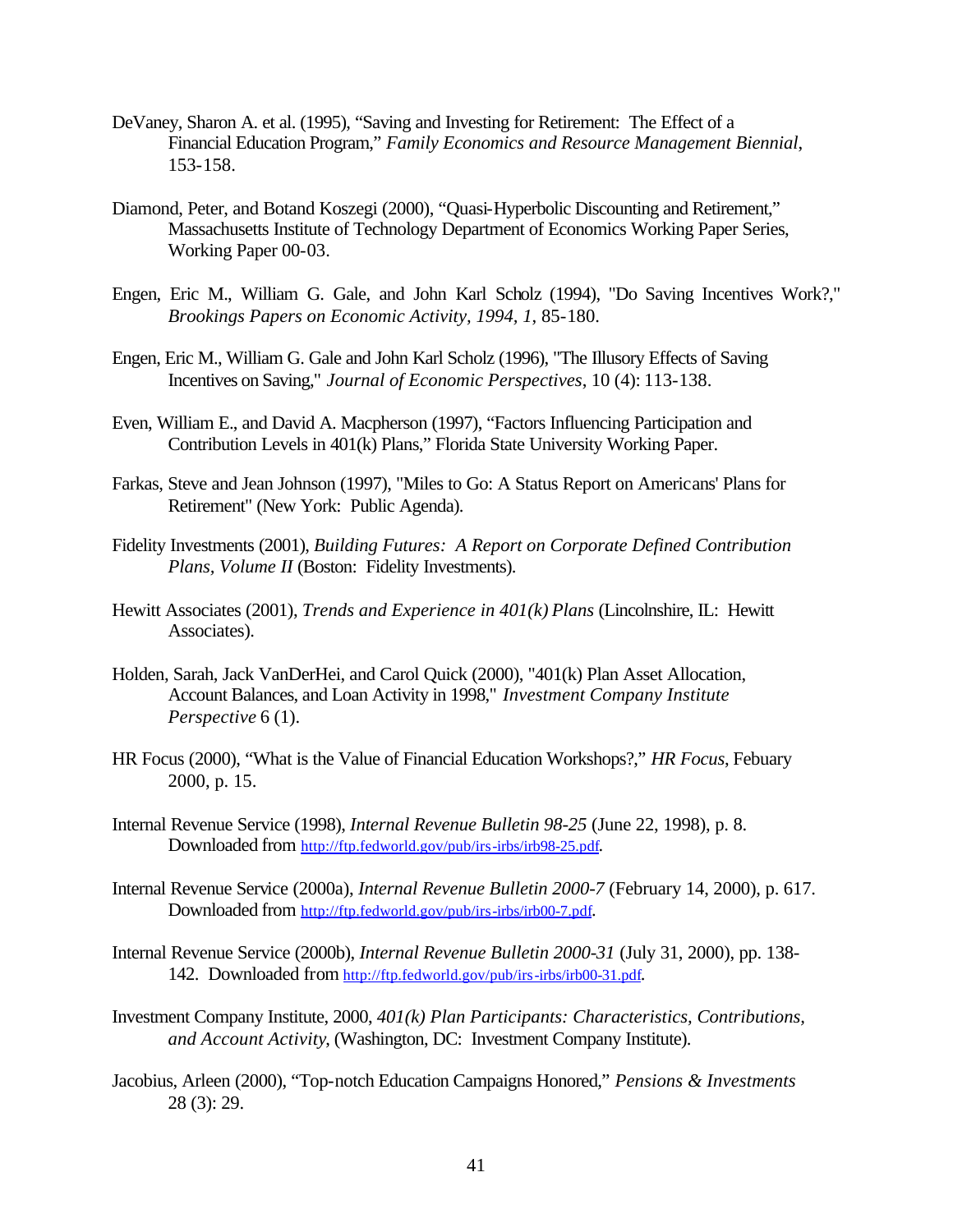- Kahneman, Daniel and Amos Tversky (1974), "Judgment under uncertainty: Heuristics and biases," Science, 185: 1124-1131.
- Kratzer, Constance Y. et al. (1998), "Financial Education in the Workplace: Results of a Research Study,*" Journal of Compenstion and Benefits*, 14 (3): 24-27.
- Kusko, Andrea, James Poterba and David Wilcox (1998), "Employee Decisions with Respect to 401(k) Plans," in Olivia Mitchell and Sylvester Schieber, eds., *Living with Defined Contribution Pensions: Remaking Responsibility for Retiremen*t (Philadelphia: University of Pennsylvania Press), 98-112.
- Laibson, David I., Andrea Repetto, and Jeremy Tobacman (1998), "Self-Control and Saving for Retirement," *Brookings Papers on Economic Activity, 1998, 1*, 91-196.
- Madrian, Brigitte C. and Dennis F. Shea (2001a), "The Power of Suggestion: Inertia in 401(k) Participation and Savings Behavior," *Quarterly Journal of Economics*.
- Madrian, Brigitte C. and Dennis F. Shea (2001b), "Preaching to the Converted and Converting Those Taught: Financial Education in the Workplace," University of Chicago Working Paper.
- McCarthy, Mike and Liz McWhirter (2000), "Are Employees Missing the Big Picture? Study Shows Need for Ongoing Financial Education," *Benefits Quarterly*, 16 (1): 25-31.
- Milne, Deborah, Jack Vanderhei and Paul Yakoboski (1995), "Can We Save Enough to Retire? Participant Education in Defined Contribution Plans," EBRI Issue Brief No. 160 (Washington, DC: Employee Benefit Research Institute).
- Milne, Deborah, Jack Vanderhei and Paul Yakoboski (1996), "Participant Education: Actions and Outcomes," EBRI Issue Brief No. 169 (Washington, DC: Employee Benefit Research Institute).
- Murray, M. Christian (1999), "401(k) Plan Sponsors Find Education Pays," *National Underwriter*, 103 (19): 36-38.
- O'Donoghue, Ted, and Matthew Rabin (1998), "Procrastination in Preparing for Retirement," University of California-Berkeley Working Paper.
- Papke, Leslie E. (1995), "Participation in and Contributions to 401(k) Pension Plans," *Journal of Human Resources*, 30 (2): 311-325.
- Papke, Leslie E. and James M. Poterba (1995), "Survey Evidence on Employer Match Rates and Employee Saving Behavior in 401(k) Plans," *Economics Letters* 49 (3): 313-17.

Pensions and Investments (2001), "Lucent's 401 and (k) Crash," September 3rd, p. 10.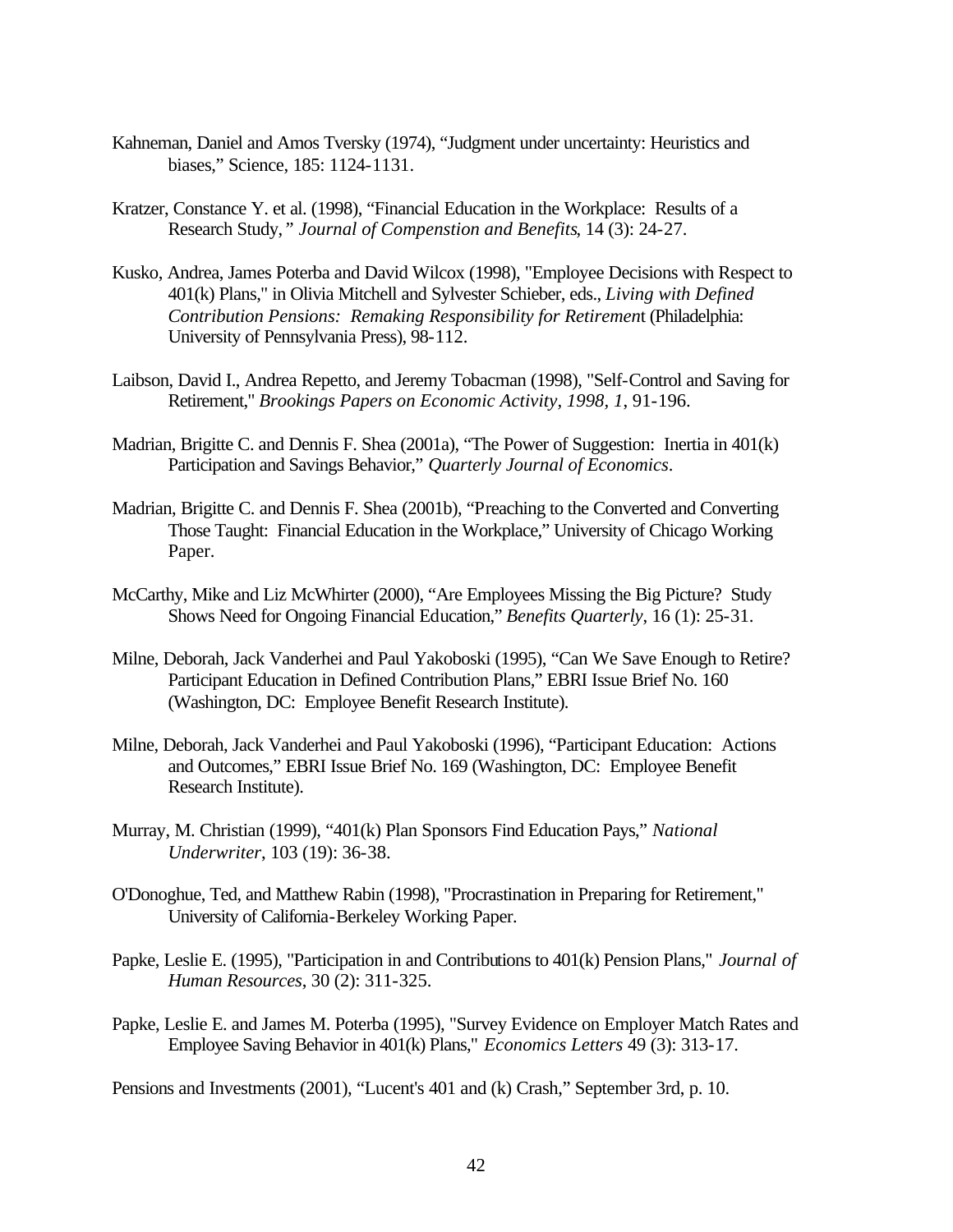- Poterba, James M., Steven F. Venti, and David A. Wise (1996), "How Retirement Saving Programs Increase Saving," *Journal of Economic Perspectives*, 10 (4): 91-112.
- Poterba, James M. Steven F. Venti and David A. Wise (1998a), "Lump Sum Distributions from Retirement Savings Plans: Receipt and Utilization," in David A. Wise, ed., *Inquiries in the Economics of Aging* (Chicago: University of Chicago Press), 85-105.
- Poterba, James M., Steven F. Venti, and David A. Wise (1998b), "Personal Retirement Saving Programs and Asset Accumulation," in David Wise, ed., *Frontiers in the Economics of Aging*, (Chicago: University of Chicago Press), 23-124.
- Profit Sharing/401(k) Council of America (2001), "Automatic Enrollment 2001: A Study of Automatic Enrollment Practices in 401(k) Plans." Downloaded from http://www.pcsa.org/data/autoenroll2001.asp on April 19, 2001.
- Vanguard Center for Retirement Research (2001), "Automatic Enrollment: Vanguard Client Experience." Downloaded from http://institutional.vanguard.com/pdf/automatic\_enrollment\_clientexp.pdf on September 6, 2001.
- Watson Wyatt Worldwide (2001), "Retirement Plan Provisions: What, When and How Much? Economic Growth and Tax Relief Reconciliation Act of 2001." Downloaded from http://www.watsonwyatt.com/homepage/services/retirement/resrender.asp?id=W-471&page=1 on November 5, 2001.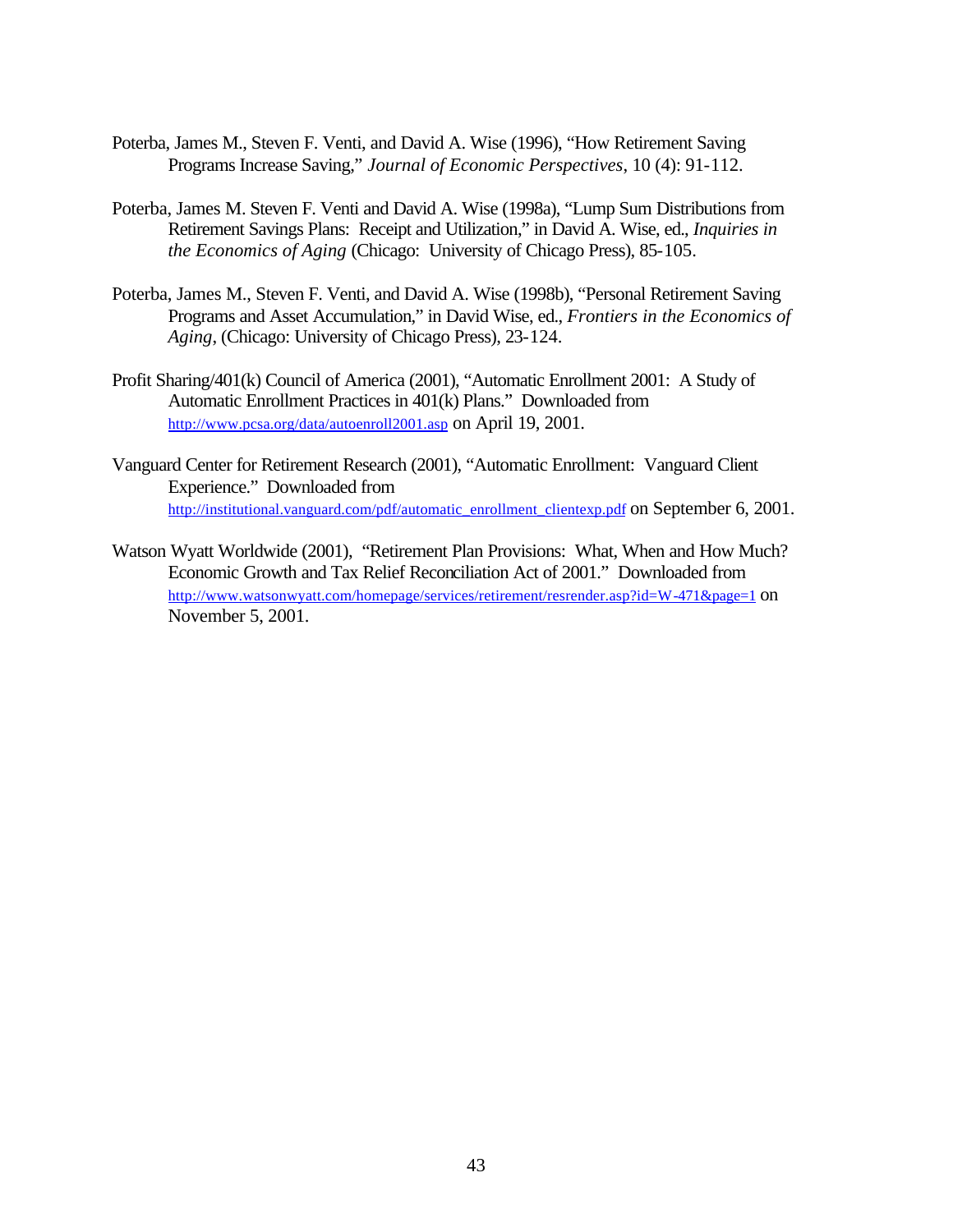| TABLE 1. Companies and Their 401(k) Plan Changes or Other Interventions                                                                                                               |                         |                   |                              |                       |
|---------------------------------------------------------------------------------------------------------------------------------------------------------------------------------------|-------------------------|-------------------|------------------------------|-----------------------|
|                                                                                                                                                                                       |                         |                   | Plan Change/                 | Date of Change/       |
| Company                                                                                                                                                                               | Industry                | Size <sup>a</sup> | Intervention                 | Intervention          |
| A                                                                                                                                                                                     | Food                    | 10,000            | Savings survey               | January 2001          |
| B                                                                                                                                                                                     | Office equipment        | 30,000            | Automatic enrollment         | January 1997          |
|                                                                                                                                                                                       | Insurance               | 30,000            | Automatic enrollment         | April 1998            |
|                                                                                                                                                                                       |                         |                   | Financial education seminars | January-December 2000 |
| D                                                                                                                                                                                     | Food                    | 20,000            | Automatic enrollment         | January 1998          |
| E                                                                                                                                                                                     | <b>Utility</b>          | 10,000            | Increased match threshold    | January 1997          |
| F                                                                                                                                                                                     | Consumer packaged goods | 40,000            | Change eligibility           | <b>July 1998</b>      |
|                                                                                                                                                                                       |                         |                   | Instituted employer match    | October 2000          |
| G                                                                                                                                                                                     | Insurance               | 50,000            | Change eligibility           | January 1997          |
| <sup>a</sup> Number of employees (rounded to the nearest 10,000) on December 31, 2000 (Companies A, B, D, E, F), June 30, 2000 (Company C), or<br>December 31, 1999 (Companies G, H). |                         |                   |                              |                       |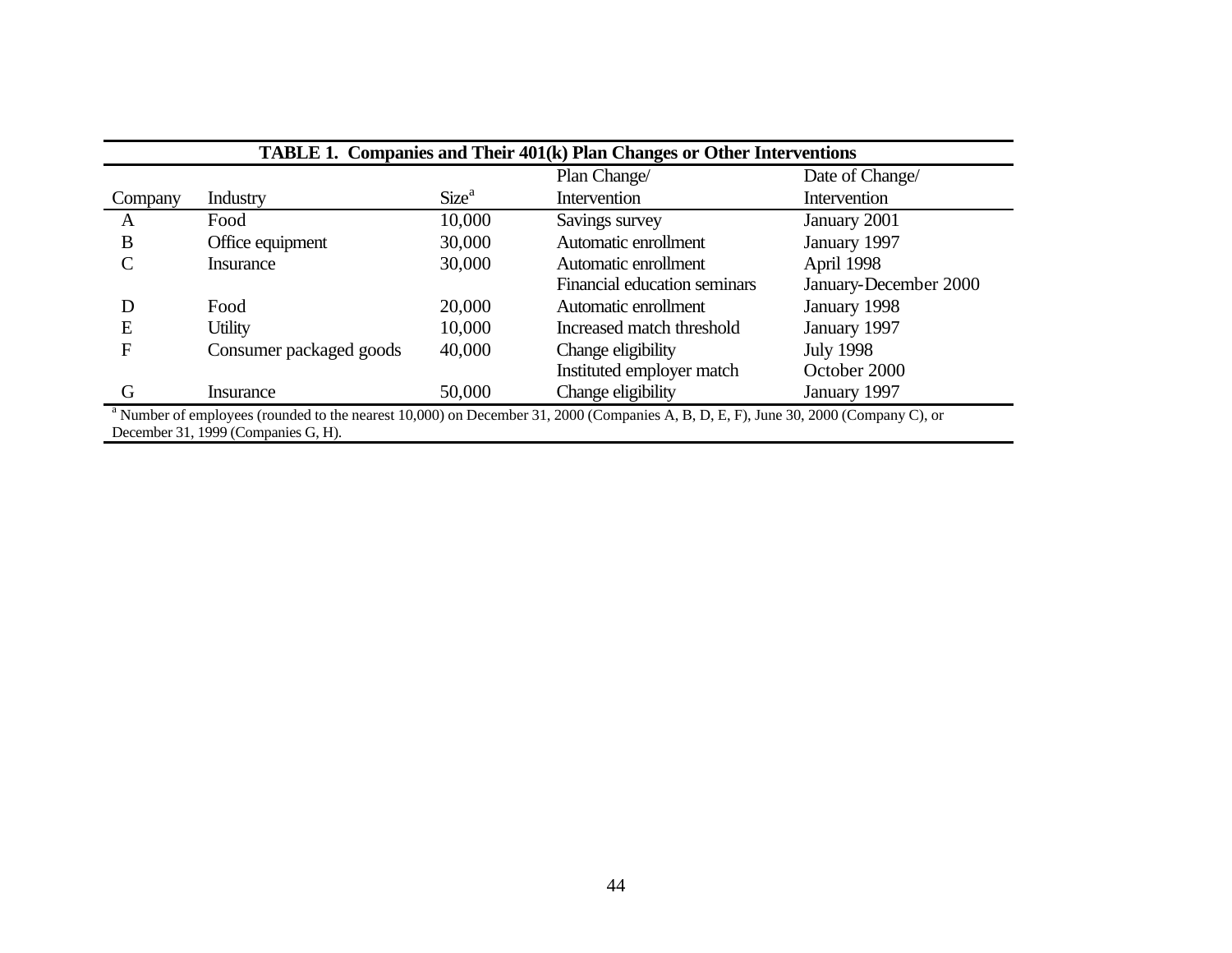|                                                                                                 | Distribution of 401(k) Contribution Rates<br>as a Fraction of Income |             |              |  |
|-------------------------------------------------------------------------------------------------|----------------------------------------------------------------------|-------------|--------------|--|
|                                                                                                 | $0\% - 4\%$                                                          | $5\% - 8\%$ | $9\% - 12\%$ |  |
| Respondents who describe their                                                                  |                                                                      |             |              |  |
| savings rate as "too low"                                                                       | 36%                                                                  | 36%         | 27%          |  |
| Respondents who describe their                                                                  |                                                                      |             |              |  |
| savings rate as "about right"                                                                   | 12%                                                                  | 15%         | 73%          |  |
| See question 11 from the survey in Appendix B. We aggregate the categories "far too low" and "a |                                                                      |             |              |  |
| little too low" into one category ('too low").                                                  |                                                                      |             |              |  |

# **TABLE 2: Self-reported Retirement Savings Adequacy and the Distribution of Actual 401(k) Contribution Rates (Company A)**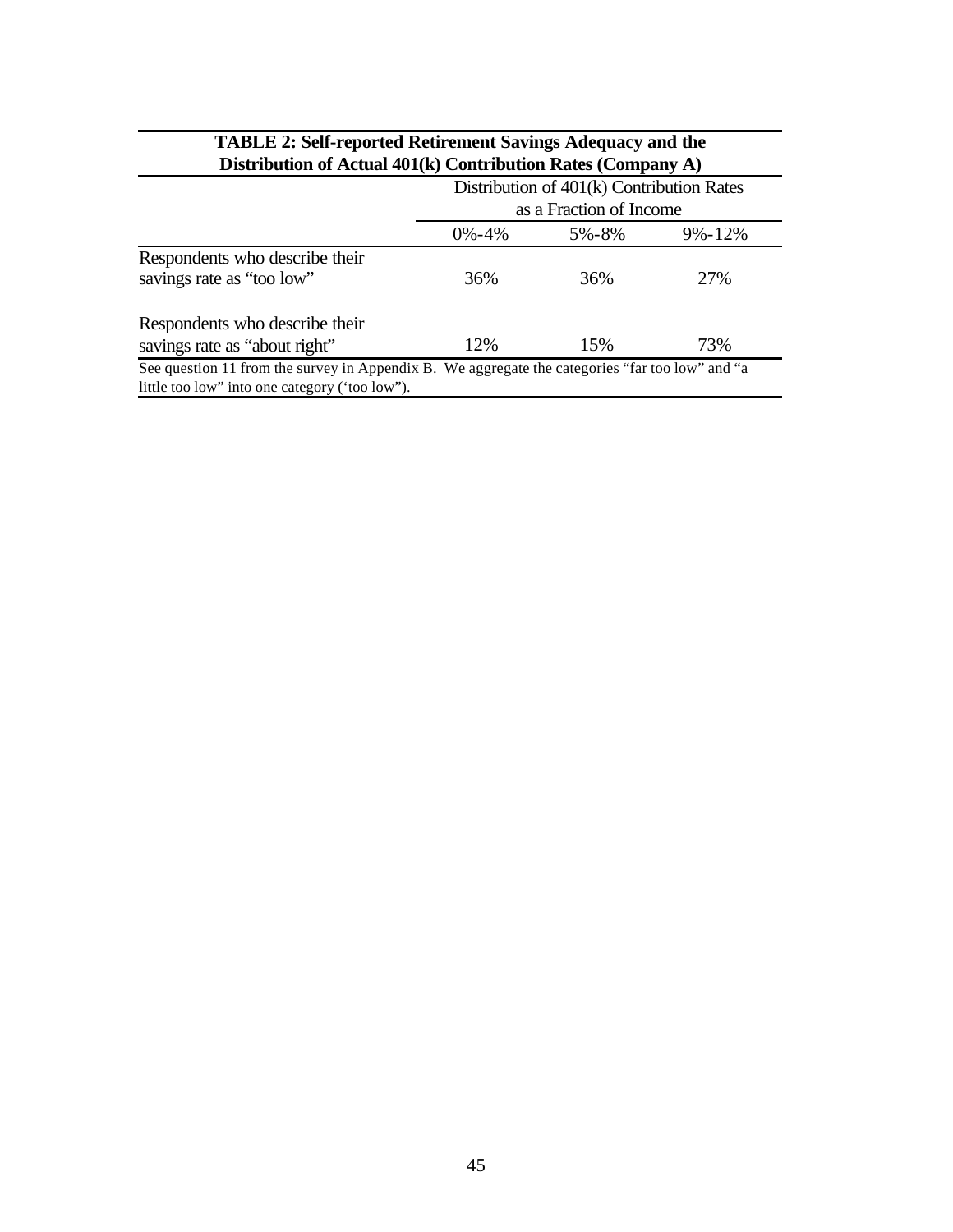| TABLE 3. 401(k) Participation by Tenure Before and After Automatic Enrollment |                  |          |                            |                  |          |                            |                  |          |                          |
|-------------------------------------------------------------------------------|------------------|----------|----------------------------|------------------|----------|----------------------------|------------------|----------|--------------------------|
|                                                                               | Company B        |          |                            | Company C        |          | Company D                  |                  |          |                          |
|                                                                               | Hire date        |          | Hire date                  |                  |          |                            | Hire date        |          |                          |
|                                                                               | <b>Before AE</b> | After AE | $After -$<br><b>Before</b> | <b>Before AE</b> | After AE | $After -$<br><b>Before</b> | <b>Before AE</b> | After AE | After -<br><b>Before</b> |
| Tenure                                                                        |                  |          |                            |                  |          |                            |                  |          |                          |
| 6 months                                                                      | 26.4%            | 93.4%    | 67.0%                      | 35.7%            | 85.9%    | 50.2%                      | 42.5%            | 96.0%    | 53.5%                    |
| 12 months                                                                     | 37.8             | 95.7     | 57.9                       | 40.2             | 85.3     | 45.1                       | 49.6             | 96.6     | 47.0                     |
| 18 months                                                                     | 47.7             | 97.0     | 49.3                       | 44.3             | 86.0     | 41.7                       | 56.6             | 97.2     | 40.6                     |
| 24 months                                                                     | 54.1             | 97.6     | 43.5                       | 49.8             | 85.7     | 35.9                       | 61.7             | 99.1     | 37.4                     |
| 30 months                                                                     | 60.0             | 97.7     | 37.7                       | $- -$            | $- -$    | --                         | 65.6             | 98.8     | 33.3                     |
| 36 months                                                                     | 64.7             | 98.8     | 34.1                       | $- -$            |          | --                         | 69.0             | 100.0    | 31.0                     |

The sample for Companies C and D is all 401(k)-eligible employees. The sample for Company E is 401(k)-eligible employees aged 40+ at the time of hire. For Company E, the data in the "Before AE" column includes only employees not yet subject to automatic enrollment when it was applied to previously hired nonparticipants. For Companies B and D, the first two columns of numbers give the fraction of employees who have ever participated in the 401(k) plan. For Company C, the first two columns give the fraction of employees contemporaneously participating in the 401(k) plan.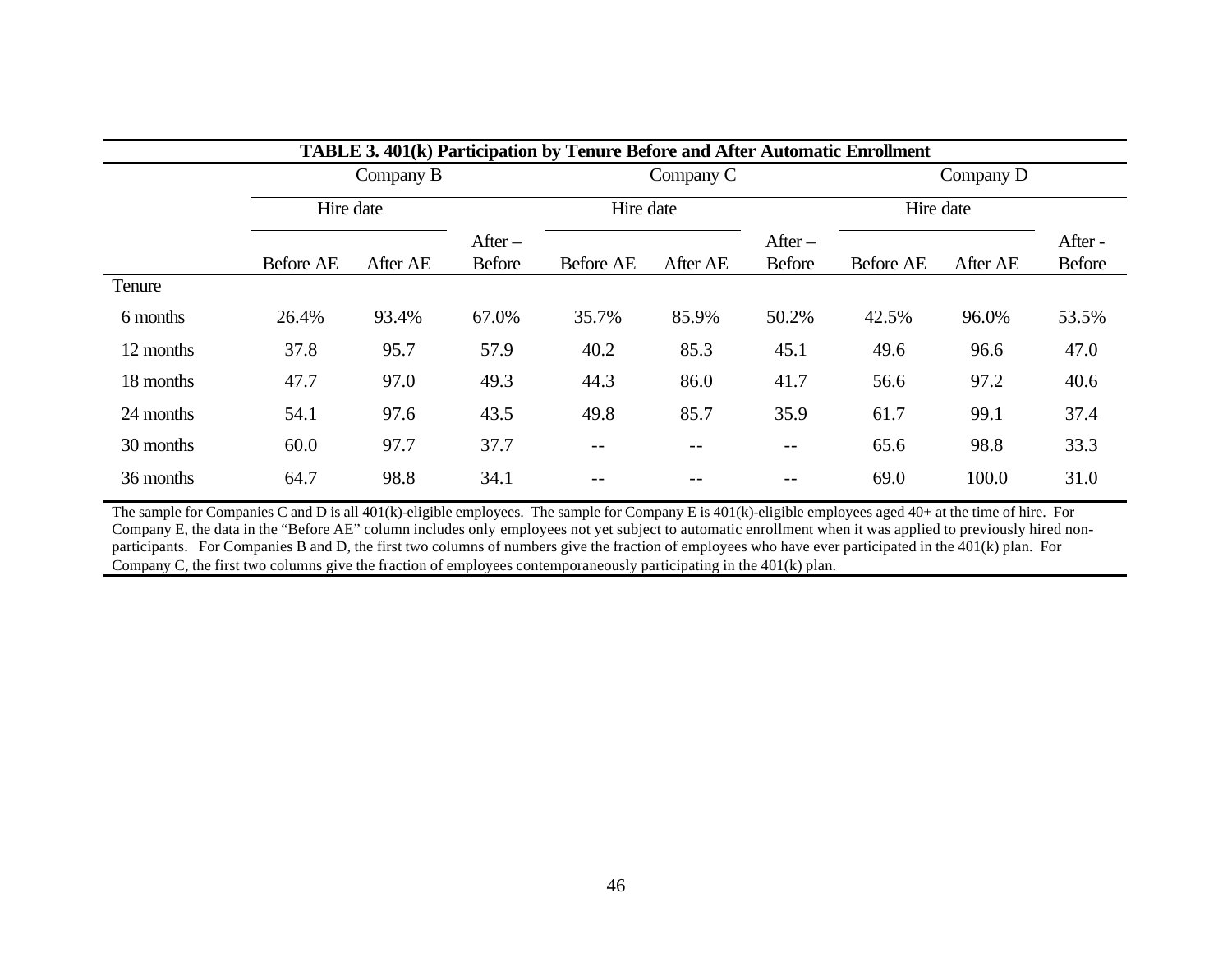| TABLE 4. Fraction of 401(k) Participants at the Automatic Enrollment Default |           |           |           |  |
|------------------------------------------------------------------------------|-----------|-----------|-----------|--|
|                                                                              | Company B | Company C | Company D |  |
| <b>Tenure</b>                                                                |           |           |           |  |
| 6 months                                                                     | 67.2%     | 72.6%     | 54.5%     |  |
| 12 months                                                                    | 61.2      | 59.3      | 50.9      |  |
| 18 months                                                                    | 61.4      | 47.6      | 43.7      |  |
| 24 months                                                                    | 51.4      | 39.6      | 39.5      |  |
| 30 months                                                                    | 53.9      | --        | 39.4      |  |
| 36 months                                                                    | 43.6      |           | 48.2      |  |
|                                                                              |           |           |           |  |

The sample for Companies B and C is 401(k) participants hired after automatic enrollment. The sample for Company D is further restricted to participants aged 40+ at the time of hire.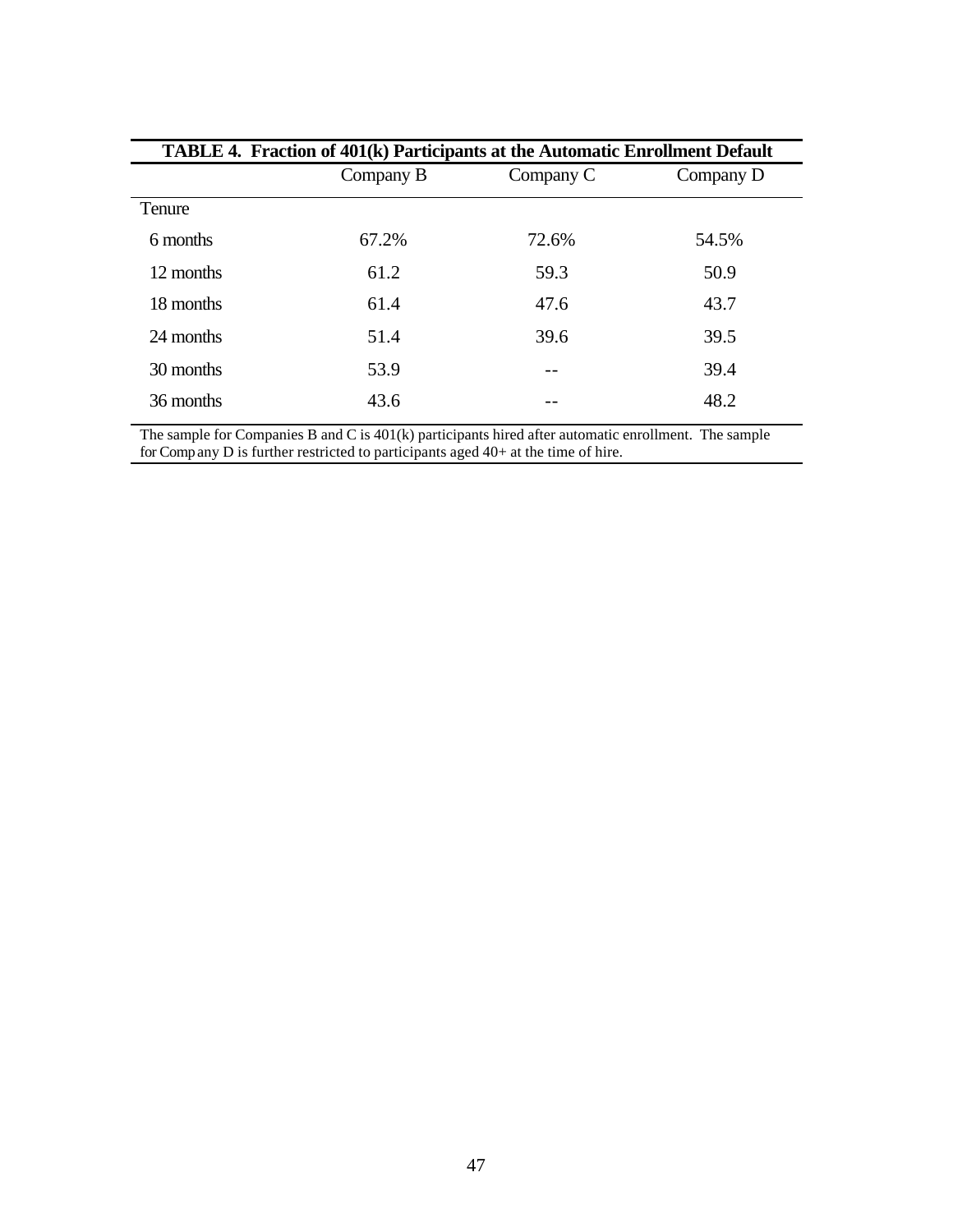| <b>TABLE 5. Employer Matching and 401(k) Participation</b> |                |                |  |  |
|------------------------------------------------------------|----------------|----------------|--|--|
| Independent                                                | Company E      | Company F      |  |  |
| Variable                                                   | (Hazard ratio) | (Hazard ratio) |  |  |
| Female                                                     | 0.8964         | 1.0237         |  |  |
|                                                            | $(-1.21)$      | (0.45)         |  |  |
| Age                                                        | 1.1376**       | 1.1480**       |  |  |
|                                                            | (3.54)         | (6.58)         |  |  |
| Age <sup>2</sup>                                           | 0.9985**       | 0.9984**       |  |  |
|                                                            | $(-3.25)$      | $(-5.88)$      |  |  |
| Threshold change                                           | 0.7976         |                |  |  |
|                                                            | $(-1.69)$      |                |  |  |
| Match introduction                                         |                | $1.4642**$     |  |  |
|                                                            |                | (6.84)         |  |  |

Coefficients estimated from a Cox proportional hazard model of 401(k) participation with time-varying covariates. For Company E, the sample is employees hired during 1996 or 1997 and still employed at year-end 1998, 1999 or 2000. For Company F, the sample is employees hired on or after January 1, 1998 and still employed at year-end 1998, 1999 or 2000. In Company E, the variable *Threshold change* is a dummy variable that equals 1 after the match threshold was raised in Company G (on January 1, 1997). In Company F, *Match introduction* is a dummy variable that equals 1 after the company match was announced to employees (on July 1, 2000). The reported coefficients are hazard ratios, with corresponding z-statistics in parentheses. \*\* indicates that the coefficient is significantly different from unity at the 1 percent level.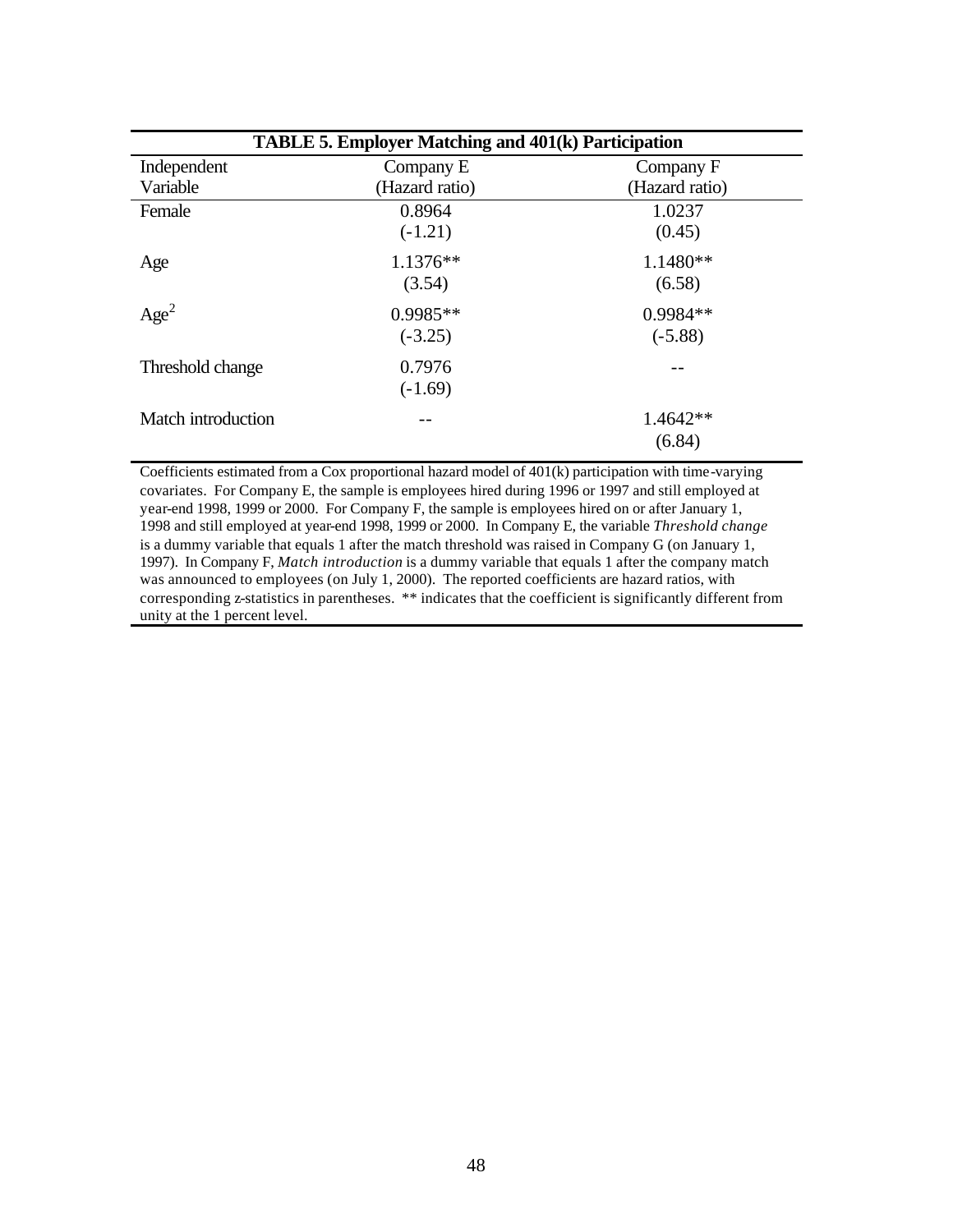| (Company $C$ )             |                          |                      |                      |  |
|----------------------------|--------------------------|----------------------|----------------------|--|
|                            | <b>Seminar Attendees</b> |                      | Non-Attendees        |  |
| <b>Planned Action</b>      | <b>Planned Change</b>    | <b>Actual Change</b> | <b>Actual Change</b> |  |
| Non-participants           |                          |                      |                      |  |
| Enroll in $401(k)$ plan    | 100\%                    | 14%                  | 7%                   |  |
| $401(k)$ participants      |                          |                      |                      |  |
| Increase contribution rate | 28%                      | 8%                   | 5%                   |  |
| Change fund selection      | 47%                      | 15%                  | 10%                  |  |
| Change fund allocation     | 36%                      | 10%                  | 6%                   |  |

# **TABLE 6. Financial Education and Actual vs. Planned Savings Changes**

The sample is active 401(k)-eligible employees at company locations that offered financial education seminars from January-June 2000. Actual changes in savings behavior are measured over the period from December 31, 1999 through June 30, 2000. Planned changes are those reported by seminar attendees in an evaluation of the financial education seminars at the conclusion of the seminar. The planned changes from surveys responses of attendees have been scaled to reflect the 401(k) participation rate of seminar attendees.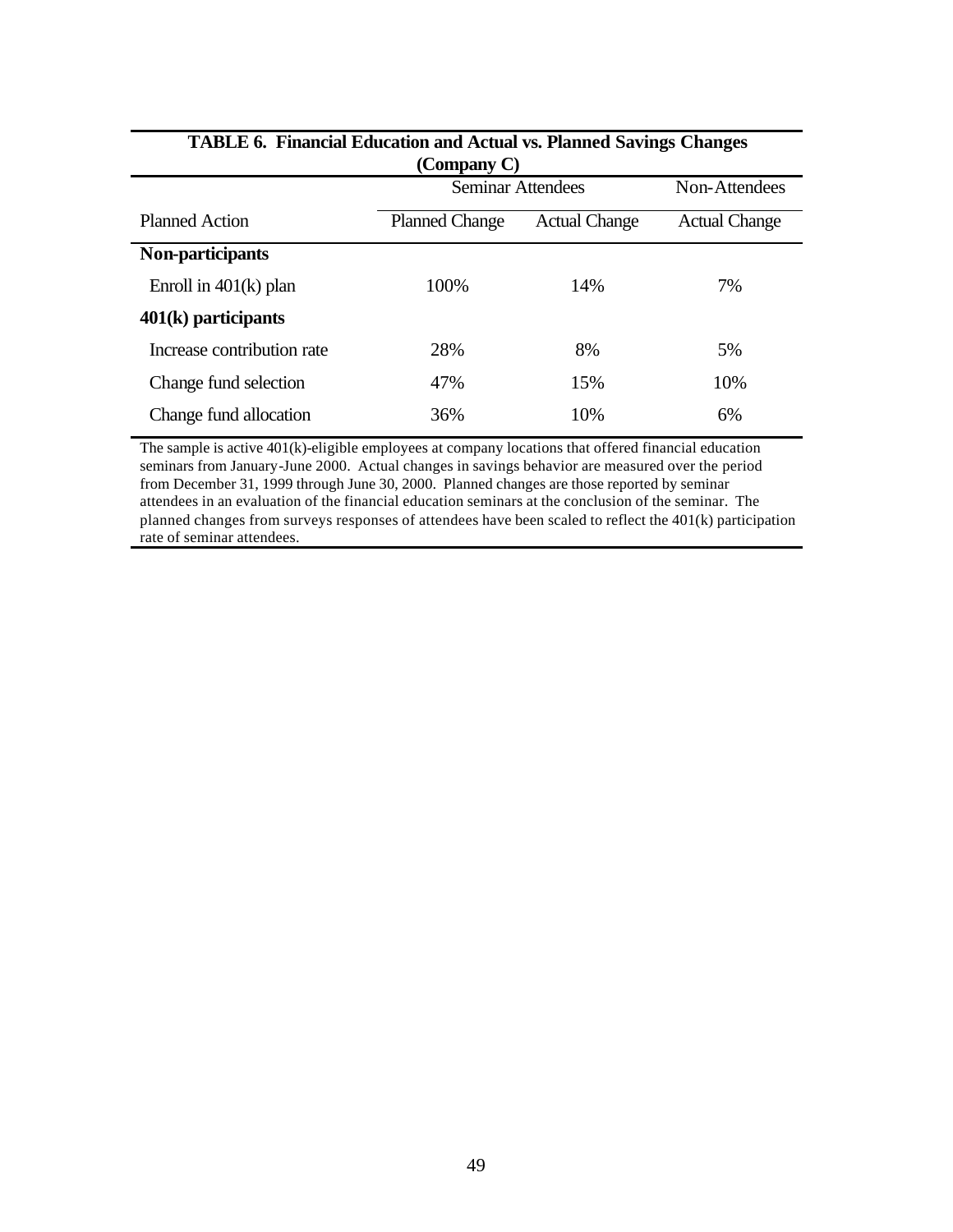



# **The Distribution of Contribution Rates of 401(k) Participants Hired Before and After Automatic Enrollment**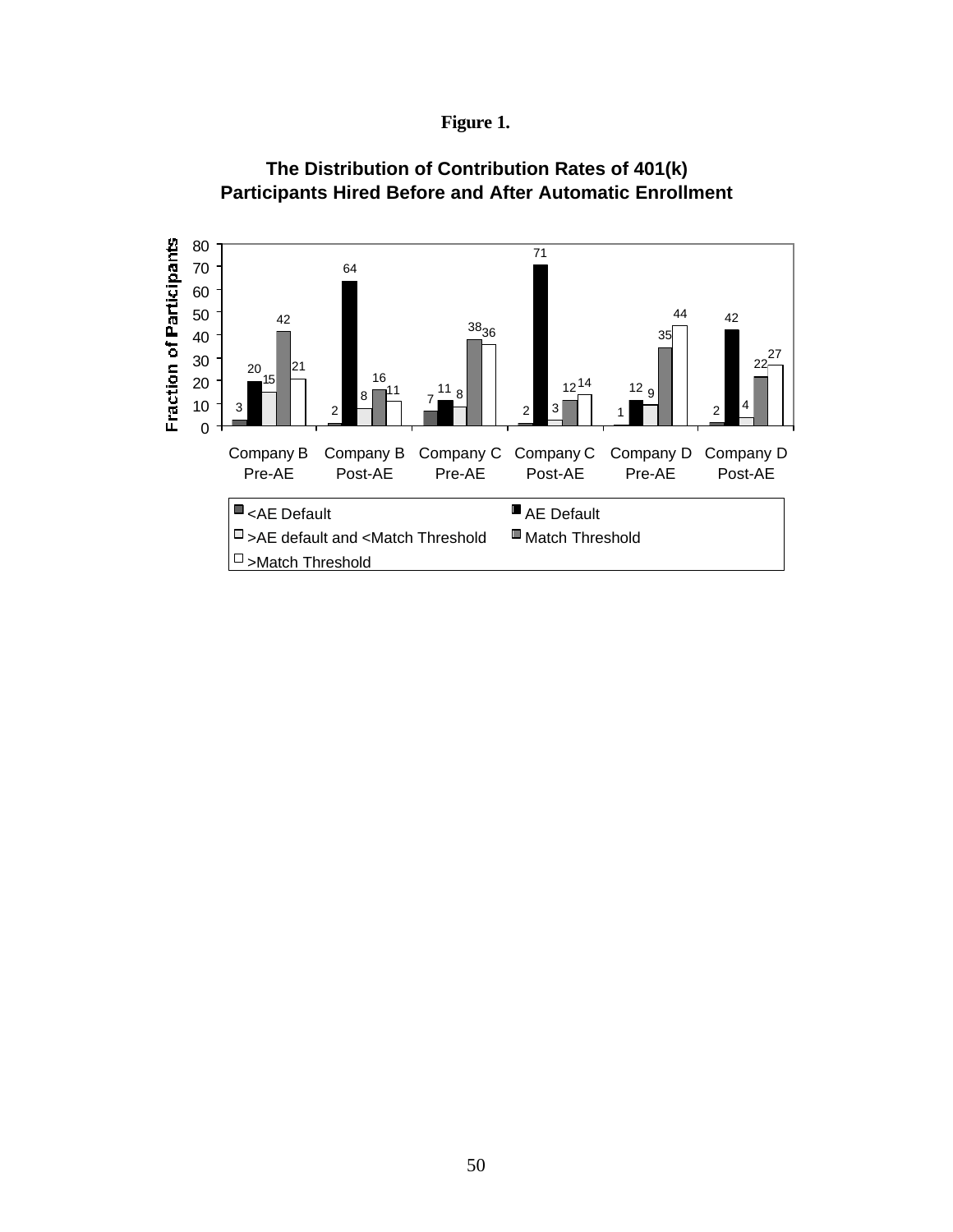

# **Asset Allocation of 401(k) Participants Hired Before and After Automatic Enrollment**

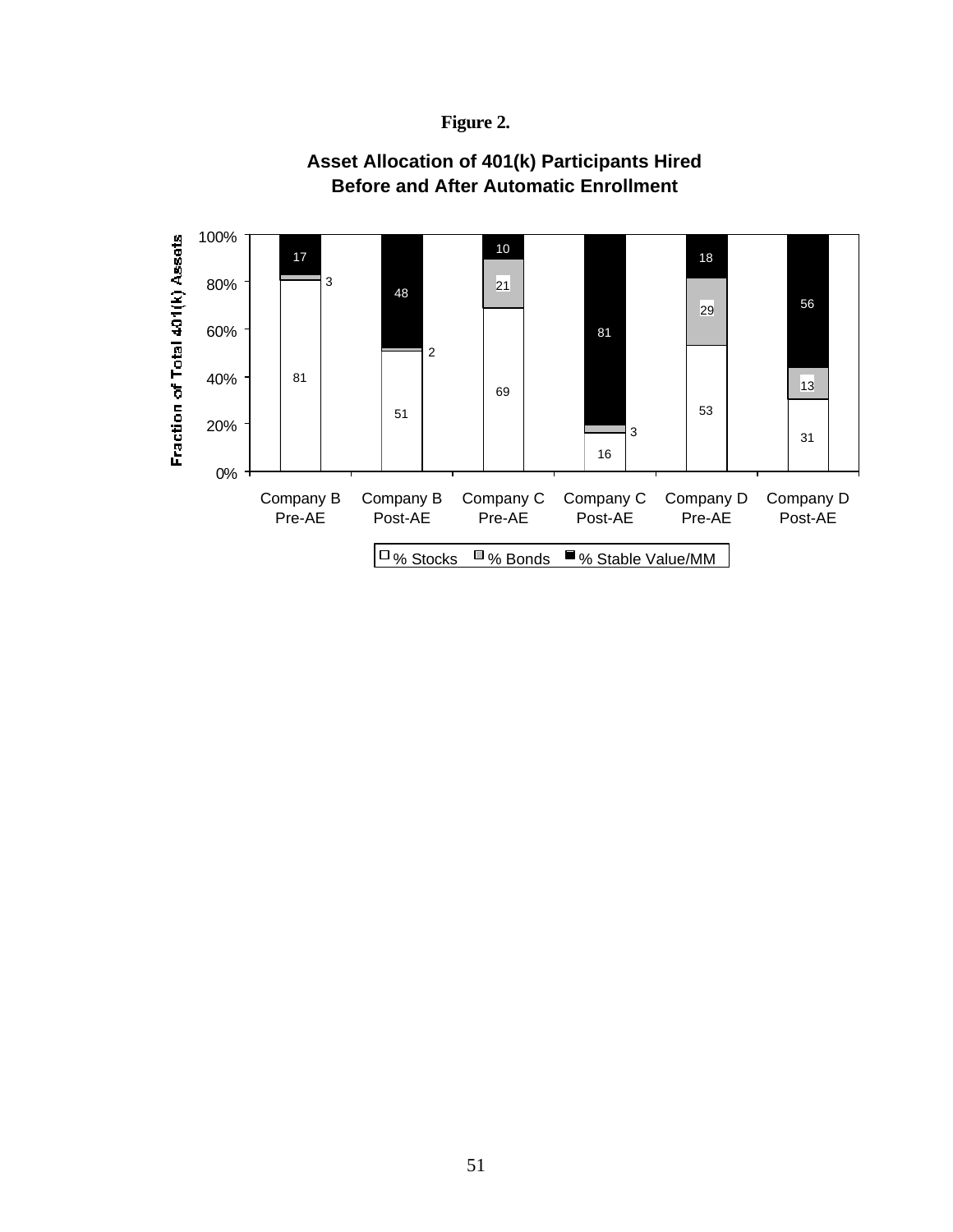# **Figure 3A.**





**Balance Size and the Likelihood of a 401(k) Distribution for Terminated Employees (Company D)**



**Balance Size and the Likelihood of a 401(k) Distribution for**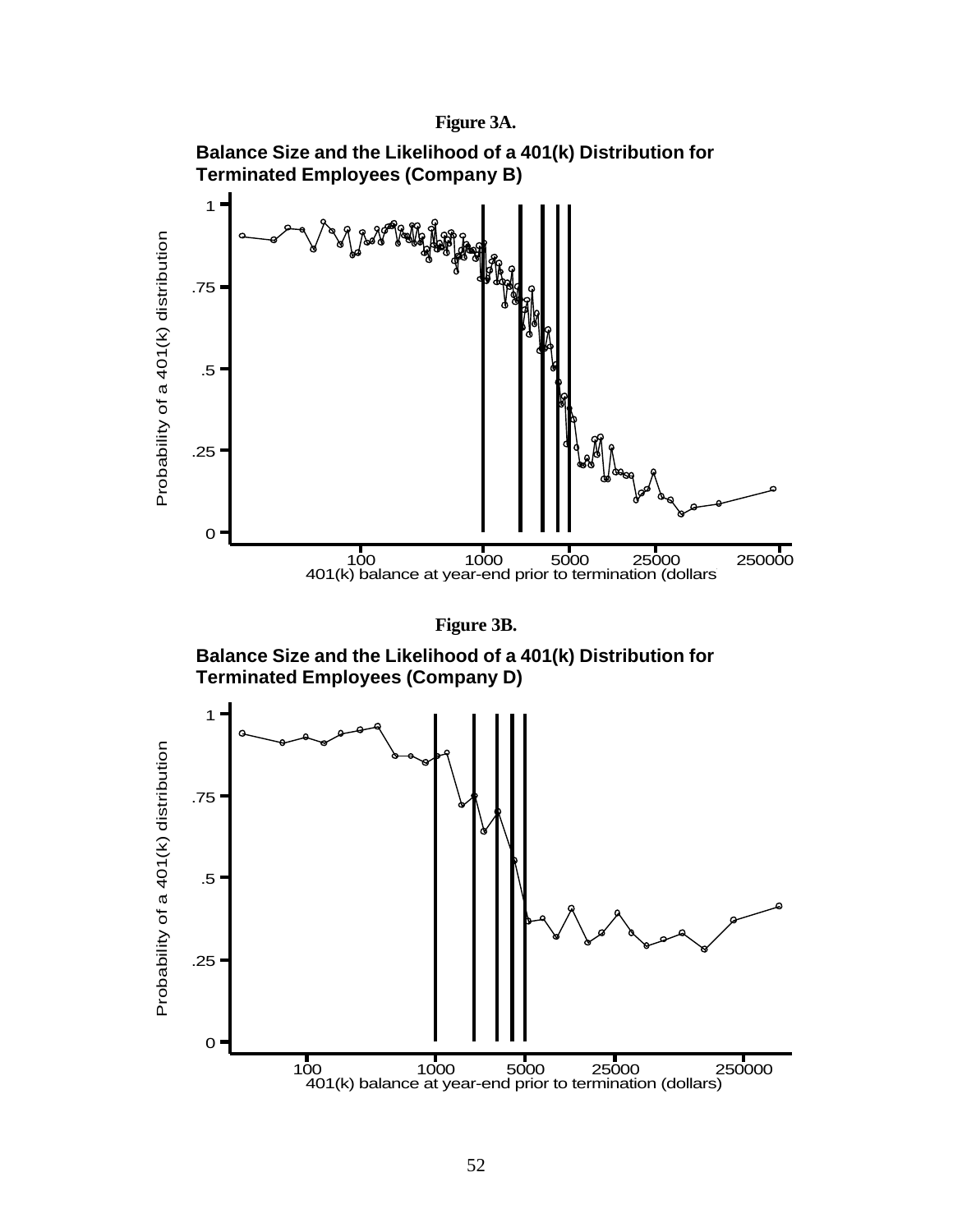**Figure 4.**

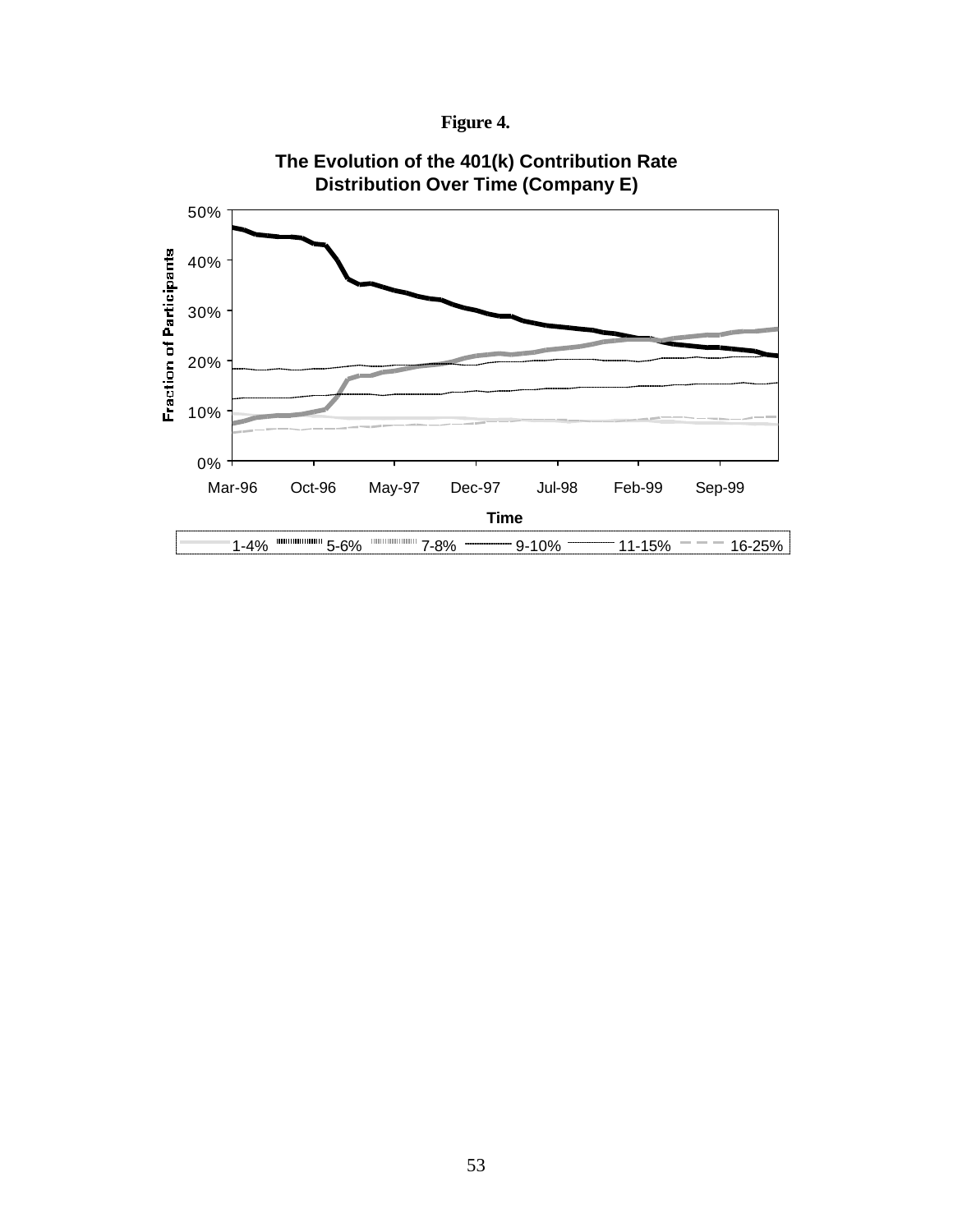



**Employer Matching and 401(k) Participation (Company F)**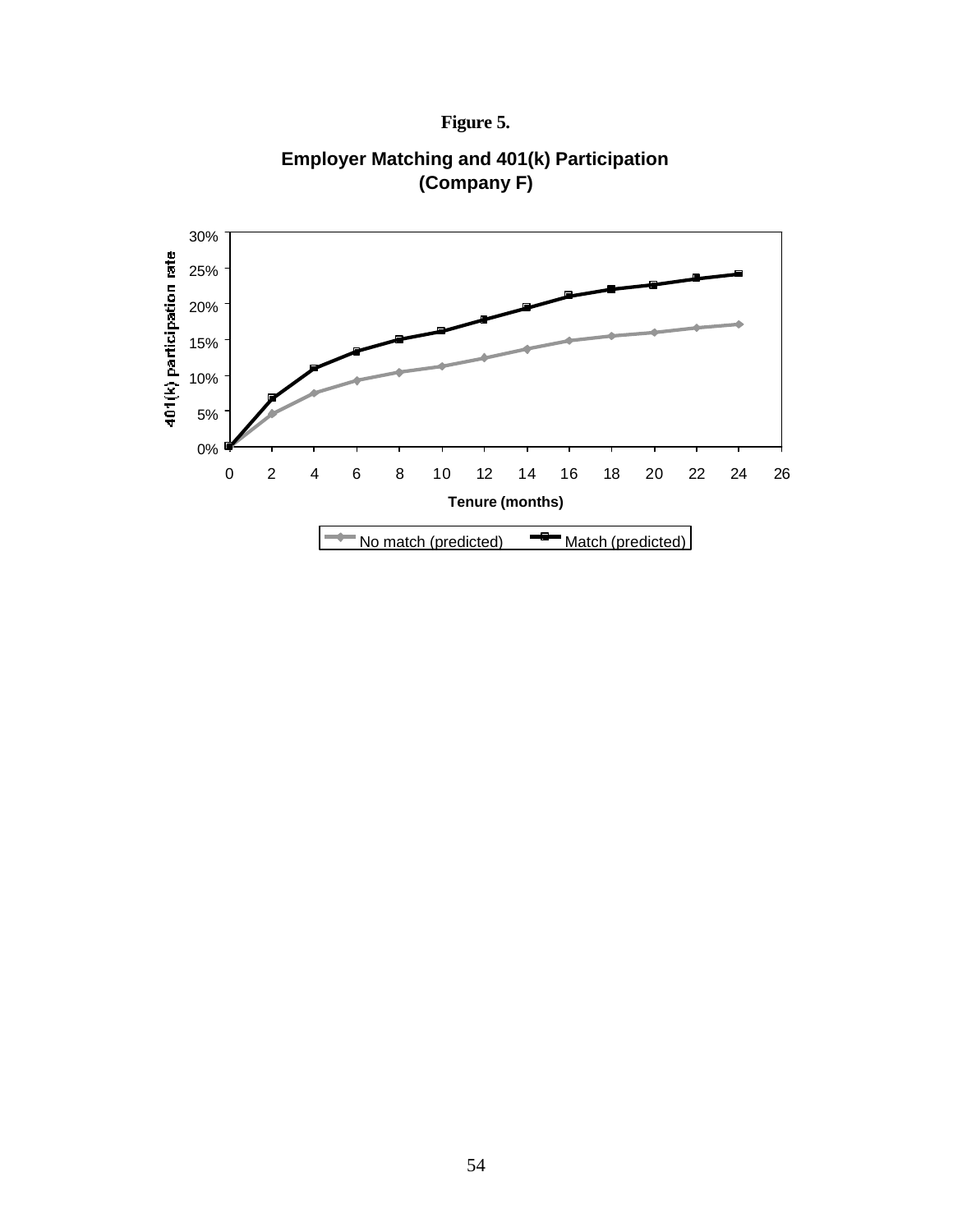



# **Employer Matching and the Distribution of 401(k) Contribution Rates (Company F)**